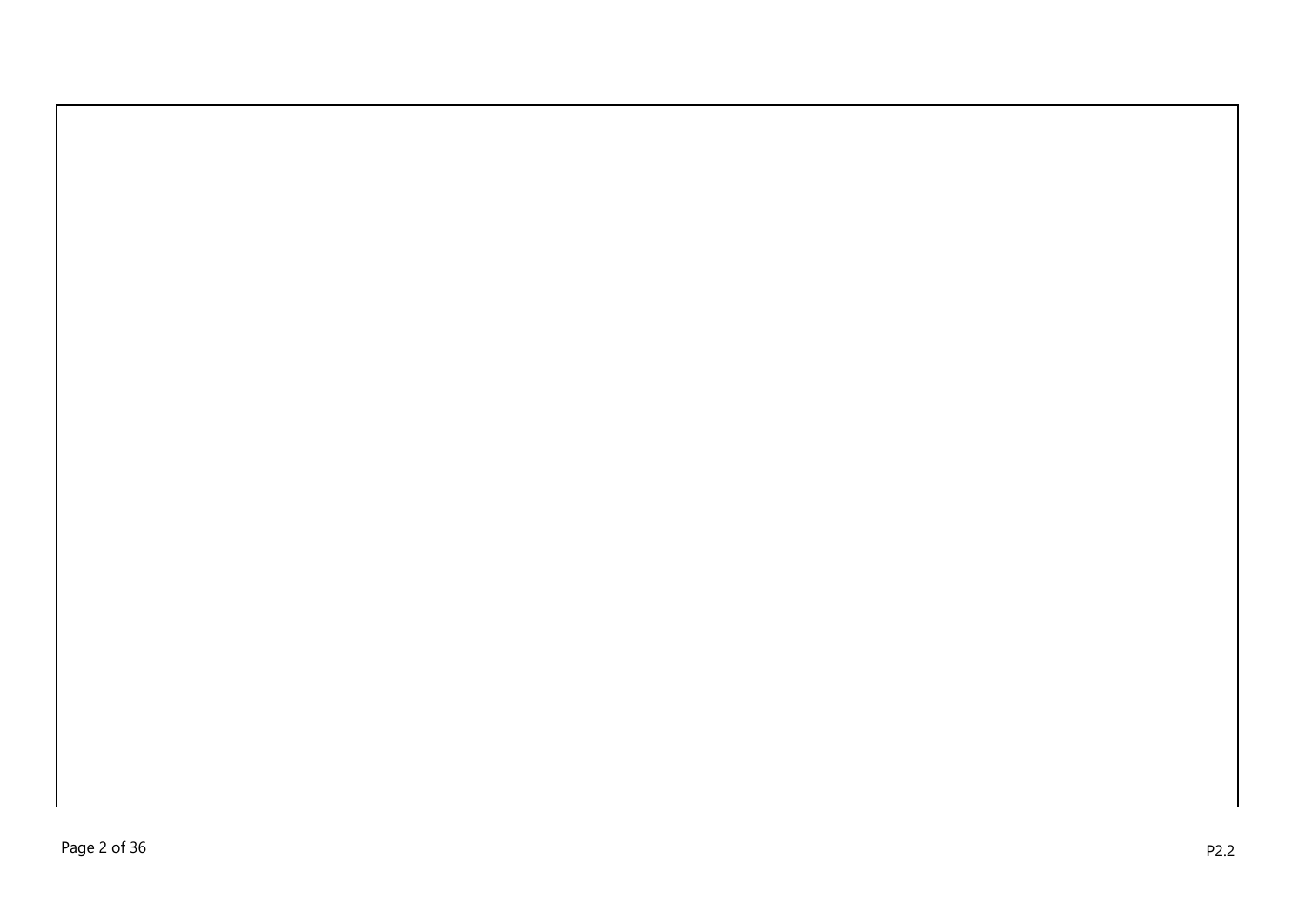| #              | Island        | House Name | Name                         | Sex         | National ID | ، ه ، بر <u>م</u>         | ىئرىتر                                                   |
|----------------|---------------|------------|------------------------------|-------------|-------------|---------------------------|----------------------------------------------------------|
| GA. Vilingili  |               |            |                              |             |             |                           |                                                          |
| 1              | GA. Vilingili | Aasaam     | Sulthana Abdul Samad         | F           | A073495     | ېژ شه ه                   | ره وه بر ر د<br>پره تر پر ښو تر<br>ر وه و پ <sub>ر</sub> |
| $\overline{2}$ | GA. Vilingili | Aasaam     | Ibrahim Shaheen              | M           | A073565     | ېژ شه ه                   | ەر ھەترىر <i>3</i>                                       |
| 3              | GA. Vilingili | Aasaam     | Salma Abdul Samad            | F           | A117272     | ۇ شەھ                     | ره ده ده ده در د<br>سنور در در سورتر                     |
| 4              | GA. Vilingili | Aasaam     | Aishath Shaheena             | $\mathsf F$ | A117273     | ېژ شرچ                    | ۇرمۇق مۇرىگر                                             |
| 5              | GA. Vilingili | Aasaam     | Shaheema Rashaad             | F           | A117274     | ۇ شەھ                     | لمكركز المركبور                                          |
| 6              | GA. Vilingili | Aasaam     | Aminath Shiuna               | $\mathsf F$ | A117275     | ۇ شەھ                     | ړ د سره شور شو                                           |
| 7              | GA. Vilingili | Aasaam     | Abdul Samad Ibrahim          | M           | A117356     | ۇ شۇ ە                    | נס כם גנבר סיבים                                         |
| 8              | GA. Vilingili | Aasaam     | Aishath Azmeela              | F           | A161337     | ۇ شەھ                     | وأرشكم وكالمحاج ومحر                                     |
| 9              | GA. Vilingili | Aasaam     | Fathimath Sheena Abdul Samad | $\mathsf F$ | A344044     | ۇ شەھ                     | ري د د ده ده ده د د د د د د د د                          |
| $ 10\rangle$   | GA. Vilingili | Abuhareege | Aishath Ali                  | $\mathsf F$ | A111229     | بر ور<br>مەھ ئەمبرى       | ړې شوه کړې                                               |
| 11             | GA. Vilingili | Abuhareege | Najda Ali                    | F           | A116729     | ر در<br>مەھ ئە بىرى       | يتفقر المتج                                              |
| 12             | GA. Vilingili | Ali        | Fathimath Didi               | F           | A117064     | مزمز                      | و<br>توجو <i>ح</i> کومی                                  |
| $ 13\rangle$   | GA. Vilingili | Alithari   | Yugeeth Ibrahim              | M           | A117158     | وكمعرضو                   | ר ר משתני                                                |
| 14             | GA. Vilingili | Alithari   | Nafeesa Hassan               | F           | A117159     | وكمعرضو                   | لتروٍے الاسکار                                           |
| 15             | GA. Vilingili | Alithari   | Ibrahim Didi                 | M           | A117448     | وكمعرضمة                  | ەر ھەتئەر 2 دىرىر<br>ر                                   |
| 16             | GA. Vilingili | Alithari   | Shifza Ibrahim               | $\mathsf F$ | A153219     | وكمعرضو                   | برە ئۆرۈ<br>المشوقونج<br>ب                               |
| 17             | GA. Vilingili | Alithari   | Ihsana Ibrahim               | F           | A305868     | وكمتوهومبر                | ىر بۇ ئەمە<br>بە<br>ى <i>ر ھىتر پ</i> ەر                 |
| 18             | GA. Vilingili | Alithari   | Aminath Fazeema              | F.          | A306867     | وأحرهوسر                  | و څخه سره<br>ترنبي وَّ                                   |
| 19             | GA. Vilingili | Araairuge  | Noorunnizam                  | M           | A294323     | ر پڑ <sub>و</sub> پر د    | دد و ه<br>سربر پر سربو و                                 |
| 20             | GA. Vilingili | Araairuge  | Mariyam Manike               | F           | A303158     | أرشمه بردي                | ر ه ر ه ر<br>د بر رو د سربا                              |
| 21             | GA. Vilingili | Araairuge  | Aishath Jeelath              | F           | A324670     | بر شهر بر د<br>مرتمبر برد | وكرمشكم ويخبر                                            |
| 22             | GA. Vilingili | Aroma      | Abdul Majeed                 | M           | A011946     | ی می بر<br>در برگ         | ر ه وه ر<br>د ځانرو د په تر                              |
| 23             | GA. Vilingili | Aroma      | Aishath Hamdhoona            | F           | A113511     | ی می بر<br>پر بوری        | م ديدة من دوروسير<br>مدير من المركز                      |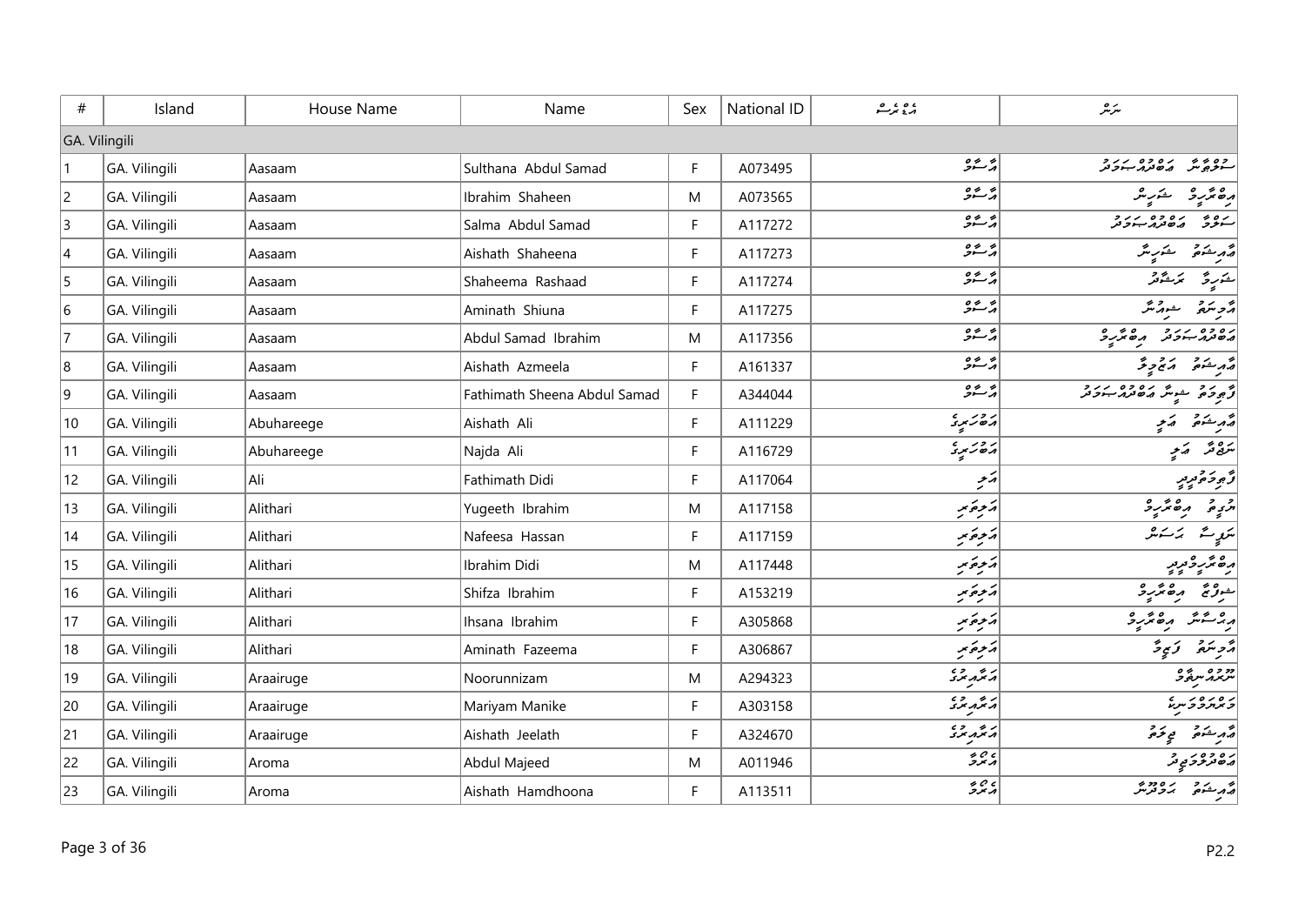| 24 | GA. Vilingili | Aroma        | Mariyam Zimna              | F           | A113512 | ى مى بە<br>مەمىرى                       | دەرە بېۋىگە                                      |
|----|---------------|--------------|----------------------------|-------------|---------|-----------------------------------------|--------------------------------------------------|
| 25 | GA. Vilingili | Aroma        | Abdul Matheen Abdul Majeed | M           | A117088 | ى مى<br>مەنىرى                          | קס כסק ברים הס כסק ברים<br>הסטק כקייק הסטק כביבת |
| 26 | GA. Vilingili | Aroma Beach  | Zuhaira Moosa              | F           | A117049 | 80220                                   | ەزىر ئەرەپىيە<br>ئ                               |
| 27 | GA. Vilingili | Asrafeeaage  | Ali Waheed                 | M           | A081007 | ر صور پوځ<br>مرسمو په                   | د و دره.<br>مو                                   |
| 28 | GA. Vilingili | Asrafeeaage  | Thaliba Rasheed            | F           | A116811 | ىر ھەيجە پە <sup>ي</sup>                |                                                  |
| 29 | GA. Vilingili | Asrafeeaage  | Aishath Mohamed            | $\mathsf F$ | A302680 | ى سىمىئو پ <sup>ە ي</sup>               | ة مشتور 2019 و 2019.<br>مارشتور 2019 و 2019      |
| 30 | GA. Vilingili | Asrafeeaage  | Aliya Ali                  | F           | A399469 | ىز س <sup>ە</sup> ئىرى ئ <sup>ىرى</sup> | أأوار أأولج                                      |
| 31 | GA. Vilingili | Asseyri Aage | Sharuma Ahmed              | F           | A116677 | رە » دەر                                | شەرە بەر دەر                                     |
| 32 | GA. Vilingili | Asseyri Aage | Ibrahim Ahmed              | M           | A116679 | ره مند ده<br>در شور ده                  | ەر ھەترىر <i>ۋ</i><br>پره ر د                    |
| 33 | GA. Vilingili | Asseyri Aage | Aminath Zameena            | $\mathsf F$ | A116680 | بره عديد دي<br>مرکز شور دي              | أأدبتم تمريثر                                    |
| 34 | GA. Vilingili | Athens       | Habeeb Hassan              | M           | A007495 | ې <i>چ</i> هر په                        | $rac{2}{\omega}$<br>برَسَهْر                     |
| 35 | GA. Vilingili | Athens       | Anoof Habeeb               | M           | A376670 | <sup>ى يە</sup> ھەپ                     | $rac{1}{2}$                                      |
| 36 | GA. Vilingili | Athens       | Mohamed Athoof Habeeb      | M           | A376671 | <sup>ی ی</sup> مرگ                      |                                                  |
| 37 | GA. Vilingili | Athireege    | Faheema Aboobakuru         | $\mathsf F$ | A086378 | ړ<br>د حوموړ                            |                                                  |
| 38 | GA. Vilingili | Bageechaage  | Hasma Ibrahim              | F           | A092376 | ر<br>نه پ <sup>ه ن</sup> گون            | برُڪوڻ<br>ەرھەترىر <sup>9</sup>                  |
| 39 | GA. Vilingili | Bageechaage  | Rishma Ibrahim             | F           | A116807 | ر په دي.<br>په نومۍ د                   | ە ھەترىرى<br>مەھەترىپە<br>برشرق                  |
| 40 | GA. Vilingili | Bageechaage  | Rishna Ibrahim             | $\mathsf F$ | A116808 | ر<br>ئەس ئە                             | ە ھېڭرىرى<br>ب<br>ابريثمثر                       |
| 41 | GA. Vilingili | Bageechaage  | Ibrahim Ali                | M           | A116809 | ر په دي.<br>په نړۍ                      | ەر ھەترىر <i>3</i><br>رځ په                      |
| 42 | GA. Vilingili | Bageechaage  | Shaheema Ali               | F           | A116828 | ر دي.<br>ه د گرد                        | ىشەرىچ<br>ئ<br>رځ په                             |
| 43 | GA. Vilingili | Bageechaage  | Rishfa Ibrahim             | F           | A302600 | <br>  ته نړۍ د                          | المرشوقر<br>ם הם הקבר<br>תפידת ב                 |
| 44 | GA. Vilingili | Bahaaruge    | Ahmed Mohamed Didi         | M           | A048010 | ر پر د ،<br>ن <i>ن تر</i> ی             |                                                  |
| 45 | GA. Vilingili | Bahaaruge    | Mariyam Rasheeda           | $\mathsf F$ | A070557 | ر پر و ،<br>ن <i>خ</i> مرد              | رەرە بەيدۇر                                      |
| 46 | GA. Vilingili | Bahaaruge    | Fathimath Shiuna           | E           | A073135 | ر بر و ،<br>ن <i>ن</i> تر د             | و و د د شور شور شر                               |
| 47 | GA. Vilingili | Bahaaruge    | Mohamed Faseeh Fazeel      | M           | A327724 | ر و د د<br>ن <i>ن نر</i> و د            | ورەرو زىبەر زىنبۇ                                |
| 48 | GA. Vilingili | Banafusaage  | Azumeel Moosa              | M           | A111702 | ر رو و و ،<br>ھىئرى شىمى                | ە ئە ئۇ ئەسىگە                                   |
| 49 | GA. Vilingili | Banafusaage  | Azheen Moosa               | M           | A116981 | ر رو دي<br>ھەمىرى شىمى                  | كەنۈر بىر بىر ئالىگە                             |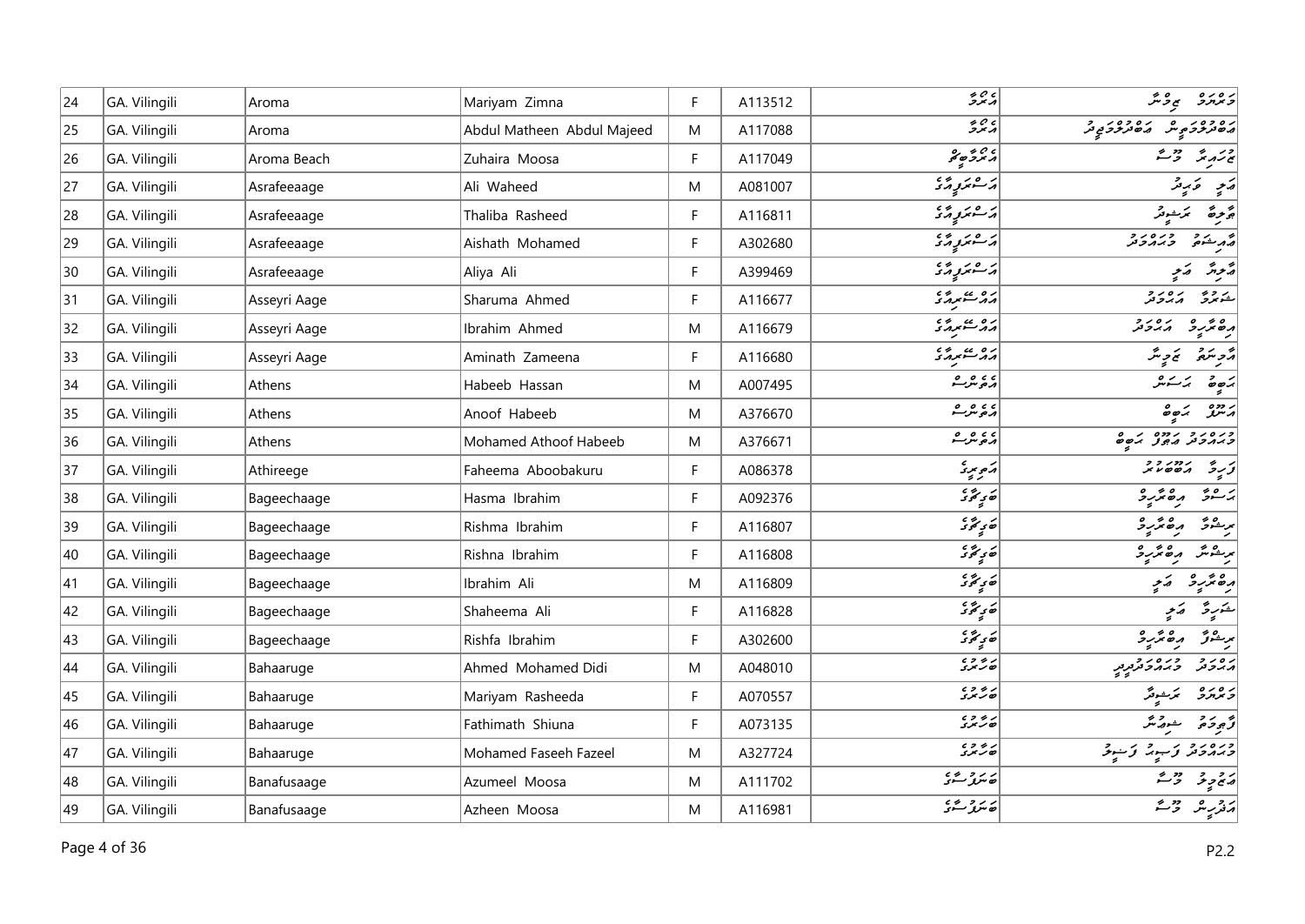| 50 | GA. Vilingili | Banafusaage        | Aishath Abdulla        | F  | A116982 | ە ئەرىپى ئە                                                   | أشهر مشوم ومصاريك                                |
|----|---------------|--------------------|------------------------|----|---------|---------------------------------------------------------------|--------------------------------------------------|
| 51 | GA. Vilingili | Banafusaage        | Azleef Moosa           | M  | A116983 | پر بر دید ،<br>ح <i>امزنی ک</i>                               | أرجع يوقع وحشقه                                  |
| 52 | GA. Vilingili | Banafusaage        | Moosa Thakurufaanu     | M  | A117126 | پر پر دیږي<br>ت <i>ره متر</i> ک                               | دو به ر و و ه و<br>د کشوه برتی متر               |
| 53 | GA. Vilingili | Banafusaage        | Azna Moosa             | F. | A303903 | ە ئىرزىقى ئە                                                  | ىر جە ئەستە                                      |
| 54 | GA. Vilingili | <b>Beach Nest</b>  | Mohamed Thakurufaan    | M  | A102343 | $\left  \begin{array}{cc} a & a \\ b & c \end{array} \right $ | و ر ه ر و ر و و و و<br>و بر پر و تره ر برتي س    |
| 55 | GA. Vilingili | <b>Beach Nest</b>  | Waheeda Abdul Rahman   | F  | A116902 | ھەتمە ئىرمى                                                   | ر در دره ده ده ده د                              |
| 56 | GA. Vilingili | <b>Beach Nest</b>  | Shafiza Mohamed        | F  | A116903 | پەن <sub>ە</sub> ئەرمىقى                                      | شگرېځ دبره د د                                   |
| 57 | GA. Vilingili | <b>Beach Nest</b>  | Jamsheeda Mohamed      | F  | A116904 | ھ گھ سرے ھ                                                    | ر و ش <sub>و</sub> تر محدد در<br>محاوی محدد محمد |
| 58 | GA. Vilingili | <b>Beach Nest</b>  | Aminath Shifana        | F  | A303428 | ھ گھ سرے ھ                                                    | أأدوسكم والمحمد                                  |
| 59 | GA. Vilingili | <b>Beach Nest</b>  | Aishath Jimna          | F  | A303430 | پەن <sub>ە</sub> بەر ق                                        | أمر المستوفر المحافظة                            |
| 60 | GA. Vilingili | <b>Beach Nest</b>  | Visaah Mohamed         | M  | A303432 | مى محمد مى مى مى مى                                           | موسته ج<br>و رە ر د<br>ترگەر تىر                 |
| 61 | GA. Vilingili | <b>Beach Villa</b> | Hassan Thaufeeg        | M  | A116794 | <br>  می محموم محمد                                           | ر ساده کرد و هم در داران<br>ایر سنده کوهرو د     |
| 62 | GA. Vilingili | <b>Blue Light</b>  | Nadir Ismail           | M  | A113727 | ە دور ھ                                                       | لتربر بر عرقر و                                  |
| 63 | GA. Vilingili | <b>Blue Light</b>  | Raeefa Ismail          | F  | A116889 | ه دور ه<br>مونورغ                                             | بمدرق وحقوقه                                     |
| 64 | GA. Vilingili | <b>Blue Villa</b>  | Haseela Mahir          | F  | A116664 | ە دوغ                                                         | يرسوقر - قريرته                                  |
| 65 | GA. Vilingili | <b>Blue Villa</b>  | Zahir Ismail           | M  | A116907 | 20 توریخه                                                     | تجربته وستتحويثه                                 |
| 66 | GA. Vilingili | <b>Blue Villa</b>  | Ismail Mahjeed Zahir   | M  | A303439 | ودو ځه                                                        | و حوي و ده و د ځريز                              |
| 67 | GA. Vilingili | <b>Blue Villa</b>  | Fathimath Zaina Zahiru | F  | A357177 | ودو ځه                                                        | ۋە دۇ ، ئەرىئە ، ئارىز                           |
| 68 | GA. Vilingili | Bluebird           | Mariyam Dhiye          | F. | A117080 | 0 <i>4 77 0</i><br>2 0 <del>1</del> 0                         | גם גם תב                                         |
| 69 | GA. Vilingili | Bluebird           | Ibrahim Naeem          | M  | A138866 | 0 4 22 0<br>2 6 3 0                                           | ەھ <i>ترى</i> د شەر                              |
| 70 | GA. Vilingili | Bluebird           | Ahmed Adheeb Waafir    | M  | A346089 | 0.4720                                                        |                                                  |
| 71 | GA. Vilingili | Boduraage          | Mariyam Asma           | F  | A116782 | پر دیږي<br>ن نړۍ                                              | دەرە بەرەپ                                       |
| 72 | GA. Vilingili | Bokarumaa Villa    | Sadiya Ahmed           | F  | A072143 | در در دیگر<br>   جا تار در د                                  | ستمرش متحدد                                      |
| 73 | GA. Vilingili | Bokarumaa Villa    | Aishath Dhiye          | F  | A079154 | پر بر و پر<br>  ح <i>ائد پر ب</i> ر                           | و<br>د م شوه تر د                                |
| 74 | GA. Vilingili | Chaandhaneemaage   | Ahmed Shafeeq          | M  | A022011 | ىمەمە <i>كەس ئە</i>                                           | رەرچە ھەرچ                                       |
| 75 | GA. Vilingili | Chaandhaneemaage   | Thuththu Didi          | M  | A025121 | ىر مەككەنلىرى ئى                                              | و ه د ورور<br>موهرمونور                          |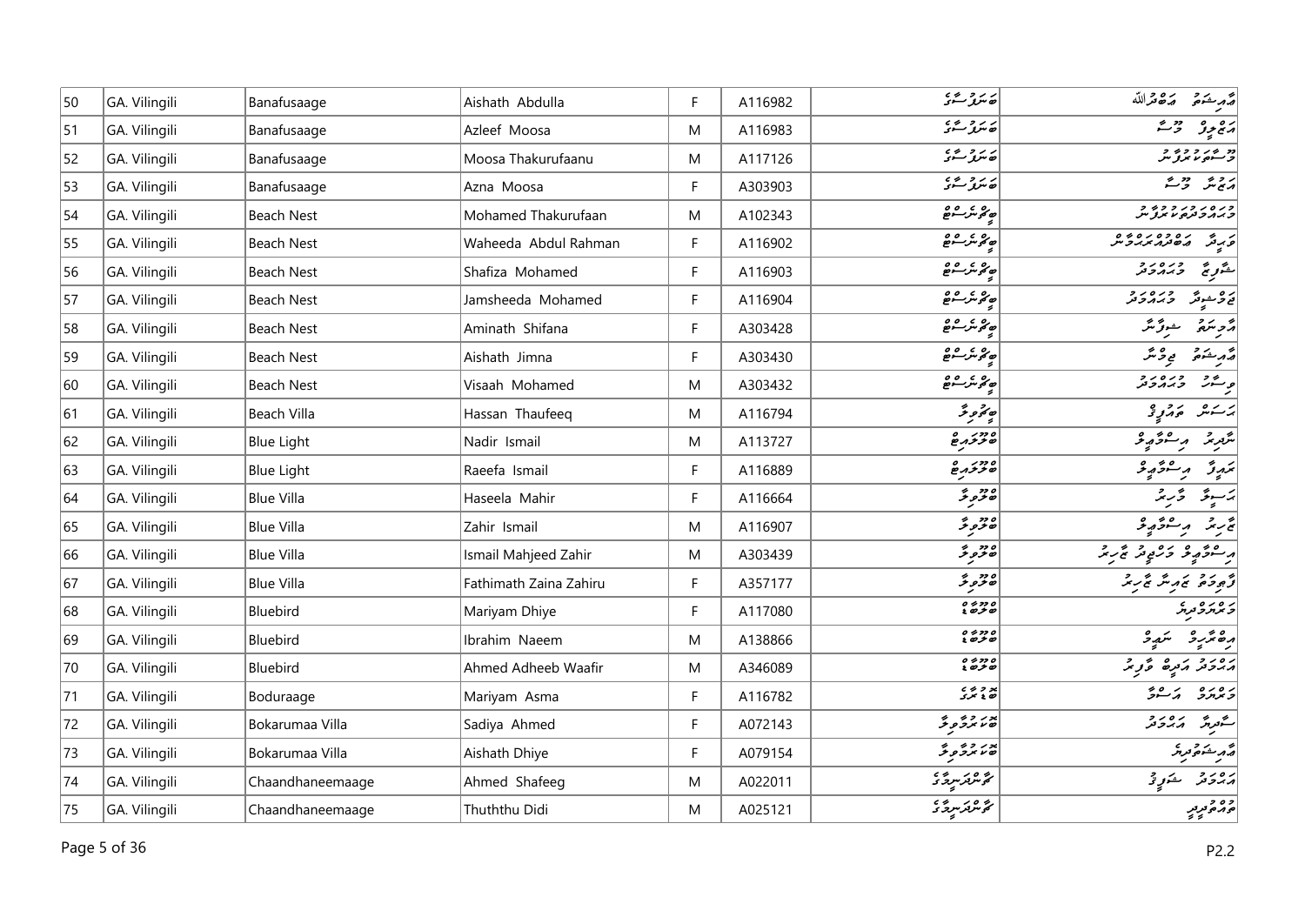| 76  | GA. Vilingili | Chaandhaneemaage | Aminath Moosa    | F         | A116653 | ىمەمە <i>كەس ئە</i>                                      | دومع<br>أروبتهم                                                                                                                                                                                                                                           |
|-----|---------------|------------------|------------------|-----------|---------|----------------------------------------------------------|-----------------------------------------------------------------------------------------------------------------------------------------------------------------------------------------------------------------------------------------------------------|
| 77  | GA. Vilingili | Chaandhaneemaage | Fathimath Shifa  | F.        | A147345 | ۇ مۇبىر بىرى<br>مۇسرىرىيەت                               | و مر د<br>اقرامو حرم<br>شىدۇ .                                                                                                                                                                                                                            |
| 78  | GA. Vilingili | Chaandhaneemaage | Mohamed Naseer   | M         | A301401 | ۇ ئىرتى <i>ر بىر ۋ</i> ئ                                 | و ره ر و<br><i>و ټ</i> رو تر<br>ىئرسېرىتر                                                                                                                                                                                                                 |
| 79  | GA. Vilingili | Chaandhaneemaage | Ibrahim Shafeeq  | M         | A301405 | ۇ ئىرتى <i>ر بىر</i> گە ئ                                | ە ھېڭرىر<br>بر ھېڭرىرى<br>ستذكر ثح                                                                                                                                                                                                                        |
| 80  | GA. Vilingili | Chaandhaneemaage | Aminath Shifzana | F         | A301408 | ىمەمە <i>كەس ئە</i>                                      | أروسي<br>ىشە <b>ر</b> ئ <sup>ى</sup> ئەگر                                                                                                                                                                                                                 |
| 81  | GA. Vilingili | Chaandhaneemaage | Aishath Shifhana | F         | A301412 | ۇ مۇبىر بىرى<br>مۇسرىرى <i>رى</i>                        | ۇرمىئوم مەرقىتر                                                                                                                                                                                                                                           |
| 82  | GA. Vilingili | Chocolate Villa  | Riyaz Ali        | M         | A040645 | پره <sub>و و ه</sub> و و گ                               |                                                                                                                                                                                                                                                           |
| 83  | GA. Vilingili | Chocolate Villa  | Ali Zahir        | ${\sf M}$ | A056237 | پره <sub>و کا</sub> هو ځه                                | $\frac{2}{3}$ $\frac{2}{3}$ $\frac{2}{3}$                                                                                                                                                                                                                 |
| 84  | GA. Vilingili | Chocolate Villa  | Ahmed Ali        | M         | A078479 | پره <sub>و و ه</sub> و ځه                                | رەرد دَى                                                                                                                                                                                                                                                  |
| 85  | GA. Vilingili | Chocolate Villa  | Aminath Shashma  | F         | A116745 | پره <sub>ک</sub> وهو گر                                  | شكەشى ئە<br>أرمز                                                                                                                                                                                                                                          |
| 86  | GA. Vilingili | Chocolate Villa  | Dhon Beefaanu    | F.        | A301839 | پره ۽ ه<br>محم <sup>ر</sup> خر <u>ه</u> ع <sub>ر</sub> څ | بره هو پژمر<br>تر شر <sub>ه پ</sub> ژمر                                                                                                                                                                                                                   |
| 87  | GA. Vilingili | Chocolate Villa  | Firaash Ali      | M         | A301845 | سوه ده ده د                                              | وېژمشه<br>ەئەمىيە                                                                                                                                                                                                                                         |
| 88  | GA. Vilingili | Cozy Villa       | Musthafa Ali     | M         | A072469 | مېم په موقته<br>مسيح مر                                  | ومبروس كمو                                                                                                                                                                                                                                                |
| 89  | GA. Vilingili | Cozy Villa       | Fathmath Azma    | F         | A073032 | م<br>موسي                                                | و ده ده و                                                                                                                                                                                                                                                 |
| 90  | GA. Vilingili | Cozy Villa       | Mohamed Faisal   | M         | A090996 | ە<br>ئامورۇ                                              | ورەرو تەرىبو                                                                                                                                                                                                                                              |
| 91  | GA. Vilingili | Cozy Villa       | Ali Muruthala    | M         | A113623 | مېموم <sup>م</sup> ځ                                     | أوسم والمحمد والمحمد                                                                                                                                                                                                                                      |
| 92  | GA. Vilingili | Cozy Villa       | Ibrahim Mueed    | M         | A116717 | ە<br>ئەيرەقە                                             | رە ئەر ئىسى                                                                                                                                                                                                                                               |
| 93  | GA. Vilingili | Cozy Villa       | Wardha Ahmed     | F         | A116718 | ە<br>ئايومۇ                                              | ر و په رور و<br>ویرنگ مرکزونکر                                                                                                                                                                                                                            |
| 94  | GA. Vilingili | Cozy Villa       | Imran Anwar      | M         | A116719 | ە<br>ئايىموقە                                            | رو بر مده در د                                                                                                                                                                                                                                            |
| 95  | GA. Vilingili | Cozy Villa       | Thamreen Anvar   | M         | A116720 | لأموعرقر                                                 | بر 2 مر حر<br>ۇۋىرىر                                                                                                                                                                                                                                      |
| 96  | GA. Vilingili | Cozy Villa       | Mueez Anwar      | M         | A302291 | لأموعر                                                   | وره پره د                                                                                                                                                                                                                                                 |
| 97  | GA. Vilingili | Cozy Villa       | Aishath Azoona   | F         | A302293 | لأموعر                                                   | و گرېشو که د کار د کار د کار د کار د کار د کار د کار د کار د کار د کار د کار د کار د کار د کار د کار د کار د ک<br>مرکز کار د کار د کار د کار د کار د کار د کار د کار د کار د کار د کار د کار د کار د کار د کار د کار د کار د کار<br>پر دو می <sub>گ</sub> |
| 98  | GA. Vilingili | Dherahaa         | Mariyam Saeeda   | F         | A064942 | ى رىپىر<br>قرىمرگ                                        | رەرە سەرقە                                                                                                                                                                                                                                                |
| 99  | GA. Vilingili | Dhethadimaage    | Basheera Mohamed | F         | A116877 | ړ د پر په<br>تره د ژ د                                   | و ره ر و<br>تر پر ژنر<br>كالصفيوتير                                                                                                                                                                                                                       |
| 100 | GA. Vilingili | Dhethadimaage    | Badhoora Mohamed | F.        | A116878 | ه ره په په<br>مرغ د ژ                                    | ر دو پر<br>ن تر پر<br>و رە ر د<br>تر پروتر                                                                                                                                                                                                                |
| 101 | GA. Vilingili | Dhethadimaage    | Ahmed Zuhair     | M         | A302834 | ۍ د په په<br>مرحو وگړ                                    | أرەرو ور                                                                                                                                                                                                                                                  |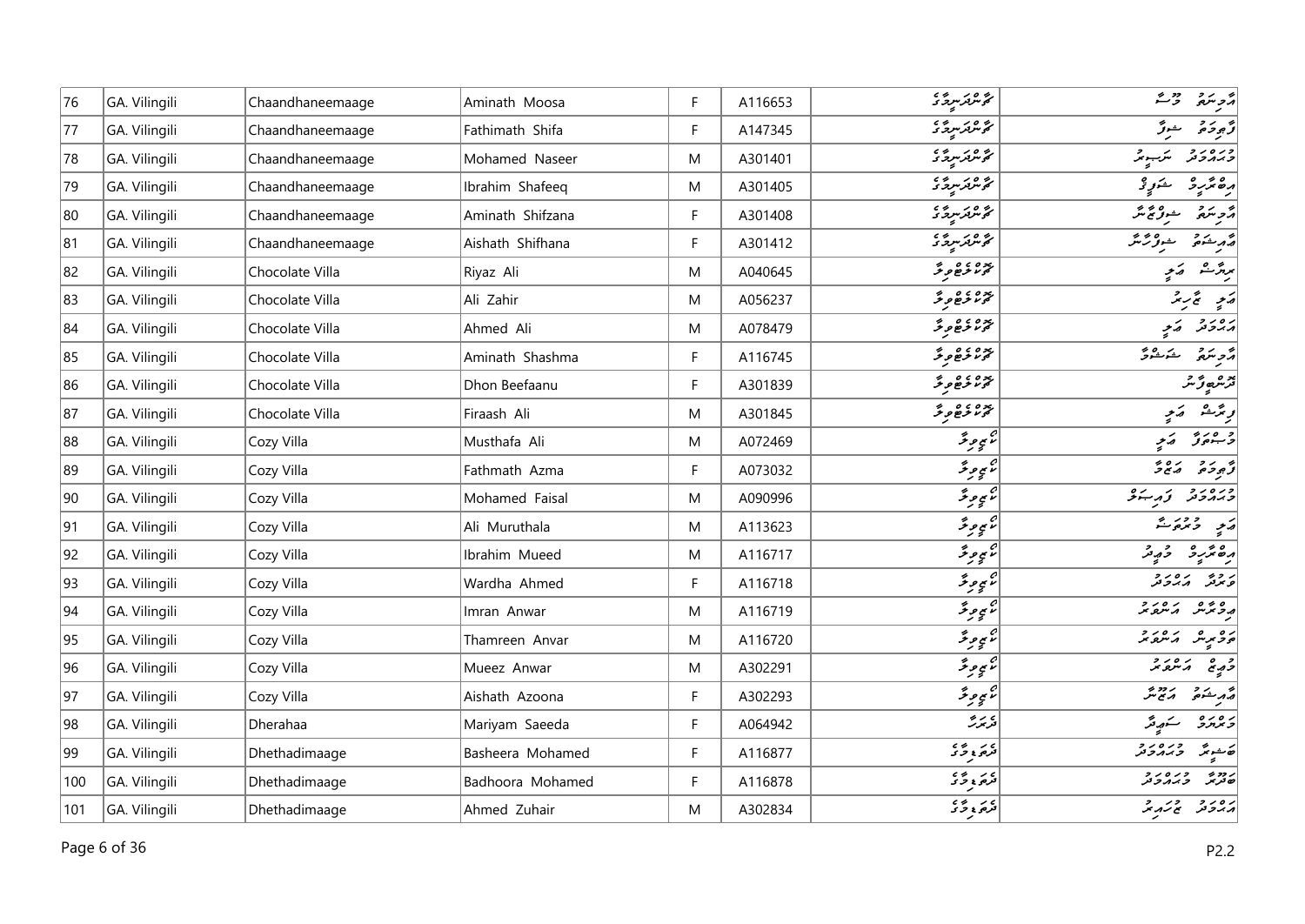| 102 | GA. Vilingili | Dhethadimaage  | Mariyam Imthiyaza          | F           | A302835 | ه د په وي<br>تره و د د                | د و ه د د<br>ر ه بر ه<br>تر بر بر                  |
|-----|---------------|----------------|----------------------------|-------------|---------|---------------------------------------|----------------------------------------------------|
| 103 | GA. Vilingili | Dhethadimaage  | Ahmed Mohamed              | M           | A302841 | ړ د پر<br>تره د ژ د                   | و ر ه ر د<br>تر پر ژ تر<br>پرور و                  |
| 104 | GA. Vilingili | Dhethadimaage  | Shifaz Ahmed               | M           | A308084 | ې په په په<br>تره د پر ک              | شورگ <sup>و</sup> تح<br>پروژو                      |
| 105 | GA. Vilingili | Dhethadimaage  | Mariyam Zifla              | F           | A314267 | ې ئەر ئ <sup>ەس</sup> ى<br>مەھرىم ئ   | دەرە بىر ئى                                        |
| 106 | GA. Vilingili | Dhilshaadhuge  | Afeefa Hassan              | F           | A116896 | و ه <sup>و و پ</sup>                  | ړَږِرَ پَاسَاس                                     |
| 107 | GA. Vilingili | Dhilshaadhuge  | Shaheeda Adam              | F.          | A116899 | و و گرو د<br>ترنوگوری                 | شَرِيرٌ   ارْتَرْحْ                                |
| 108 | GA. Vilingili | Dhilshaadhuge  | Zulfa Adam                 | F.          | A116900 | و و گرو د<br>ترنوگوری                 | وه په پره<br>پحرو گ <sup>و</sup> رو                |
| 109 | GA. Vilingili | Dhilshaadhuge  | Ahmed Adam                 | M           | A117518 | ترتر شەترى                            | ره رح ده<br>پرېدن پرتر                             |
| 110 | GA. Vilingili | Dhilshaadhuge  | Mohamed Shajan Shahidh     | M           | A357174 | و و <sup>و و ي</sup>                  | ورەرو خەي ھەرتى                                    |
| 111 | GA. Vilingili | Dhonrevaage    | Aishath Imna               | F           | A111923 | پر ۵ ۵ ۵ و ۲<br>  قرس مرح ی           | أقهر شدة أمرد تكر                                  |
| 112 | GA. Vilingili | Dhonrevaage    | Faiza Mohamed              | F.          | A116665 | پر ہ ر ، » ر<br>ترسربر <sub>حرک</sub> | وٌمِ حَمَد ورو                                     |
| 113 | GA. Vilingili | Dhonrevaage    | Nasrulla Mahir             | M           | A301624 | پر و ۽ پر ۽<br>ترس پرو ي              | ىترىبقىتراللە گەرىتى                               |
| 114 | GA. Vilingili | <b>Dhoores</b> | Abdul Muhusin Moosa        | M           | A073580 | ود ۽ ه                                | ره وه وه مسرح مدرج<br>پره تربربر برخش و مشک        |
| 115 | GA. Vilingili | <b>Dhoores</b> | Fariyaza Abdul Muhusin     | F           | A078184 | دد ،<br>تر بر گ                       | ز بر گرفته می مرد و در مستقر                       |
| 116 | GA. Vilingili | <b>Dhoores</b> | Fareesha                   | F           | A119650 | ود ۽ ه<br>تريمر ڪ                     | ائر مرید<br>—                                      |
| 117 | GA. Vilingili | <b>Dhoores</b> | Misbaah Abdul Muhusin      | M           | A304891 | ود ۽ ه<br>تريمر ڪ                     | و موده ده ده دو د کرد.<br>د سوه به از هر دو بر سوس |
| 118 | GA. Vilingili | <b>Dhoores</b> | Ahmed Ishaq                | M           | A306853 | ود ۽ ه                                | بره رو به مرده و                                   |
| 119 | GA. Vilingili | <b>Dhoores</b> | Ameesha Abdul Muhusin      | F.          | A306854 | دد ، م<br>تربر ک                      | ر به ده ده ده و ده م                               |
| 120 | GA. Vilingili | <b>Dhoores</b> | Mohamed Saif Abdul Muhusin | M           | A330906 | دو بر _<br>  تد بر __                 | وره رو دره ره ده دوره سور                          |
| 121 | GA. Vilingili | Dunfinige      | Azlifa                     | F           | A116860 | قرىثىر بىرى                           | ره ويژگی<br>د بح مرتز                              |
| 122 | GA. Vilingili | Dunfinige      | Shazleena Mahir            | F           | A303082 | قرشر ببرتم                            | خۇيم ئەرلىم                                        |
| 123 | GA. Vilingili | Edhuruge       | Ali Shameem                | M           | A057873 | ے و و ے<br>پر تعریمی                  | ړې شوده                                            |
| 124 | GA. Vilingili | Edhuruge       | Khadheeja Moosa            | F           | A116763 | ے و و ے<br>پر تعریمی                  | زَمرِيَّ<br>ح<br>د مشه                             |
| 125 | GA. Vilingili | Edhuruge       | Firaasha Ali               | $\mathsf F$ | A116764 | ړ و و ړ<br>مرمونو                     | وبڑنڈ<br>$\frac{1}{2}$                             |
| 126 | GA. Vilingili | Edhuruge       | Aminath Salinee            | F.          | A116766 |                                       | $\frac{2}{\sqrt{2}}$<br>قسمة<br>مشويير             |
| 127 | GA. Vilingili | Edhuruge       | Ibrahim Sobah              | M           | A148003 | ے و و ے<br>پر تعریمی                  |                                                    |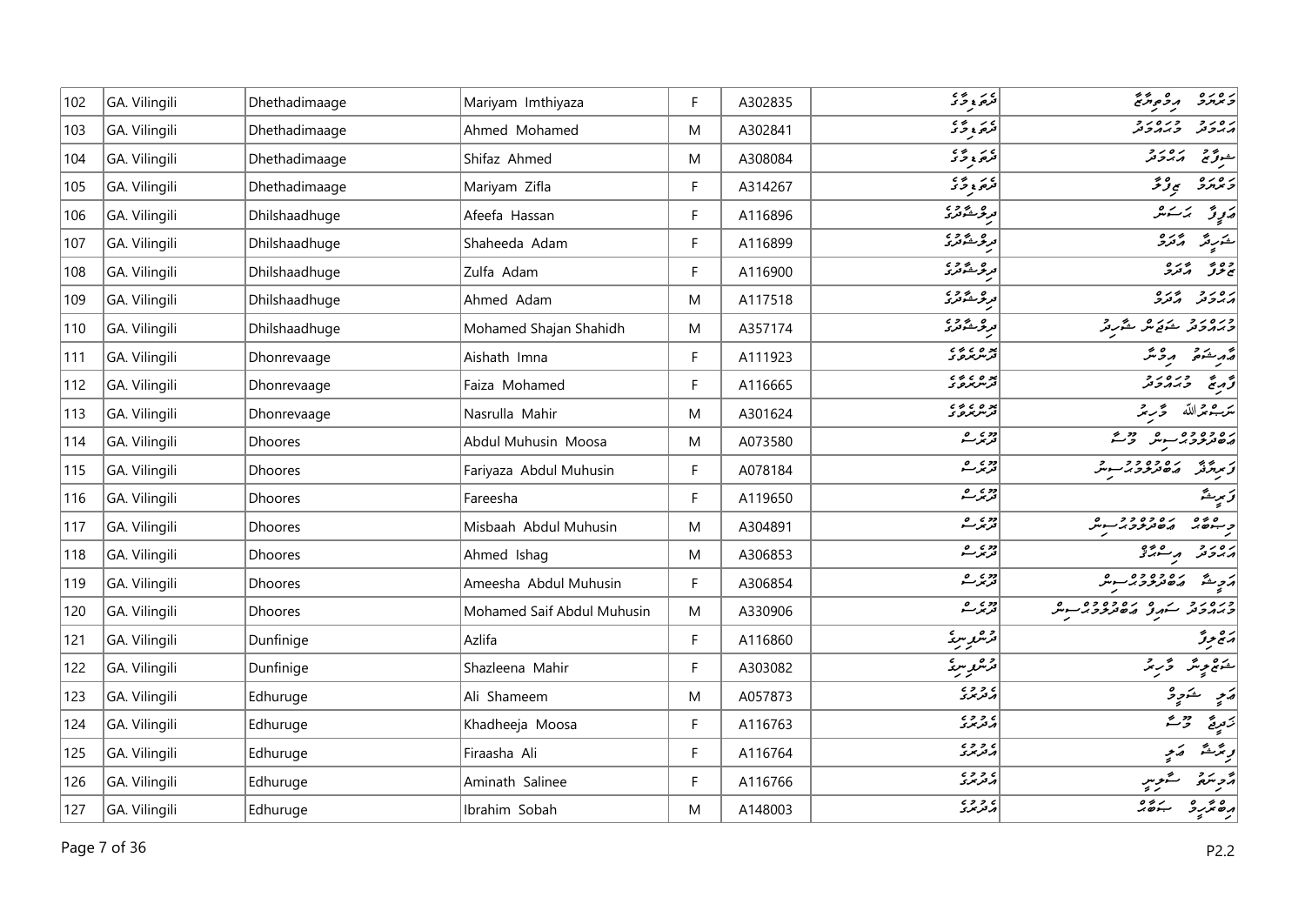| 128 | GA. Vilingili | Edhuruge        | Mohamed Assan Naseem | M  | A302135 | ے و و ے<br>پر تعریمی ک                      | ورەرو رە بەھر س س                                                   |
|-----|---------------|-----------------|----------------------|----|---------|---------------------------------------------|---------------------------------------------------------------------|
| 129 | GA. Vilingili | Edhuruge        | Ibrahim Anas         | M  | A302137 | ے و و ے<br>پر تعری                          | رە ئرىر ئىكرى                                                       |
| 130 | GA. Vilingili | Eeraazuge       | Hassan Futhu         | M  | A053119 | ېږ تر د پر<br>په تنریح ک                    | ر<br>بر سەمبرو د                                                    |
| 131 | GA. Vilingili | Eeraazuge       | Mariyam Didi         | F  | A079547 | د مرگ د ،<br>په مرگ د                       | ر ە ر ە<br>5 ئىرىر3 تىرتىر                                          |
| 132 | GA. Vilingili | Eeraazuge       | Ahmed Naeem          | M  | A080734 | د پر پر د<br>د پر پر پر                     | <i>ג</i> در در سمده                                                 |
| 133 | GA. Vilingili | Eeraazuge       | Fathmath Hassan      | F  | A116958 | د پره د د<br>د پرې                          | ۋە ئەسەر                                                            |
| 134 | GA. Vilingili | Eeraazuge       | Dhonbeefaanu         | F  | A116960 | د پژوي<br>په پژي                            | <mark>بر<sub>ىگى</sub> ئ</mark> ەشر                                 |
| 135 | GA. Vilingili | Eeraazuge       | Akhuthaaru Hassan    | M  | A148941 | د پر پی د ؟<br>د په پنگ پی                  | رەپرى ئەسەھ                                                         |
| 136 | GA. Vilingili | Eeraazuge       | Mukarram Hassan      | M  | A304101 | د ۶۶ و <sup>ء</sup><br>په مربع <sub>ک</sub> | و ره ره<br>د تا د برو                                               |
| 137 | GA. Vilingili | Ekefaru         | Mohamed Thakurufaan  | M  | A053778 | ې په بر چه<br>د تنو تن                      | و ر ه ر و ر و و و و<br><i>و پر در و نورو پ</i> ر تر ش               |
| 138 | GA. Vilingili | Ekefaru         | Fathmath Nufooza     | F  | A149925 | ې ئەستىر<br>مەمۇمىر                         | و ووي<br>سرونج<br>وٌجوحهُ                                           |
| 139 | GA. Vilingili | Ekefaru         | Shazma Mohamed       | F  | A307044 | ې ئەسر جە                                   | شەرە درەرد                                                          |
| 140 | GA. Vilingili | Ekefaru         | Mohamed Abdul Ahadh  | M  | A307046 | ې ئەسر جە                                   | وره ر و دره وه ر ر و<br><i>و بر مرح تر م</i> ه تر <i>و مر</i> بر تر |
| 141 | GA. Vilingili | Ekefaru         | Abdul Auf Mohamed    | M  | A357182 | ې ئەسر جە                                   | ره وه روو - وره رو<br>גשتر پر بر چربر تر                            |
| 142 | GA. Vilingili | Elhehishi Villa | Agleem Rashad        | M  | A024472 | ە ئەربىرە ئ <sup>ۇ</sup>                    | پروگو د استخابی                                                     |
| 143 | GA. Vilingili | Elhehishi Villa | Aminath Rasheeda     | F  | A117028 | ە ئەربىرە بۇ<br>مەربەر                      | أأدوسكم أتمر المراشوقر                                              |
| 144 | GA. Vilingili | Elhehishi Villa | Azhar Rashad         | M  | A117029 | ە ئەربىرە ئ <sup>ۇ</sup>                    | رورو برخور                                                          |
| 145 | GA. Vilingili | Elhehishi Villa | Fathimath Safhaana   | F  | A306746 | ە ئەرىرە ئى<br> -                           | سەۋرتىتر<br>ۇ بور ە<br>مە                                           |
| 146 | GA. Vilingili | Elhehishige     | Khadeeja             | F  | A117044 | ە ئەرىرە<br>مەنرىر                          | رَ مرِجَّ<br>ر                                                      |
| 147 | GA. Vilingili | Fane Kuri       | Shamheeza Rashaad    | F  | A077720 | ر بر د<br> زینرمذبر                         | $rac{2}{\sqrt{2\cdot\frac{1}{2}}\cdot\frac{2}{2}}$                  |
| 148 | GA. Vilingili | Fane Kuri       | Ibrahim Rashad       | M  | A117025 | ر ہے ج<br> ئوسرىم مېر                       | دەندېر<br>ىر شەھر                                                   |
| 149 | GA. Vilingili | Farimaa         | Moosa Raha           | M  | A070920 | ترىرد                                       | وحسيرته                                                             |
| 150 | GA. Vilingili | Farimaa         | Mohamed Areef        | M  | A075262 | ۇىرۇ                                        | ورەرو كەيدۇ                                                         |
| 151 | GA. Vilingili | Farimaa         | Ahmed Areef          | M  | A282573 | ۇ بىردى<br>مەس                              | برەر دىرو                                                           |
| 152 | GA. Vilingili | Farimaa         | Fathimath Saafumalaa | F  | A315050 | ترىرد                                       | قرج چرخه<br>سەدىرى                                                  |
| 153 | GA. Vilingili | Farimaa         | Mariyam Reema Areef  | F. | A315053 | ترىرد                                       | ג 200 ת 3 הת צ                                                      |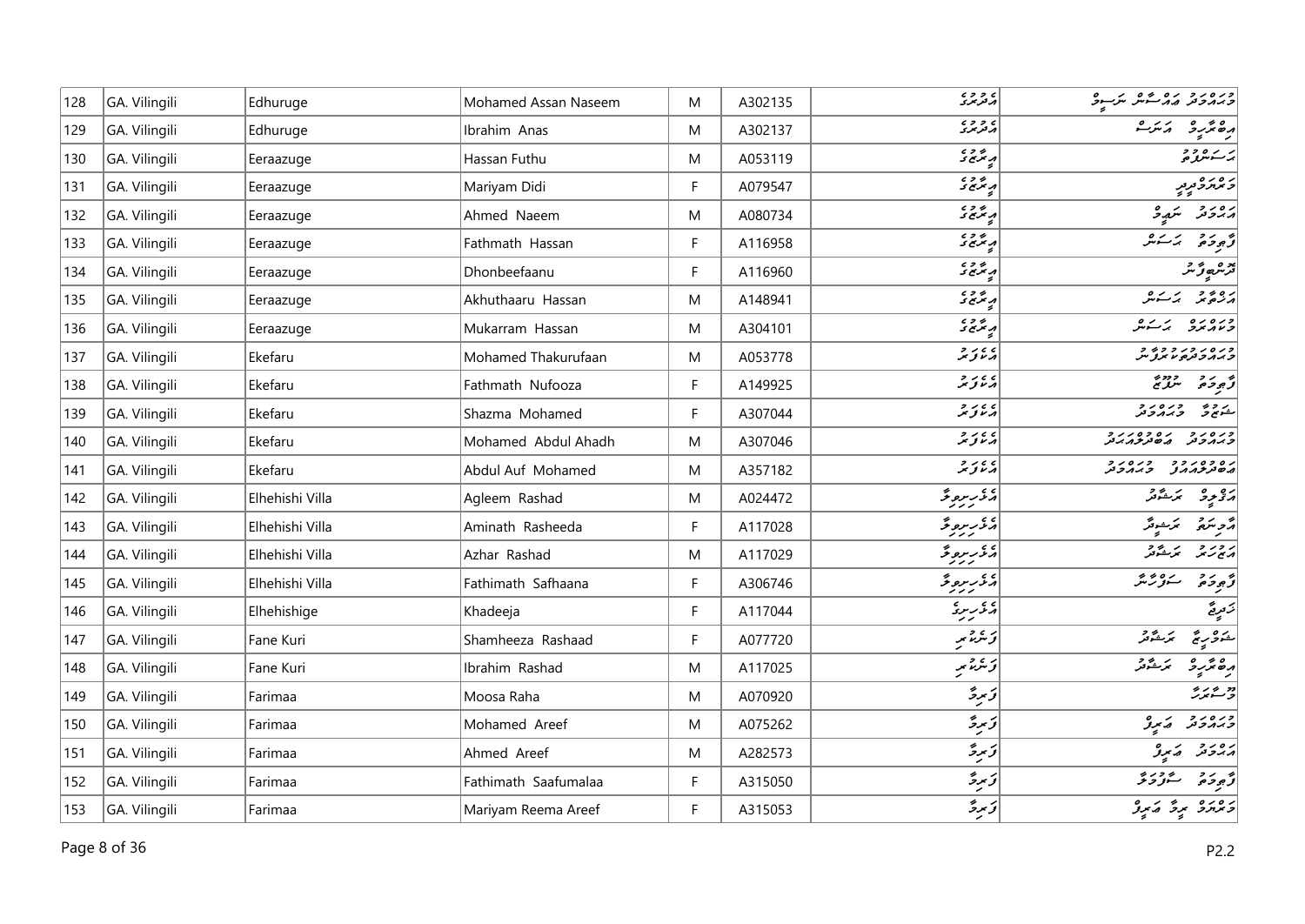| 154 | GA. Vilingili | Fathangu Villa | Mohamed Nizam         | M           | A116936 | ئۇءَ سۇ عبە قر                              | 3 مەدرىيە سرگەنى                        |
|-----|---------------|----------------|-----------------------|-------------|---------|---------------------------------------------|-----------------------------------------|
| 155 | GA. Vilingili | Fathangu Villa | Ahmeema Mohamed       | F           | A116968 | رىر سى <i>ڭ ھ</i> ېڭە                       | در دره دره در                           |
| 156 | GA. Vilingili | Fathangu Villa | Aishath Nizama        | $\mathsf F$ | A117269 | ئۇءَ سۇ عبە قر                              | أأمر يشكم المسترائح                     |
| 157 | GA. Vilingili | Fathangu Villa | Suaadh Mohamed        | M           | A303865 | ئەئەرسىمى ئەگە                              | روبو ورەرو<br>سەھەر وبەمەوتر            |
| 158 | GA. Vilingili | Fathangu Villa | Fathimath Abdulla     | $\mathsf F$ | A305516 | ر<br>زە ئىرىمۇ ھ <sub>ى</sub> م             | و برد بره دالله                         |
| 159 | GA. Vilingili | Feeroazge      | Aishath Naseema       | $\mathsf F$ | A117000 | و چې د<br>نومندن                            | ۇرىشقى سىرسوڭ                           |
| 160 | GA. Vilingili | Feeroazge      | Nasrath Najeeb        | F           | A117001 | و چې د<br>نومندنۍ                           | ئەر <i>مەدە</i> ئىرىمى ھ                |
| 161 | GA. Vilingili | Feeroazge      | Najeeba Gasim         | $\mathsf F$ | A117002 | و ۵ ۵ م<br>پوسر پر                          |                                         |
| 162 | GA. Vilingili | Feeroazge      | Najeeb Ali            | M           | A117015 | ه ۵ ۵ و <sup>ء</sup><br>توسم پر             | سكيح<br>رځمنې                           |
| 163 | GA. Vilingili | Feeroazge      | Ali Wajeeh            | M           | A117552 | وچە                                         | ړې دي د                                 |
| 164 | GA. Vilingili | Feeroazge      | Nazrath Najeeb        | F           | A304246 | ە ە ە<br>پ <sub>ە</sub> ئىرى                |                                         |
| 165 | GA. Vilingili | Feeroazge      | Nazleen Najeeb        | M           | A304256 | ر ه ه ه و<br>مړين د                         | ىرچى ئەر ئىس ئى                         |
| 166 | GA. Vilingili | Feeroazge      | Aishath Nabaaha Moosa | F           | A341979 | و ۵ ۵ م<br>م <sub>و</sub> تریخ د            | و در در دور در د                        |
| 167 | GA. Vilingili | Feeroazge      | Mohamed Mayaash Moosa | M           | A357002 | و ۵ ۵ م<br>پوټر <i>پ</i> ح                  | ورەر د د پره دد ه<br>وبرارونر وارشر و ب |
| 168 | GA. Vilingili | Fehivilla ge   | Shabeeba Hassan       | $\mathsf F$ | A101071 | ۇروڭۇ                                       | شَوَةٌ يَا يُمْ                         |
| 169 | GA. Vilingili | Fehivilla ge   | Aminath Ali           | F           | A116862 | ۇروڭۇ<br><u>سىرى</u> ر                      |                                         |
| 170 | GA. Vilingili | Fehivilla ge   | Moonisa Hassan        | F           | A116994 | ۇروڭۇ                                       | وحسرت يركبو                             |
| 171 | GA. Vilingili | Fehivilla ge   | Ahmed Mufeed          | M           | A302453 | ۇروڭۇ                                       | أرور ورو                                |
| 172 | GA. Vilingili | Fehivilla ge   | Aishath Jumana        | F           | A302900 | ۇر <sub>مو</sub> ۇ؟<br>م                    |                                         |
| 173 | GA. Vilingili | Fehivina       | Ahmed Ameer           | M           | A078573 | ۇروپر                                       |                                         |
| 174 | GA. Vilingili | Fehivina       | Shageeth Easa         | M           | A117112 | اؤروبئر<br>ڪسيا                             | أَحْتَوِمُ مِيْ أَ                      |
| 175 | GA. Vilingili | Fehivina       | Ramiza Hassan         | $\mathsf F$ | A117113 | ء<br>فرسر عبر                               | أتروج برسكس                             |
| 176 | GA. Vilingili | Fehivina       | Mohamed Junainu       | M           | A307039 | ۇر <sub>ە</sub> بىر                         |                                         |
| 177 | GA. Vilingili | Fenfiyaazuge   | Mohamed Saeed         | M           | A083449 | ئۇ شرىر تەرى<br>  ئۇ شرىر تىرى              | ورەرو كەر                               |
| 178 | GA. Vilingili | Finifenjanbuge | Eeraaj Manik          | M           | A060309 | ى <sub>ر س</sub> ىۋىتر <sub>ى</sub> ق تەرەپ | ە ئىرى ئەسرىر<br>ئ                      |
| 179 | GA. Vilingili | Finifenjanbuge | Aishath Manike        | F           | A060715 | و سوڭرىق ئىزھۇ                              | ە ئەرىشە ئەرىئە                         |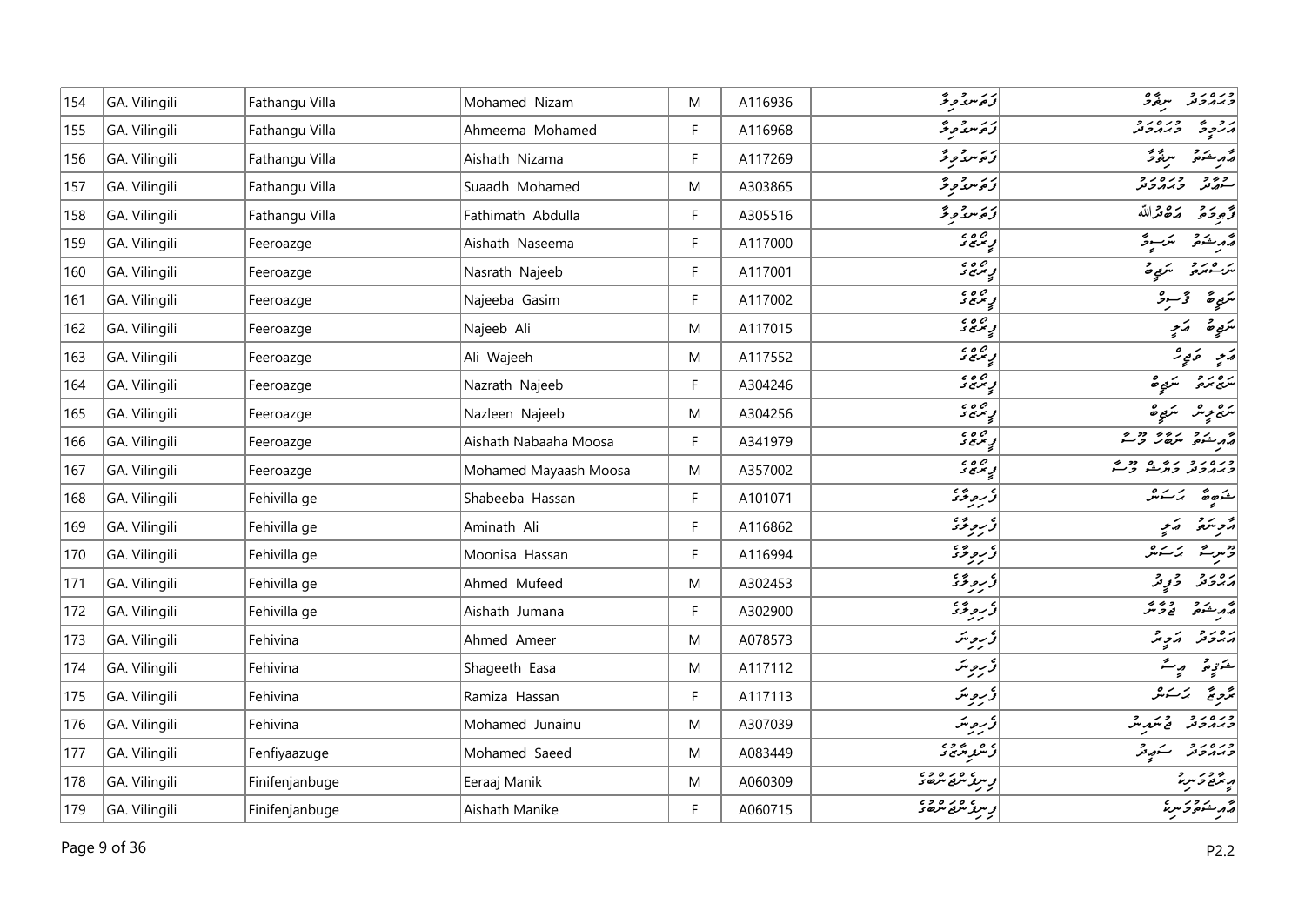| 180 | GA. Vilingili | Finifenjanbuge | Mariyam Sunana           | F           | A302603 | د سرو سره و د ه<br>  د سرو سره سره د | <u>ر تړ پر کل</u><br>تر جو بر ج                           |
|-----|---------------|----------------|--------------------------|-------------|---------|--------------------------------------|-----------------------------------------------------------|
| 181 | GA. Vilingili | Finifenmaage   | Naseer Mohamed           | M           | A012140 | ر سرز مرد ؟<br>سرز مرد ؟             | و ر ه ر و<br>و ژ پر و تر<br>لترسونر                       |
| 182 | GA. Vilingili | Finifenmaage   | Rugiyya                  | F           | A116663 | ر سرز مرد ؟<br>سرز مرد ؟             | حر <sub>ى</sub> مەركى<br>مىرى مەركى                       |
| 183 | GA. Vilingili | Finifenmaage   | Mohamed Nahudh Naseer    | M           | A373279 | اوسۇمىزد                             | ورەر و روو تربيد                                          |
| 184 | GA. Vilingili | Fiyaathoshige  | Safna Salih              | $\mathsf F$ | A090068 | و پھر ہ<br>پر مرتد سر                | بنوتر بثرو                                                |
| 185 | GA. Vilingili | Fiyaathoshige  | Shakeela Gasim           | $\mathsf F$ | A116734 | و پر پر<br>تر پر پر پر               | شەرقە قىسىۋ                                               |
| 186 | GA. Vilingili | Fiyaathoshige  | Sauda Solih              | F           | A116735 | و پژ <sub>یخ مری</sub><br>ر          | سەرە بەرە                                                 |
| 187 | GA. Vilingili | Fiyaathoshige  | Ahmed Solih              | M           | A117072 | و پر پر ۽<br>ابر مربو                | رەرد بەدە                                                 |
| 188 | GA. Vilingili | Fiyaathoshige  | Ibrahim Salim            | M           | A301890 | و پر پر<br>پر مربح سر پر             | ە ھەترىر <sup>ە</sup><br>سەّوۋ                            |
| 189 | GA. Vilingili | Fiyaathoshige  | Mohamed Shaamil          | M           | A301891 | و بو بر<br>تر پژه تر بر              | ورەرو ئەۋر                                                |
| 190 | GA. Vilingili | Fonimaage      | Shamsiyya Ali            | F           | A063844 | ېز سرچ <sub>ک</sub>                  | شكى سىركى كەنچ                                            |
| 191 | GA. Vilingili | Fonimaage      | Mohamed Waheed           | M           | A073625 | بر<br>اقر سرچ <sub>ک</sub>           | ورەر ئەر ئە                                               |
| 192 | GA. Vilingili | Fonimaage      | Ali Najeeb               | M           | A079959 | زمېردى                               |                                                           |
| 193 | GA. Vilingili | Fonimaage      | Ali Waheed               | M           | A104248 | بر<br>تر سرچ <sup>ی</sup>            | أەسم ئەرەم                                                |
| 194 | GA. Vilingili | Fonimaage      | Ahmed Fazleen            | M           | A147398 | بر<br>تر سرچ <sup>ی</sup>            | رەرو رەپەر                                                |
| 195 | GA. Vilingili | Fonimaage      | Aminath Fazleena         | F           | A158624 | قرسرچری                              | أأدينه وكالمحيث                                           |
| 196 | GA. Vilingili | Foreign Wind   | Abdulla Hassan           | M           | A104064 | زىرىئىرىنىڭ                          | مَدْهُ مِّرَاللَّهُ بَرَسَهُ                              |
| 197 | GA. Vilingili | Foreign Wind   | Mohamed Hassan           | M           | A106738 | دسمبر مرشور شدنا                     | ورەرو پەسەش                                               |
| 198 | GA. Vilingili | Foreign Wind   | Mariyam Niyaza           | F           | A116722 | ۇ <sub>مر</sub> ىئىم <sub>ە</sub> ش؟ | גם גם היות                                                |
| 199 | GA. Vilingili | Foreign Wind   | Aishath Niyaza           | F           | A116724 | زىرىئىرىنىڭ                          | وكروشكو سرومج                                             |
| 200 | GA. Vilingili | Foreign Wind   | Mohamed Musharraf Ismail | M           | A301739 | زىرىئىرىنى                           | وره رو و ره ره ده و در و و<br>وبروونر و شوربرتی در سوژونو |
| 201 | GA. Vilingili | Foreign Wind   | Hassan Maish Mohamed     | M           | A330110 | زئىر يىمويىنى                        | برزه وره وره دد                                           |
| 202 | GA. Vilingili | Funamaage      | Solah Saud               | M           | A080605 | و ر د ،<br>و سرچ د                   | بذبوه التذوير                                             |
| 203 | GA. Vilingili | Funamaage      | Dhon Didi                | F           | A114255 | و ر د ،<br>و سرچ د                   | بو ه<br>ترسوپور                                           |
| 204 | GA. Vilingili | Funamaage      | lyaz Ahmed               | M           | A114436 | و ر د د<br>توسرچ د                   |                                                           |
| 205 | GA. Vilingili | Funamaage      | Fathimath Hishama        | F           | A116682 | و ر د ،<br>توسرچ ي                   | ۇ بۇ ئەس باشگە                                            |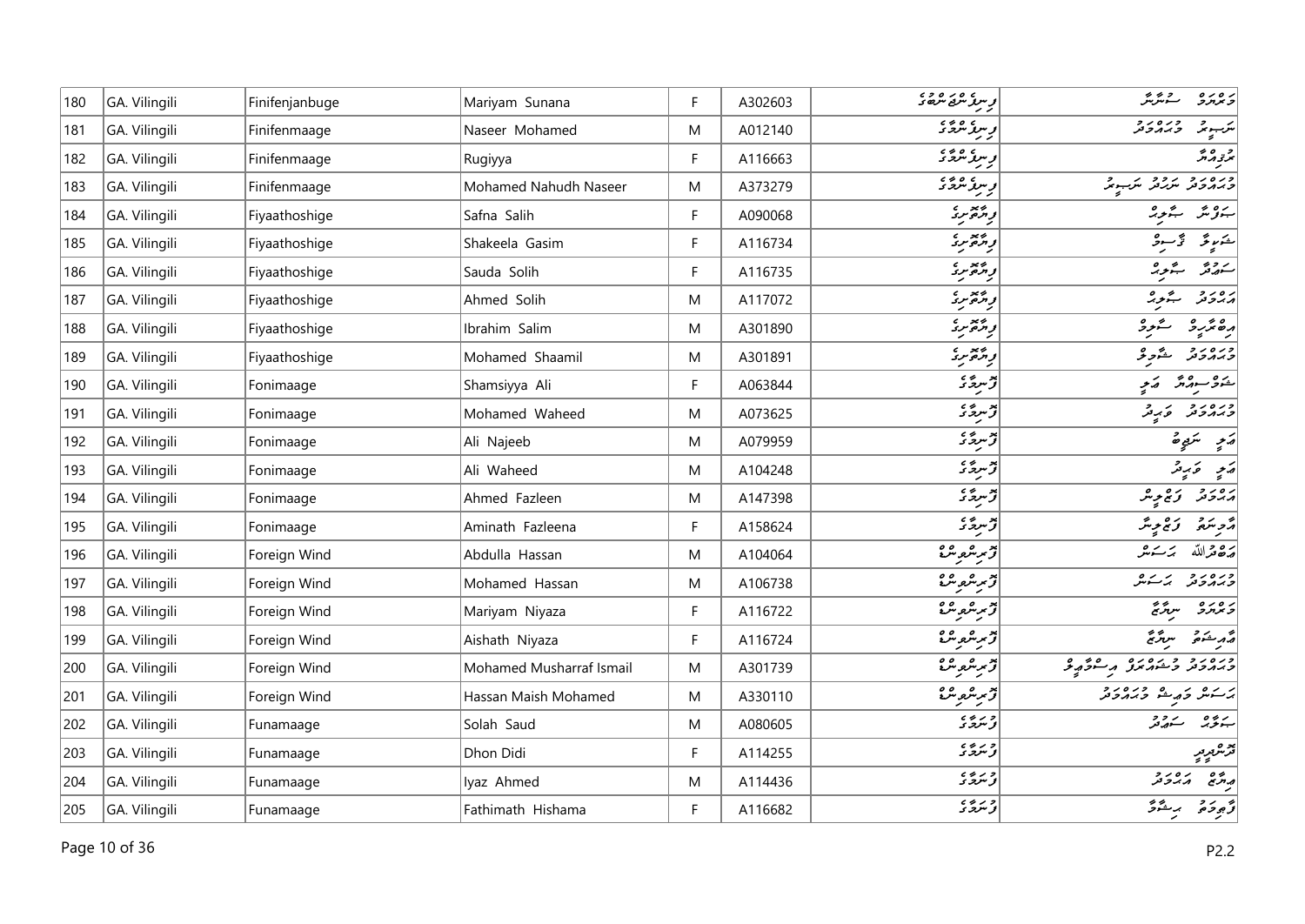| 206 | GA. Vilingili | Funamaage        | Ahmed Rishah            | M  | A116683 | و پر پر پر<br>توسر <del>ی</del> ر <sub>ک</sub>   | پروتر برگر                              |
|-----|---------------|------------------|-------------------------|----|---------|--------------------------------------------------|-----------------------------------------|
| 207 | GA. Vilingili | Funamaage        | Fazeel Mohamed          | M  | A116725 | و پر پر پر<br>توسر <del>ی</del> ر <sub>ت</sub> ح | و رە ر د<br>تر پروتر<br>  توسیونژ<br>   |
| 208 | GA. Vilingili | Funamaage        | Aminath Rasheed         | F. | A302245 | و پر پر پر<br>توسر <del>ی</del> ر <sub>ک</sub>   | أأوسكم المرشوش                          |
| 209 | GA. Vilingili | Funamaage        | Ibrahim Rameesh         | M  | A302248 | و پر پر پر<br>توسر <del>ی</del> ر <sub>ک</sub>   | ره پر ره<br>ره بر ره<br>سمكرجر مشر      |
| 210 | GA. Vilingili | Gadhakoalhimaaqe | Mohamed Hassan          | M  | A094514 | ئەنزىر ئەچ ئ                                     | ورەرو پرىكى                             |
| 211 | GA. Vilingili | Gasdhoshuge      | Hassan Didi             | M  | A086411 | ر ۔ 2 پر و ۽<br>ي سنگرمزي                        | ئەسەئىر بىر<br>مەسىر                    |
| 212 | GA. Vilingili | Gasdhoshuge      | Ahmed Shariq Hassan     | M  | A357116 | ر ۔ صوبے<br>ی سسور مر <sub>ک</sub>               | رەرد ئۇنزۇ ئەسەر                        |
| 213 | GA. Vilingili | Gift             | Azeem Hassan            | M  | A024661 | روه                                              | أمي و المركب محمد                       |
| 214 | GA. Vilingili | Gift             | Sauda Abdulla           | F  | A072984 | روه                                              | تحصقر صكائلة                            |
| 215 | GA. Vilingili | Golden House     | Naseera Naseer          | F  | A050048 | ە ە رەر دە<br>ئەخرى ئىر <i>د</i> ار              | للرسولات الكرسولا                       |
| 216 | GA. Vilingili | Golden House     | Thollath Naseer         | M  | A065673 | ە ە رەر دەر<br>ئەنزى <sub>دى</sub> ر             | رەرد شبىر                               |
| 217 | GA. Vilingili | Golden House     | Thorig Naseer           | M  | A116943 | ە ە رە روپە<br>ئەمەندىن مەر                      | ۇ <sub>مۇق</sub> سۇسبەتر<br>م           |
| 218 | GA. Vilingili | Golden House     | Zareena Moosa           | F  | A116978 | ە ە رەر دە<br>ئەمەنە مەركەت                      | كالمج موسقه وحرثته                      |
| 219 | GA. Vilingili | Golden House     | Ahmed Niyaz             | M  | A139894 | ە ە ر ەر د مە                                    | גפנג תוצב                               |
| 220 | GA. Vilingili | Golden House     | Shammam Ahmed           | F  | A356147 | ە ە رەر دە<br>ئەمەنە مەركەت                      | شەر ۋە ئە<br>پر ور و                    |
| 221 | GA. Vilingili | Greenge          | Musthafa Mohamed        | M  | A071274 | ە بىر شرى                                        | د په پرو<br>و ر ه ر د<br>تر پر ژ تر     |
| 222 | GA. Vilingili | Greenge          | Mohamed Moosa           | M  | A071275 | ه مره <i>و</i> ،                                 | ورەر دور.<br>وبرورو وت                  |
| 223 | GA. Vilingili | Greenge          | Muneera Adam            | F  | A097324 | و برمری                                          | 3سربرٌ , 15رو                           |
| 224 | GA. Vilingili | Greenge          | Mauman Musthafa Mohamed | F. | A371629 | ە <sub>مرى</sub> رى<br>ئ                         | נגנים ביסני בנסניב<br>בגבית ב-הפל במגבת |
| 225 | GA. Vilingili | Gulbakaa Villa   | Fathuhulla Rasheed      | M  | A082095 | دەر» ۋ                                           | ترحر الله تمرشونر                       |
| 226 | GA. Vilingili | Gulbakaa Villa   | Mohamed Ashraf          | M  | A116961 | د وړه مأمو څه                                    | وره رو بر عاده<br>وبرماوتر بر شوبرو     |
| 227 | GA. Vilingili | Gulbakaa Villa   | Hussain Rasheed         | M  | A116962 | دەر» ۋ<br>ئەخر <i>ە</i> ئىرى                     | برسكور كرجوش                            |
| 228 | GA. Vilingili | Gulbakaa Villa   | Rasheed Mohamed         | M  | A116963 | دەر» ۋگە                                         | ىرىسوتر <i>دىمەدىر</i>                  |
| 229 | GA. Vilingili | Gulbakaa Villa   | Faiza Ali               | F. | A116966 | دەرد ئەرگە<br>ئەخر <i>ە ئى</i> ر                 | وٌمرِجَ المَاحِرِ                       |
| 230 | GA. Vilingili | Gulbakaa Villa   | Afsadh Rasheed          | M  | A304051 | د ه پرې وگړ                                      | ره کرد کرد ور<br>امروکسکور کرد          |
| 231 | GA. Vilingili | Gulchanpaage     | Hassan Moosa            | M  | A116771 | و ه بر ۵ پر پ<br>ترموکتوسرتو تر                  | ير سەيھە المحق شە                       |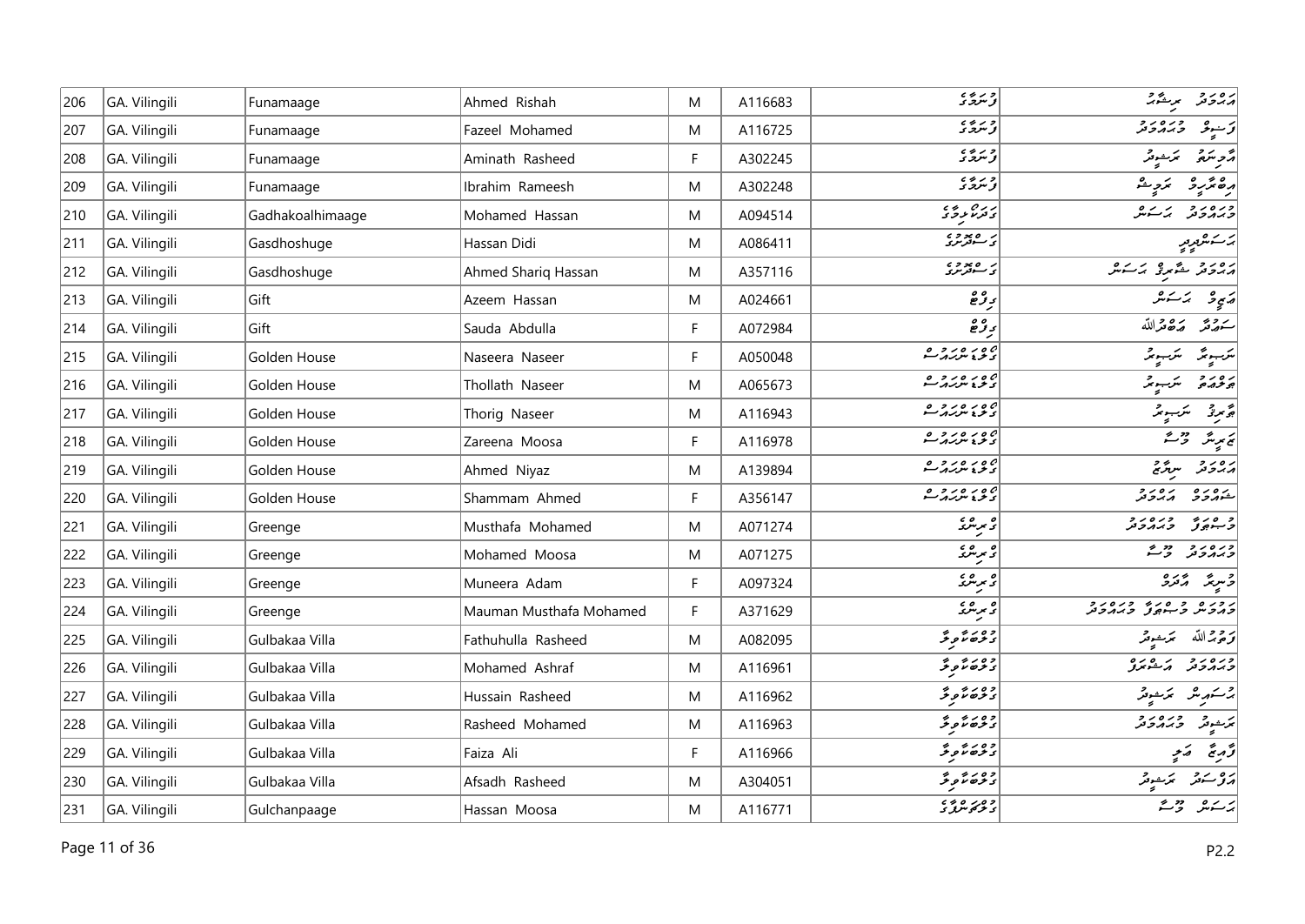| 232 | GA. Vilingili | Gulchanpaage     | Naseema Adam           | F         | A116780 | و ہے پر ہ و » ،<br>ترمیم سمل ی                       | پر ہ<br>مرترو<br>ىئەسەدى<br>ئ            |
|-----|---------------|------------------|------------------------|-----------|---------|------------------------------------------------------|------------------------------------------|
| 233 | GA. Vilingili | Guleynooranmaage | Nazim Ahmed            | M         | A007877 | وړ، دور ه و ،<br>د نوسربرسر <del>د</del> د           | متَّبعٍ رُ<br>برورد                      |
| 234 | GA. Vilingili | Guleynooranmaage | Shifau Ahmed           | ${\sf M}$ | A116784 | وړ دور ه و ،<br>د <del>و</del> سربرسر <del>د</del> د | شەۋگە<br>پر و پر و                       |
| 235 | GA. Vilingili | Gulfaamuge       | Shadeed Ibrahim        | M         | A079159 | وه پو و ،<br><b>ئ ترتر</b> تر                        | ەھ تررۈ<br>ے موب <sup>و</sup> ر<br>ح     |
| 236 | GA. Vilingili | Gulfaamuge       | Hawwa Faanu            | F         | A116976 | وه پو و ،<br>د ترتر تر د                             | رە دىر د<br>بەر ئەتىر                    |
| 237 | GA. Vilingili | Gulfaamuge       | Mohamed Shageel        | M         | A116977 | د ه و د د<br>د ترتر د د                              | ورەرو ئىتېۋ                              |
| 238 | GA. Vilingili | Gulfaamuge       | Shareef Ibrahim        | M         | A160103 | وه پوو ،<br>د تروگر د                                | شورو رەتمرو                              |
| 239 | GA. Vilingili | Gulfaamuge       | Mohamed Shameez        | ${\sf M}$ | A303627 | د ه و و د<br>د ترتو تر د                             | ورەرو شەرە                               |
| 240 | GA. Vilingili | Gulfaamuge       | Ahmed Samood           | ${\sf M}$ | A303630 | وه پوو ،<br>د تروگر د                                | ره ر و دود<br>پرېدو تر سوونو             |
| 241 | GA. Vilingili | Gulisthaanuge    | Zeenath Ahmed          | F         | A116791 | د موره هم د ه<br>  د مورشوه مرد                      | يې سَرَة كَ كَ كَ كَ دَ تَرَ             |
| 242 | GA. Vilingili | Gulisthaanuge    | Fathimath Nashtha      | F         | A116792 | و مره پورې<br>د <del>نو</del> سوه مرد                | تزجر حرم مترشوم                          |
| 243 | GA. Vilingili | Gulisthaanuge    | Mohamed Yaaseen        | M         | A302366 | د په همه و ،<br>  د پېر شوه مرد                      | ورەرو گەسىس                              |
| 244 | GA. Vilingili | Gulisthaanuge    | Madhaniyya Naseer      | F         | A302368 | د په همز د د کا                                      | בנקיינות יוצי ייצור                      |
| 245 | GA. Vilingili | Hadhuvaree Aage  | Mohamed Naseer         | ${\sf M}$ | A105546 | ر ور<br>رکوبورگ                                      | ورەرو شبىر                               |
| 246 | GA. Vilingili | Hadhuvaree Aage  | Sheeza Moosa           | F         | A117034 | ر ور<br>رکوټو پوړۍ                                   | ے جمعے میں حرکتے ہے۔<br>م                |
| 247 | GA. Vilingili | Hadhuvaree Aage  | Ibrahim Faisham        | ${\sf M}$ | A306823 | ر و ر په و<br>ر ترو <sub>م</sub> ر پر                | وهتررة ورشو                              |
| 248 | GA. Vilingili | Hadhuvaree Aage  | Samaahath Naseer       | F         | A306824 | ر ور<br>ر تره مرد د                                  | ستخدمي الكرسومي                          |
| 249 | GA. Vilingili | Hadhuvaree Aage  | Ismail Shimaah Naseer  | M         | A357164 | ژور پروی                                             | راعۇر ئور ئورگا سەببەتر                  |
| 250 | GA. Vilingili | Hadhuvaree Aage  | Mariyam Sathuna Naseer | F         | A357165 | ژور پروی<br>  ژنده <sub>بو</sub> رد                  | رەرە بەدە برىيە                          |
| 251 | GA. Vilingili | Haivakaruge      | Aishath Limya Abdulla  | F         | A304507 | ئەرەك ئەچ                                            | ورشوم ووثر وكالآله                       |
| 252 | GA. Vilingili | Haivakaruge      | Mohamed Abdulla        | M         | A304510 | ئەر <i>ە ئە</i> رە                                   | وره رو ده دالله                          |
| 253 | GA. Vilingili | Haivakaruge      | Dunya Abdulla          | F         | A304513 | ر پر پر و ،<br>ربرو ما بوي                           | ومع رووالله                              |
| 254 | GA. Vilingili | Haivakaruge      | Mohamed Zayaan         | ${\sf M}$ | A349089 | ر<br>رکە ئەنىرى                                      | ورەر دىرە                                |
| 255 | GA. Vilingili | Handhuvarudheyge | Gasim Yoosuf           | M         | A070241 | ر سرو ر وړ، ،<br>رسربره مربری                        | تۇسوۋە بۇسۇۋ                             |
| 256 | GA. Vilingili | Handhuvarudheyge | Mohamed Firdous        | M         | A073620 | ر سرور وړ،  ،<br>رسرفرو بوتو و                       | و ر ه ر و<br>تر پر تر تر<br>و بر تر پر م |
| 257 | GA. Vilingili | Handhuvarudheyge | Dhon Beefaanu          | F         | A116995 | ر سرچ ر وي ۽<br>رسمبر <i>ي پو</i> ٽري                | قرىئرە ئۇ تىر                            |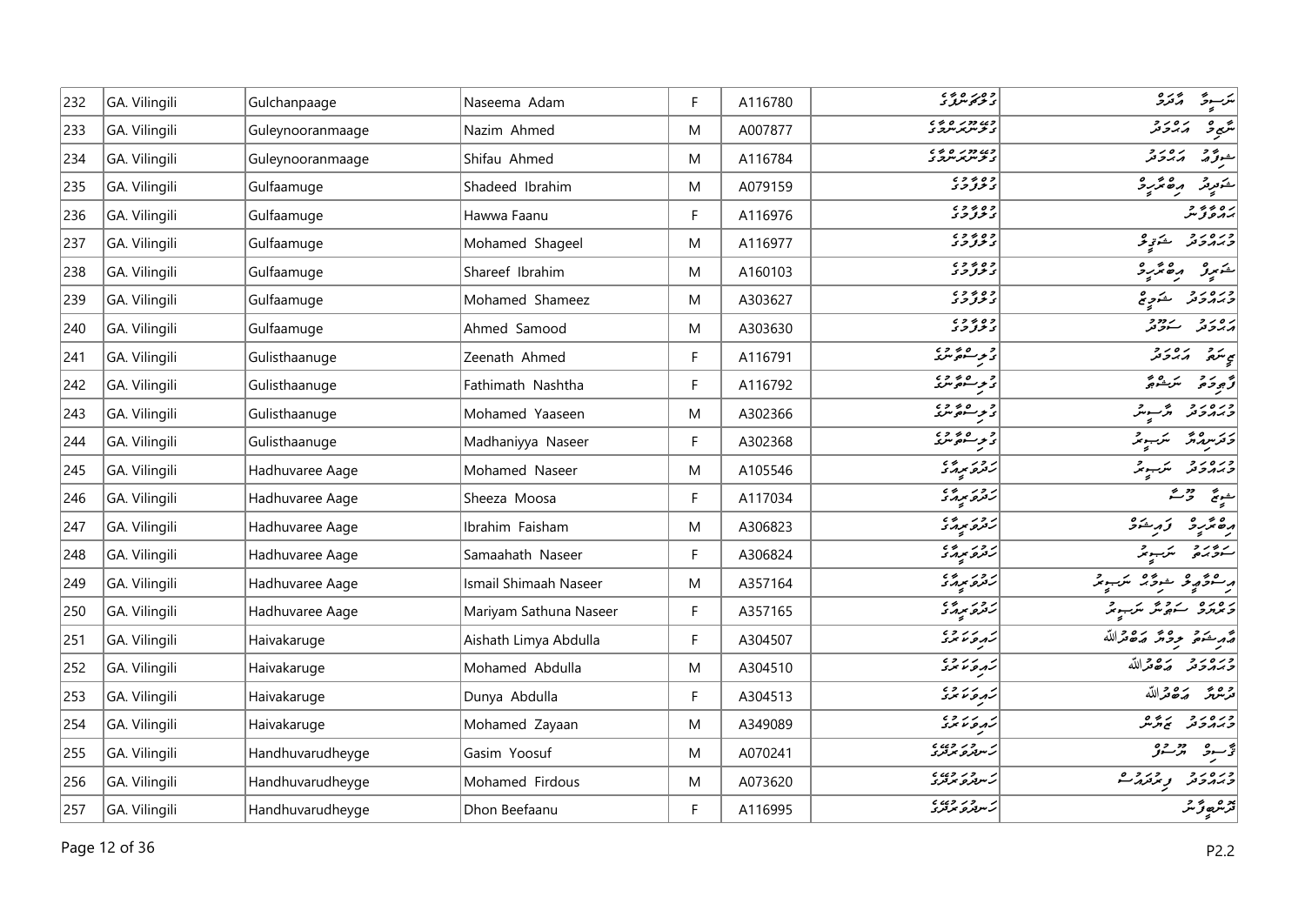| 258 | GA. Vilingili | Handhuvarudheyge | Sanfa Faanu         | F  | A116996 | ر سرور وړ، ،<br>رسربرو بربرد     | ئەندىر ئەر                                  |
|-----|---------------|------------------|---------------------|----|---------|----------------------------------|---------------------------------------------|
| 259 | GA. Vilingili | Happy Life       | Zahida Adam         | F  | A116901 | <sup>ى</sup> بو خەر ۋ            | يحرقر مجترو                                 |
| 260 | GA. Vilingili | Happy Life       | Hussain Didi        | M  | A117054 | ر بو <sub>ت</sub> و بر ژ         | جر ڪمبر سرورپر                              |
| 261 | GA. Vilingili | Happy Life       | Mohamed Hussain     | M  | A304757 | ر بو <sub>ت</sub> و بر و         |                                             |
| 262 | GA. Vilingili | Happy Life       | Ali Afraah Hussain  | M  | A304759 | تجويخهرقر                        | ړې ده پرې پر شهر ش                          |
| 263 | GA. Vilingili | Hiffaseyhage     | Mohamed Jameel      | M  | A035902 | رە ئەسىر ،                       | ورەرو ئەچ                                   |
| 264 | GA. Vilingili | Hiffaseyhage     | Shamsiyya Jameel    | F  | A072810 | رە رې رې<br>رەۋ سىن د            | شكا والمركز المحاوية                        |
| 265 | GA. Vilingili | Hiffaseyhage     | Hilaalath Ismail    | F  | A116652 | رە ئەسىر ،                       | رؤزة وعذرو                                  |
| 266 | GA. Vilingili | Hithaffinivaage  | Niyaz Ahmed         | M  | A106614 | ر بر ژو بېر <u>و ؟</u>           | ייטלים המכבת                                |
| 267 | GA. Vilingili | Hithaffinivaage  | Sameera Ahmed       | F  | A116853 | رۇشۇر بىرقە ئە                   | سكوپى كەمرو                                 |
| 268 | GA. Vilingili | Hithaffinivaage  | Mohamed Asim        | M  | A116854 | رىم ترو بىرىمى<br>رىم ترو بىرىمى | ورەرو ئەبدۇ                                 |
| 269 | GA. Vilingili | Hithaffinivaage  | Rifaag Mohamed      | M  | A116855 | ىرغ <sub>ە</sub> ئىروپىرىقى ئە   | برود دره دو                                 |
| 270 | GA. Vilingili | Hithaffinivaage  | Rafeega Ahmed       | F  | A116856 | رىمۇر بىر ئەس                    | بَرَوٍ يَنْ دَيَرَ مِرْ                     |
| 271 | GA. Vilingili | Hithaffinivaage  | Aminath Thamseela   | F  | A116857 | رە ئەر بىر <i>ە</i> ئ            | ۇچرىنى مۇچرىدۇ                              |
| 272 | GA. Vilingili | Hithaffinivaage  | Mariyam Nadiya      | F  | A116858 | رە تروپىر <i>ە</i> ئ             | سۇپرىژ<br>ر ه ر ه<br><del>ر</del> بربرو     |
| 273 | GA. Vilingili | Hithaffinivaage  | Muneera             | F  | A116859 | رۇشۇر بىرقەتى                    | د سرپر<br>په                                |
| 274 | GA. Vilingili | Hithaffinivaage  | Ahmed Lassaan       | M  | A303147 | رۇشۇر بىرقە ئە                   | رەر دەر شەر                                 |
| 275 | GA. Vilingili | Hithaffinivaage  | Ahmed Haisham Ahmed | M  | A357041 | رە ئەر بىر <i>ە ئ</i>            | גפגב הקיייב הגבת                            |
| 276 | GA. Vilingili | Hithaffinivaage  | Fathmath Shazura    | F. | A357050 | ىرە تروپىرە ئ <sup>ە</sup>       | توجوختم الشيخ يمر                           |
| 277 | GA. Vilingili | Hiyaleege        | Jaufar Rasheed      | M  | A035905 | رېزىپە <sup>ي</sup>              | كالكاتي المركب مركب والمراكب                |
| 278 | GA. Vilingili | Hiyaleege        | Haroon Rasheed      | M  | A046027 | رېزېږ <sup>ي</sup>               | و دو ه پر <sub>شو</sub> تر<br> رسمن کر شوتر |
| 279 | GA. Vilingili | Hiyaleege        | Nasrulla Rasheed    | M  | A104063 | رېزېږ <sup>ي</sup>               | ىتربە چراللە كىرىشونتر                      |
| 280 | GA. Vilingili | Hiyaleege        | Aishath Waheeda     | F. | A116757 | رېزېږ <sup>ي</sup><br>ر          | مەرشىمى كۆرىگە                              |
| 281 | GA. Vilingili | Hiyaleege        | Hameesha Rasheed    | F  | A116759 | رېزى <sub>ۋى</sub>               | كالمحي سيكس كالمحمد من كالمحمد              |
| 282 | GA. Vilingili | Hiyaleege        | Aminath Rasheeda    | F  | A116770 | رېزى <sub>ۋى</sub>               | وحريرة المراشوقر                            |
| 283 | GA. Vilingili | Hiyaleege        | Murushida Rasheed   | F. | A116805 | رېزېږ <sup>ي</sup>               | و و مشاهگر - مرکب و گر                      |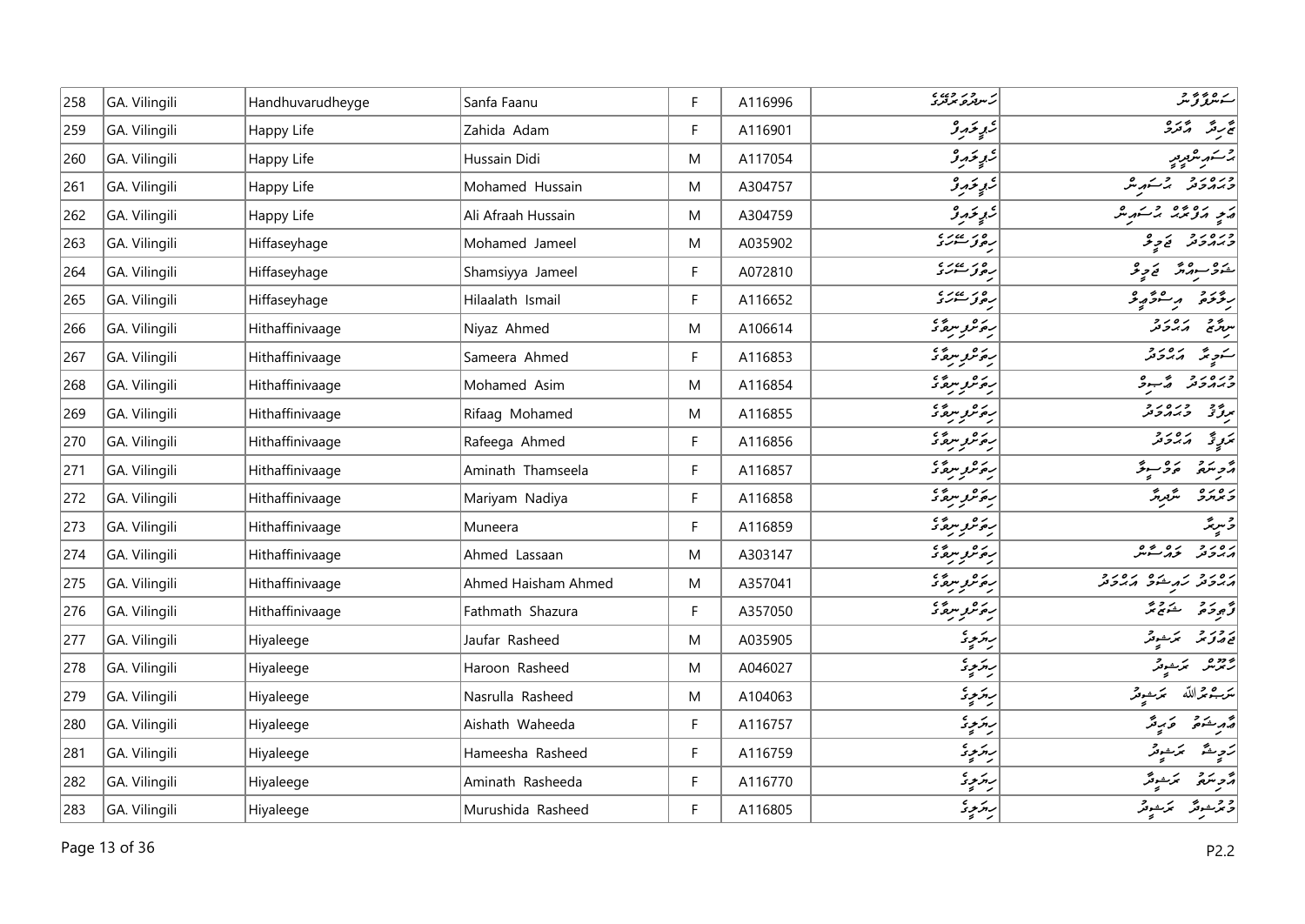| 284 | GA. Vilingili | Hiyaleege        | Mohamed Faisal            | M  | A122388 | رېز پوت <sup>ې</sup>                                                                                | ورەرو ۋەبىكى                            |
|-----|---------------|------------------|---------------------------|----|---------|-----------------------------------------------------------------------------------------------------|-----------------------------------------|
| 285 | GA. Vilingili | Hudhuvilla ge    | Sobah Ibrahim             | M  | A101360 | 2 ترېږي کې                                                                                          | ە ھەترىرى<br>برھىترىرى<br>بەھ           |
| 286 | GA. Vilingili | Hudhuvilla ge    | Asma Ibrahim              | F. | A116747 | 3 قرە <sub>م</sub> ۇرى                                                                              | رە ئۈرۈ<br>رەپچ                         |
| 287 | GA. Vilingili | Hudhuvilla ge    | Ithumeena Ibrahim         | F  | A116748 | رقمه قرقم و                                                                                         | ە ھەترىرى<br>رەدىئە                     |
| 288 | GA. Vilingili | Hudhuvilla ge    | Athik Ibrahim             | M  | A116749 | د د په ،<br>رتره ژگ                                                                                 | $rac{1}{2}$<br>دە ئەرو                  |
| 289 | GA. Vilingili | Hudhuvilla ge    | Mohamed Nathif            | M  | A116750 | د د<br>رتر <sub>ح فرک</sub>                                                                         | و ره ر و<br><i>و ټ</i> رو تر<br>ىئىۋ بۇ |
| 290 | GA. Vilingili | Hudhuvilla ge    | Siyama Mohamed            | F  | A117411 | د د د په<br>رتر <sub>و څر</sub>                                                                     | سەدۇ<br>و ره ر و<br><i>د ب</i> رگرفر    |
| 291 | GA. Vilingili | Hudhuvilla ge    | Ibrahim Didi              | M  | A117533 | د د پر په<br>رتر <sub>ح م</sub> ور                                                                  | ە ھەترىر ۋىرىر<br>مەھەترىر ۋىيە         |
| 292 | GA. Vilingili | Hudhuvilla ge    | Fathimath Ahmeema         | F  | A301866 | 3 قرە ئ <sup>ى</sup> رى                                                                             | وٌ و دَمَ دَ دَرِ دَ                    |
| 293 | GA. Vilingili | Hudhuvilla ge    | Fathimath Shabnam Ibrahim | F  | A389410 | د د پر په<br>رتر <sub>و څر</sub>                                                                    | وجودة خكامية ماليرد                     |
| 294 | GA. Vilingili | Hungaanu         | Lugumaan Naeem            | M  | A073232 | <i>ج</i> مرگە مە                                                                                    | ووءه شهره                               |
| 295 | GA. Vilingili | Husnuheenaage    | Mohamed Waheed            | M  | A126507 | 2 مەش <sub>رىپ</sub> ىرىگە ئە                                                                       | ورەر د رېږ                              |
| 296 | GA. Vilingili | Irudheymaage     | Ismail Ibrahim            | M  | A044840 | <br> مرمونوری                                                                                       | أرەنجرىر<br>برے پچھ پی                  |
| 297 | GA. Vilingili | Irudheymaage     | Dhon Didi                 | F  | A302594 | و پر دره و.<br>در مرفر و د                                                                          | پوه <sub>ر تور</sub> ور<br>ترسرپور      |
| 298 | GA. Vilingili | Irumathee Aage   | Shuhooda Ahmed            | F  | A089740 | ק בק בי<br>ק בק בי                                                                                  | ر دود بر<br>سشوتر تش<br>پرەر د          |
| 299 | GA. Vilingili | Irumathee Aage   | Shuhood Ahmed             | M  | A111254 | پر ټر ځوړي<br>  په ټر څوړنه                                                                         | ودو ره رو<br>شورتر مرکزمر               |
| 300 | GA. Vilingili | Irumathee Aage   | Fareed Ahmed              | M  | A117019 | د برد و د د                                                                                         | توسيقر أمكرون                           |
| 301 | GA. Vilingili | Irumathee Aage   | Shirufana Ahmed           | F  | A153230 | ە ئىر دىم ئە<br>ئ                                                                                   | جوړې ده ده کړې د                        |
| 302 | GA. Vilingili | Irumathee Aage   | Hawwa Faanu               | F. | A274768 | ە بىر دىم كەر<br>ب                                                                                  | رە د د د<br>بەرۈ ۋىتر                   |
| 303 | GA. Vilingili | Irumathee Aage   | Ahmed Kamil               | M  | A274771 | پر ټرې وي                                                                                           | رەر ئەربى                               |
| 304 | GA. Vilingili | Irumathee Aage   | Rishfana Ahmed            | F  | A304703 | د برېږې<br>د برې                                                                                    | برے و میں مدد د<br>برے و شرکت مدد تر    |
| 305 | GA. Vilingili | Irumathee Manzil | Juwairiyya Najeeb         | F  | A147995 | و پرځو په ځشمې څه                                                                                   | <i>יות החייר ייתו</i>                   |
| 306 | GA. Vilingili | Irumathee Manzil | Mohamed Haris             | M  | A267891 | ە بەزىم ئەش <sub>كى</sub> ر                                                                         | ورەرو ئەرە                              |
| 307 | GA. Vilingili | Irumathee Manzil | Aminath Haris             | F  | A304691 | ە برىز ئىم ئەشىر بىر<br>مەنىر ئىم ئىم                                                               | ومحر سكتم المتحرة                       |
| 308 | GA. Vilingili | Irumathee Manzil | Fathmath Haaris           | F  | A304692 | ىر برىئو ئەرىرى ئىلىنى ئىلىرا ئىلىنى ئىلىنى ئىلىنى ئىلىنى ئىلىنى ئىلىنى ئىلىنى ئىللىنىڭ ئىللىنىڭ ئى | ۇ بوزىر                                 |
| 309 | GA. Vilingili | Irumatheege      | Ahmed Nizam               | M  | A117067 | د برځ و ځ<br>ر                                                                                      | رەرو سۆۋ                                |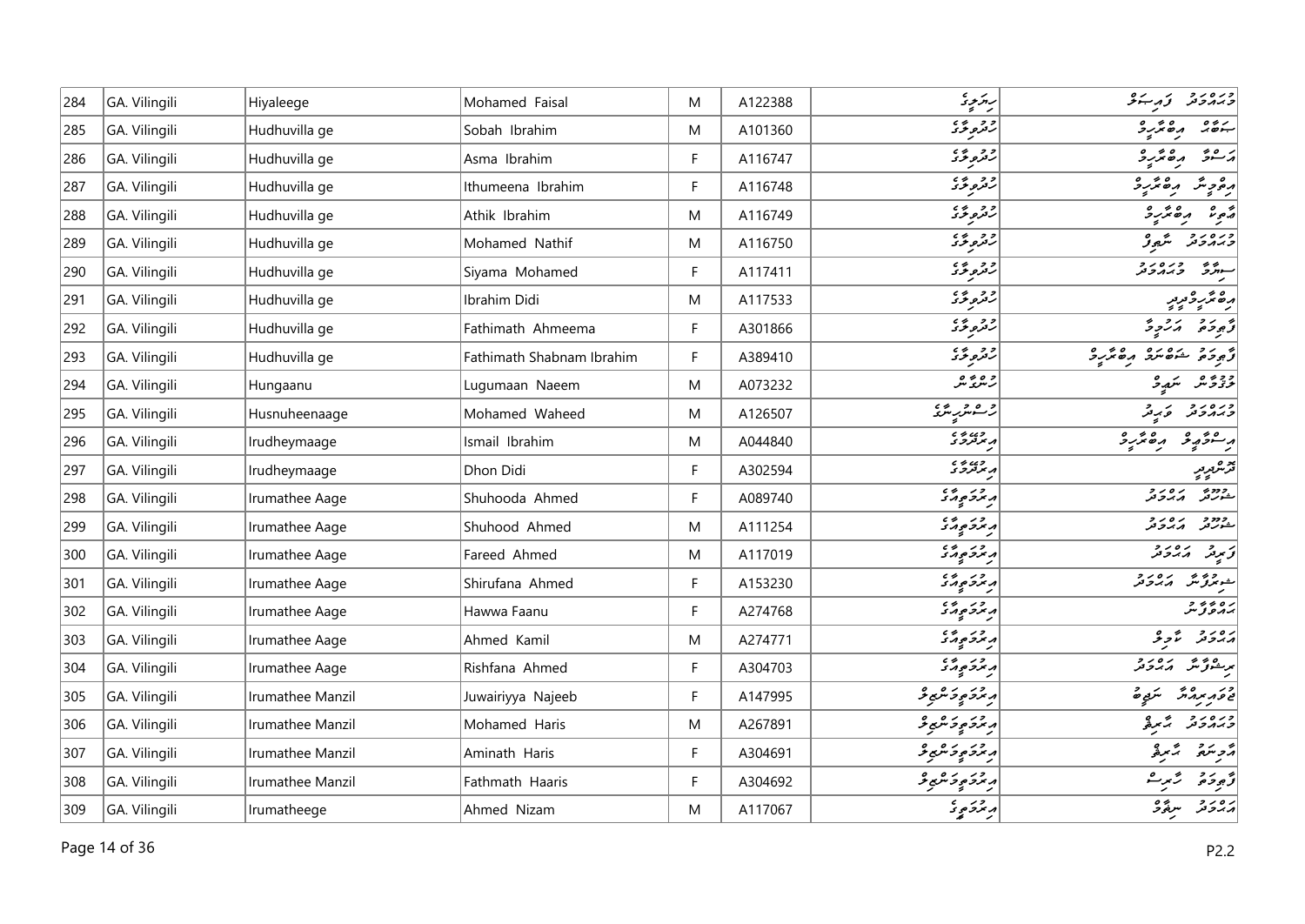| 310 | GA. Vilingili | Irumatheege       | Niuza Nizam           | F  | A117068 | ېر تر دې<br>رسمرد خو            | سوچينچ<br> -<br>سرچوگر                                   |
|-----|---------------|-------------------|-----------------------|----|---------|---------------------------------|----------------------------------------------------------|
| 311 | GA. Vilingili | Irumatheege       | Mizumath Nizam        | F  | A117069 | ېر بر دې<br>بر برد مړي          | د در د<br>د مي تر مي<br>سۇر                              |
| 312 | GA. Vilingili | Irumatheege       | Mohamed Nizam         | M  | A117134 | ېر بر دې<br>رسمرد مړي           | و رە ر د<br><i>د بر</i> گەر<br>سرچو                      |
| 313 | GA. Vilingili | Irumatheege       | Asraru Ubaid          | F. | A117227 | ېر بر دې<br>ر                   | د ر در<br>مرگه در<br>ىر 2 ئىرىر<br>مەسىرىيە              |
| 314 | GA. Vilingili | Irumatheege       | Nihaal Mohamed        | M  | A306828 | ېر بر دې<br>بر بر دې            | و ره ر د<br>تر پروتر<br>سربر محر                         |
| 315 | GA. Vilingili | Irumatheege       | Fathmath Nuha Nizam   | F  | A389431 | ېر بر دې<br>بر بر د نو          | أو برو ويستر سرة و                                       |
| 316 | GA. Vilingili | Jaburoazuge       | Mohamed Habeeb        | M  | A116841 | ر و ه و ء<br>اقع ځم پر          | 2012 - 2017<br>2013 - 2019                               |
| 317 | GA. Vilingili | Jaburoazuge       | Habeeba Habeeb        | F  | A116863 | ر و 0 و ء<br>قع ن مربع ک        | $\frac{3}{2}$ $\frac{3}{2}$ $\frac{3}{2}$                |
| 318 | GA. Vilingili | Jaburoazuge       | Aminath Mufeeda       | F. | A116864 | پر وج و ۽<br>  جي جي پر         | ړٌ پر په دوړ پر                                          |
| 319 | GA. Vilingili | Jaburoazuge       | Mariyam Visha Habeeb  | F  | A303004 | ر و 0 و ء<br>قع ن مربع ک        | ومرو وڅ نه ه                                             |
| 320 | GA. Vilingili | Jaburoazuge       | Ismail Zabeeh         | M  | A303005 | پر و م و ء<br>  فع حريج ي       | ر شرقه قوم موسى                                          |
| 321 | GA. Vilingili | Jaburoazuge       | Aishath Haifa Habeeb  | F. | A389430 | ر و 0 و ء<br>قع ن مربع ک        | أأرشني بكرز بكوه                                         |
| 322 | GA. Vilingili | Jangalee Aabaadhu | Ashira Ahmed          | F. | A117138 | ئے مرند کو پڑھ تر               | وكسور ورود                                               |
| 323 | GA. Vilingili | Jangalee Aabaadhu | Ibrahim Shawin Anwaru | M  | A167016 | پر ۱۵ پر ۱۶ دیگر                | رەم ئېرو ئىمولىر مەرەر                                   |
| 324 | GA. Vilingili | Jangalee Aabaadhu | Shamila Anwaru        | F  | A306831 | پر ۱۵ پر پژھ <sup>ی</sup> تر    | أنشوقر الاستعامر                                         |
| 325 | GA. Vilingili | Jangalee Aabaadhu | Abdulla Shaazin Anwar | M  | A306832 | پر ۱۵ پر پژھ <sup>ی</sup> تر    | برە داللە ھۇم ھە برە بر د                                |
| 326 | GA. Vilingili | Jangalee Aabaadhu | Ahmed Saamih Anwar    | M  | A329597 | ئے مرند کو پڑھ تر               | رەر د گرور مەرد                                          |
| 327 | GA. Vilingili | Jangalee Aabaadhu | Moosa Yoomin Anwar    | M  | A351435 | ئے مر <sub>کم</sub> کو پر تھ تر | מגי בכגי הייני ב                                         |
| 328 | GA. Vilingili | javahiruvadhe     | Ahmed Muhiyudeen      | M  | A097905 | ئے قریر ترقم پر                 | ورود وبروره                                              |
| 329 | GA. Vilingili | Kafurumaage       | Ibrahim Ahmed         | M  | A025004 | ر د د » ،<br>ما تو برو د        | بر 2 پر 15<br>مربر <del>5</del> تر<br>ەر ھەترىر <i>ۋ</i> |
| 330 | GA. Vilingili | Kafurumaage       | Aishath Ibrahim       | F  | A116756 | ر د د د ،<br>ما تو برتر د       | پ <sup>و</sup> پر شوې<br>ڔۿؠٞڔۯ                          |
| 331 | GA. Vilingili | Kafurumaage       | Waheed Ibrahim        | M  | A117070 | ر د د ه ،<br>ما تو بورگ         | وَبِينْ مِعْتَرِيْ                                       |
| 332 | GA. Vilingili | Kaneerumaage      | Gasim Thakurufaanu    | M  | A025738 | ر سرچري<br>موسرچري              | و سره د بر د و و بر<br>تو سره د بر بر تر                 |
| 333 | GA. Vilingili | Kaneerumaage      | Ali Zubair            | M  | A086302 | ىز سرچرى<br>م                   | 3,62,76                                                  |
| 334 | GA. Vilingili | Kanmatheege       | Azeem Ahmed           | M  | A092264 | ئەنگە ئەمو ئە                   | ەسىي ۋ<br>پره پر و                                       |
| 335 | GA. Vilingili | Kanmatheege       | Aminath Ismail        | F  | A155717 | بزېږې د                         | مزوسمة الاسترقية                                         |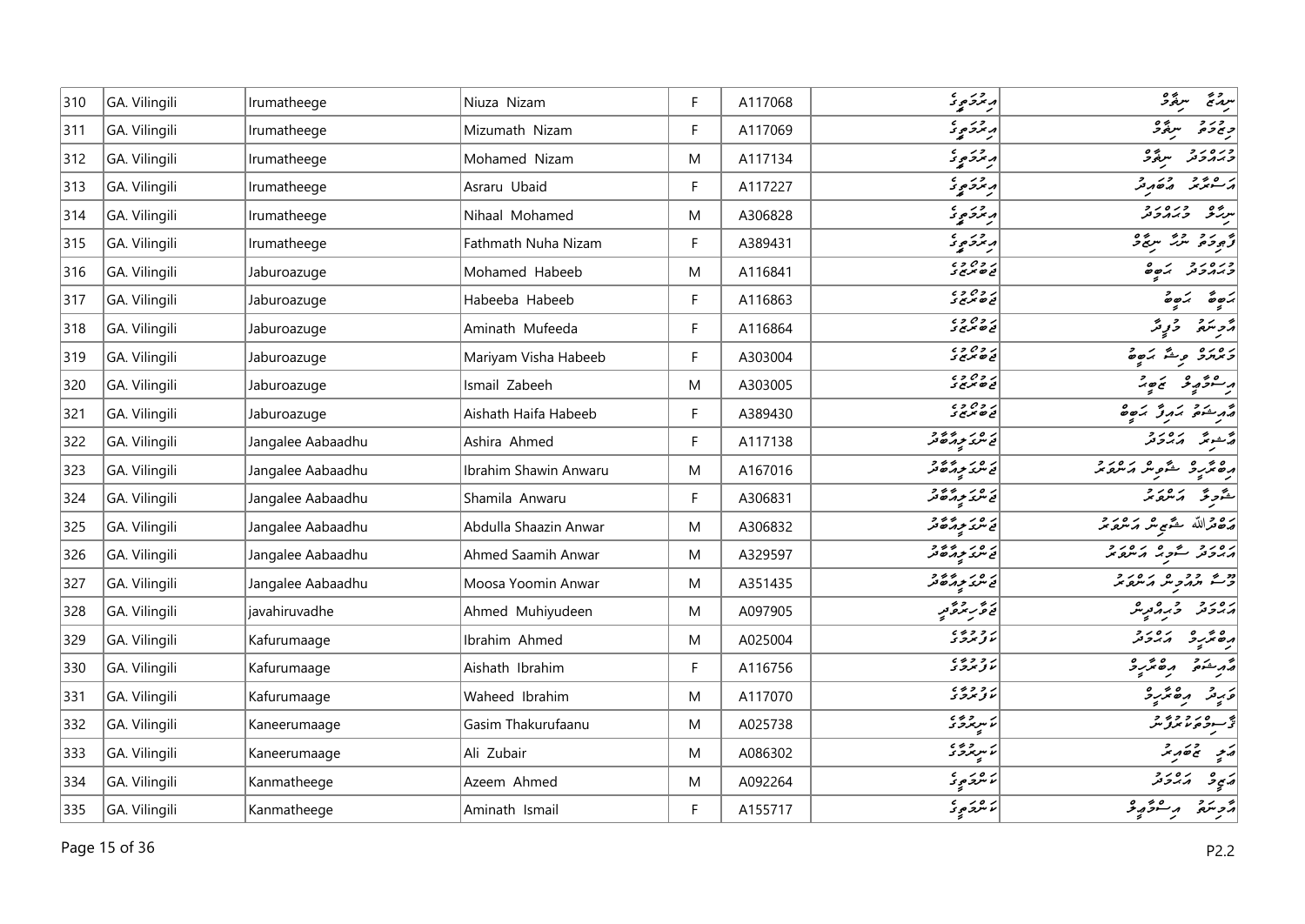| 336 | GA. Vilingili | Kanmatheege       | Fahudh Ahmed            | M  | A253624 | ر ه ر<br>پاسر <sub>د مو</sub> ر                                                                                                                                                                                                 | وروو برورو                              |
|-----|---------------|-------------------|-------------------------|----|---------|---------------------------------------------------------------------------------------------------------------------------------------------------------------------------------------------------------------------------------|-----------------------------------------|
| 337 | GA. Vilingili | Kanmatheege       | Ahmed Thakhkhaanu       | M  | A301627 | ر ه ر<br>پاسر <sub>چرمج</sub> و                                                                                                                                                                                                 | ر ە ر د ر ە بى د<br>مەر تەمەم ئىس       |
| 338 | GA. Vilingili | Kanmatheege       | Aminath Hishana         | F. | A301638 | لأمثر خرمونه                                                                                                                                                                                                                    | ۇ ئەسكە ئەستەتگە                        |
| 339 | GA. Vilingili | Karanka Aage      | Muneera Muneer          | F. | A147929 | ر ر ه د د »<br>ر پرس                                                                                                                                                                                                            | د مهر<br>د پر<br>خسر پژ                 |
| 340 | GA. Vilingili | Karankaage        | Moosa Najeeb            | M  | A073583 | ر ره و د ،<br>ما <del>ب</del> رمبر <i>دا</i> د                                                                                                                                                                                  | وو محمد سرقي ه                          |
| 341 | GA. Vilingili | Karankaage        | Fathimath Dhiye         | F  | A116928 | ر ر ه و د ،<br>ما بر سرد د                                                                                                                                                                                                      | ۇ بو ئەقرىر<br>ئ                        |
| 342 | GA. Vilingili | Karankaage        | Aishath Amira           | F  | A116929 | ر ر ه و د ،<br>ما بر سرد د                                                                                                                                                                                                      | ومدينة ومحرم                            |
| 343 | GA. Vilingili | Kashimaage        | Mohamed Naeem Ali       | M  | A054844 | ر<br>مأسرچۍ                                                                                                                                                                                                                     | כנסנב תוכ הב                            |
| 344 | GA. Vilingili | Kashmeeru Vaadhee | Zaheen Abdul Gayyoom    | M  | A092097 | ئەشقىر برۇ تېر                                                                                                                                                                                                                  | د ره ده ده ده ده<br>پارس مان در در      |
| 345 | GA. Vilingili | Kashmeeru Vaadhee | Abdul Gayyoom Moosa     | M  | A116933 | ئەشقىر ترەڭ بىر                                                                                                                                                                                                                 | ر ٥ ٥ ٥ ٥ ٥ ٠٥<br>۵ ت تر پر تر بر تر    |
| 346 | GA. Vilingili | Kashmeeru Vaadhee | Seema Adam              | F. | A117047 | ر کے مورکو مورکز کے مقدم کے انداز کے مقدم کے انداز کے مقدم کے مقدم کے مقدم کے مقدم کے مقدم کے مقدم کے مقدم کے<br>مقدم کے مقدم کے مقدم کے مقدم کے مقدم کے مقدم کے مقدم کے مقدم کے مقدم کے مقدم کے مقدم کے مقدم کے مقدم کے مقدم ک | سېۋە ئەترو                              |
| 347 | GA. Vilingili | Kashmeeru Villa   | Ahmed Ali               | M  | A060193 | ئەش <sub>ى</sub> ر چر <sub>ىر</sub> ئۇ                                                                                                                                                                                          | أرەر دىپ                                |
| 348 | GA. Vilingili | Kashmeeru Villa   | Ibrahim Didi            | M  | A114276 | ئەش <sub>ى</sub> ر چر <sub>ىر</sub> ئۇ                                                                                                                                                                                          | ېر ه ټر په <sup>9</sup> ور پر<br>ر      |
| 349 | GA. Vilingili | Kelaage           | Ali Ibrahim             | M  | A066061 | ى بەي<br>ما مۇي                                                                                                                                                                                                                 | ړې رهټرېږ                               |
| 350 | GA. Vilingili | Kelaage           | Aishath Shoora Ali      | F  | A357274 | ى بو ،<br>ما مۇ ي                                                                                                                                                                                                               | أقهر شوقه فشتمر وكمح                    |
| 351 | GA. Vilingili | Kelaamaage        | Hassan Haleem           | M  | A116926 | ، پیچ ۽<br>ما مُرَّدَ ي                                                                                                                                                                                                         | يَرْسَوْهِ لِمَ يَرْجُوهِ               |
| 352 | GA. Vilingili | Kelaamaage        | Mohamed Naseem          | M  | A303516 | ى ئەم ئ<br>ما مۇرى                                                                                                                                                                                                              | ورەرو شرىدۇ                             |
| 353 | GA. Vilingili | Kelaamaage        | Fathimath Shahaa Hassan | F. | A357275 | ، پیچ ۽<br>ما مگر تر <sub>ک</sub>                                                                                                                                                                                               | ۇۋە ئۇي ئەسەر                           |
| 354 | GA. Vilingili | Kudhimaage        | Mohamed Zaidhan Zaman   | M  | A302662 | د مرچ ی                                                                                                                                                                                                                         | ورەرو پروگرىگە بەلەر                    |
| 355 | GA. Vilingili | Kulhlhavahge      | Shamsath Saeed          | F  | A072828 | وه ر ر ه ،<br>ما پر نوار د                                                                                                                                                                                                      | شكاف سكر المحرور المحمد المحمد المتراكض |
| 356 | GA. Vilingili | Kulhlhavahge      | Aishath Saeeda          | F  | A072879 | وه ر ر ه ،<br>ماړ نوار د                                                                                                                                                                                                        | لأرشكم كركر                             |
| 357 | GA. Vilingili | Kulhlhavahge      | Adnan Saeed             | M  | A116656 | وه ر ر ه ،<br>ما پر نوار د                                                                                                                                                                                                      | پروژنگر کے مقابل                        |
| 358 | GA. Vilingili | Kulhlhavahge      | Saeed Ahmed             | M  | A116674 | وه ر ر ه ،<br>ما پر نوار د                                                                                                                                                                                                      | سَمدٍ مَدْ مَدَّ وَ مَدْ                |
| 359 | GA. Vilingili | Kulhlhavahge      | Fathimath Saeed         | F  | A116676 | وه ر ر ه ،<br>ما پر نوار د                                                                                                                                                                                                      | وً و د و سکوپه                          |
| 360 | GA. Vilingili | Kulhlhavahge      | Aminath Saeed           | F. | A116681 | وه ر ر ه ،<br>ما پر نوار د                                                                                                                                                                                                      | أثر وبترة<br>سەمەتر                     |
| 361 | GA. Vilingili | Kulhlhavahge      | Mariyam Faanu           | F  | A301783 | و ە ر ر ە ،<br>مەمرىمە د                                                                                                                                                                                                        | ر ه ر ه و و<br><del>د</del> بر برو تو س |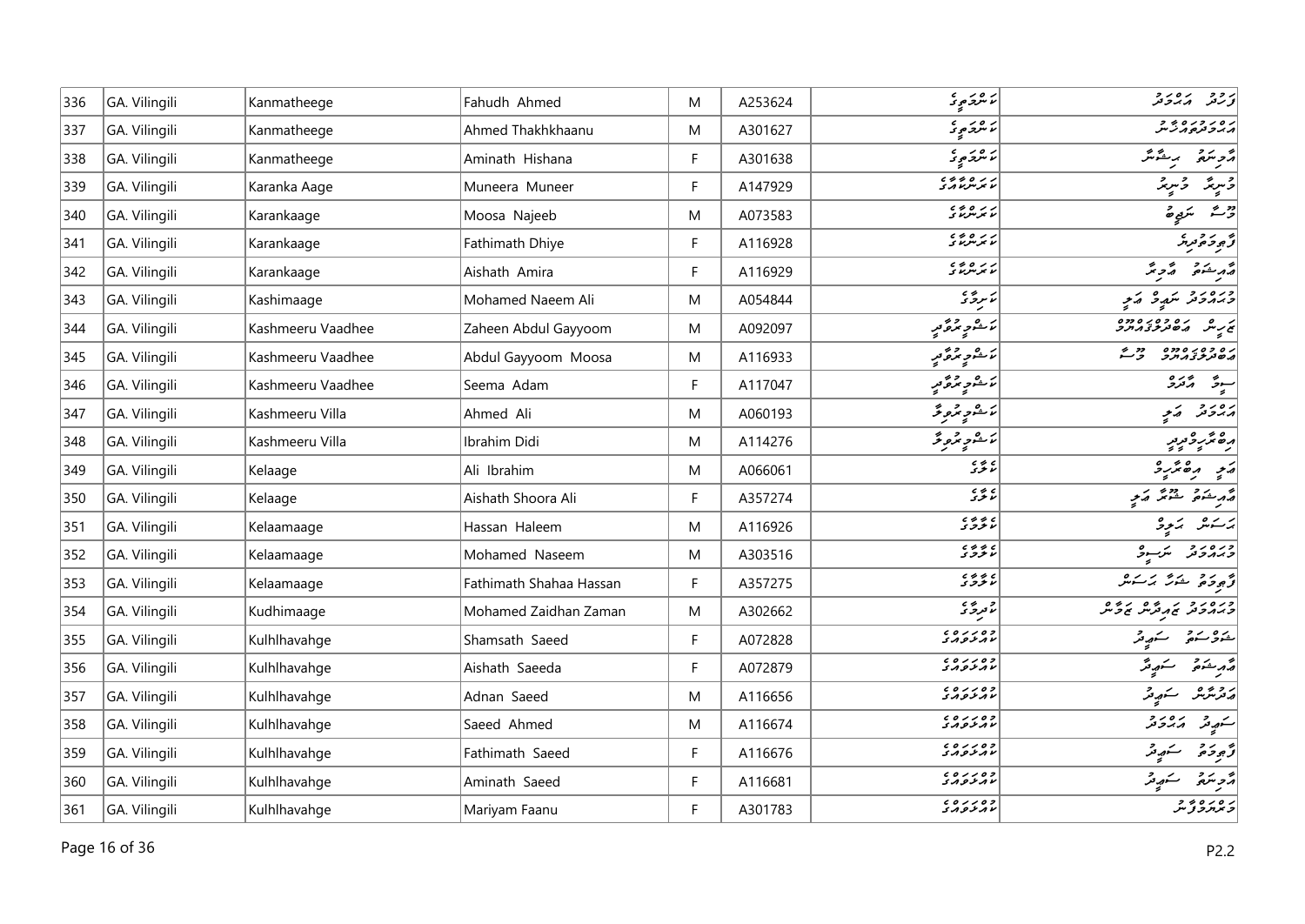| 362 | GA. Vilingili | Kulhlhavahge | Mohamed Fathooh Fathuhulla | M  | A359432 | و ه ر ر ه ی<br>  ما پر عربر ی             | وره رو ردوو بروح الله<br><i>وبرم</i> حد وحد وحي الله |
|-----|---------------|--------------|----------------------------|----|---------|-------------------------------------------|------------------------------------------------------|
| 363 | GA. Vilingili | Lifadhoo     | Latheef Mohamed            | M  | A074819 | وتوتر                                     | و رە ر د<br><i>د بە</i> پەر<br>  تۇ چوڭر             |
| 364 | GA. Vilingili | Lilymaage    | Mohamed Riza               | M  | A061052 | <br>  و و د د                             | وره رو برگ                                           |
| 365 | GA. Vilingili | Lilymaage    | Masood Hassan              | M  | A084438 | ووڈ ء<br>ر                                | ىر قەدەر بەسكەش                                      |
| 366 | GA. Vilingili | Lilymaage    | Mafroog Hassan             | M  | A116741 | ووڈء                                      | رەددە برىدۇ.                                         |
| 367 | GA. Vilingili | Lilymaage    | Ali Zinah                  | M  | A116742 | ووڈ ء<br>ر                                | أوسمح يتمده                                          |
| 368 | GA. Vilingili | Lilymaage    | Aminath Laiza              | F  | A116743 | ووڈء                                      |                                                      |
| 369 | GA. Vilingili | Lilymaage    | Safiyya Ahmed              | F  | A116744 | ووڈ ء<br>ر                                | התנהל הפני                                           |
| 370 | GA. Vilingili | Lilymaage    | Aminath Shuhufaa           | F. | A349535 | ووژگ<br>رو                                | ړې سره ده د در                                       |
| 371 | GA. Vilingili | Lucky        | Mohamed Zuhair             | M  | A055083 | لتحيي                                     | ورەرو ور                                             |
| 372 | GA. Vilingili | Maakoani     | Fathimath Anees            | F. | A113277 | اقتقاسه                                   | ۇپ <sub>و</sub> رۇ مەرب                              |
| 373 | GA. Vilingili | Maakoani     | Aminath Anees              | F  | A113278 | اقتقاسه                                   | ومحر يتمتحه<br>ړ سر په                               |
| 374 | GA. Vilingili | Maakoani     | Mariyam Shaheeda           | F  | A116694 | و مهمبر<br>حرما سر                        | ر ه بر ه<br>تر <del>ب</del> ر بر ژ<br>شترىر قر       |
| 375 | GA. Vilingili | Maakoani     | Mohamed Anees              | M  | A117438 | و مړينه<br>ح                              | ورەرو كەرگ                                           |
| 376 | GA. Vilingili | Maakoani     | Saadhima Anees             | F  | A301900 | و مړينې<br>م                              | گورڈ کاسرے                                           |
| 377 | GA. Vilingili | Madhurasaage | Shahuneeza Ibrahim         | F  | A078265 | ر و ر په ،<br><del>و</del> تر <i>پر</i> ک | ے گر سرچ<br>م<br>ەرھ ئ <sup>ۆ</sup> ر ۋ              |
| 378 | GA. Vilingili | Madhurasaage | Sharfeeza Ibrahim          | F. | A093556 | ر و پر په <sup>پ</sup>                    | شەمرى <sub>ر</sub> بۇ<br>5/500                       |
| 379 | GA. Vilingili | Madhurasaage | Aminath Usman              | F  | A116768 | ر و ر په ،<br><del>و</del> تر <i>پر</i> ک | ړې سره<br>چە ئە ئەر<br>مەنبۇ <i>ج</i> ىتىر           |
| 380 | GA. Vilingili | Madhurasaage | Ibrahim Didi               | M  | A117437 | ر و ر په و<br>  <del>ر</del> تعريب د      | ىر ھەتگەر 2 توپىر<br>س                               |
| 381 | GA. Vilingili | Mariyaazuge  | Mariyam Faanu              | F  | A116834 | ئەسپەرىي<br>  ئەسپەرىي                    | رەرە ئەر                                             |
| 382 | GA. Vilingili | Mariyaazuge  | Aminath Amsoodha           | F  | A302729 | ر به ده.<br>د بر پرې                      | ה ביום בכי הפ                                        |
| 383 | GA. Vilingili | Meyga        | Majudha Majeed             | F  | A131129 | تزئر                                      | د و پژگر کام تو تر                                   |
| 384 | GA. Vilingili | Miuzikeege   | Azmeela Zahir              | F  | A112837 | حەرىم بور؟<br>م                           | ړ ه چې ځې چې چې په چې په ک                           |
| 385 | GA. Vilingili | Miuzikeege   | Ali Zahir                  | M  | A117123 | د د مي بو د<br>مرگور د                    | $\frac{2}{3}$                                        |
| 386 | GA. Vilingili | Miuzikeege   | Miyaz Zahir                | M  | A117412 | دېږېږ <sup>ي</sup><br>د مړي               | $\frac{2}{3}$                                        |
| 387 | GA. Vilingili | Miuzikeege   | Siyadha Hassan             | F  | A117993 | حەدثى بىرى<br>ب                           | سەرگە كەسكەش                                         |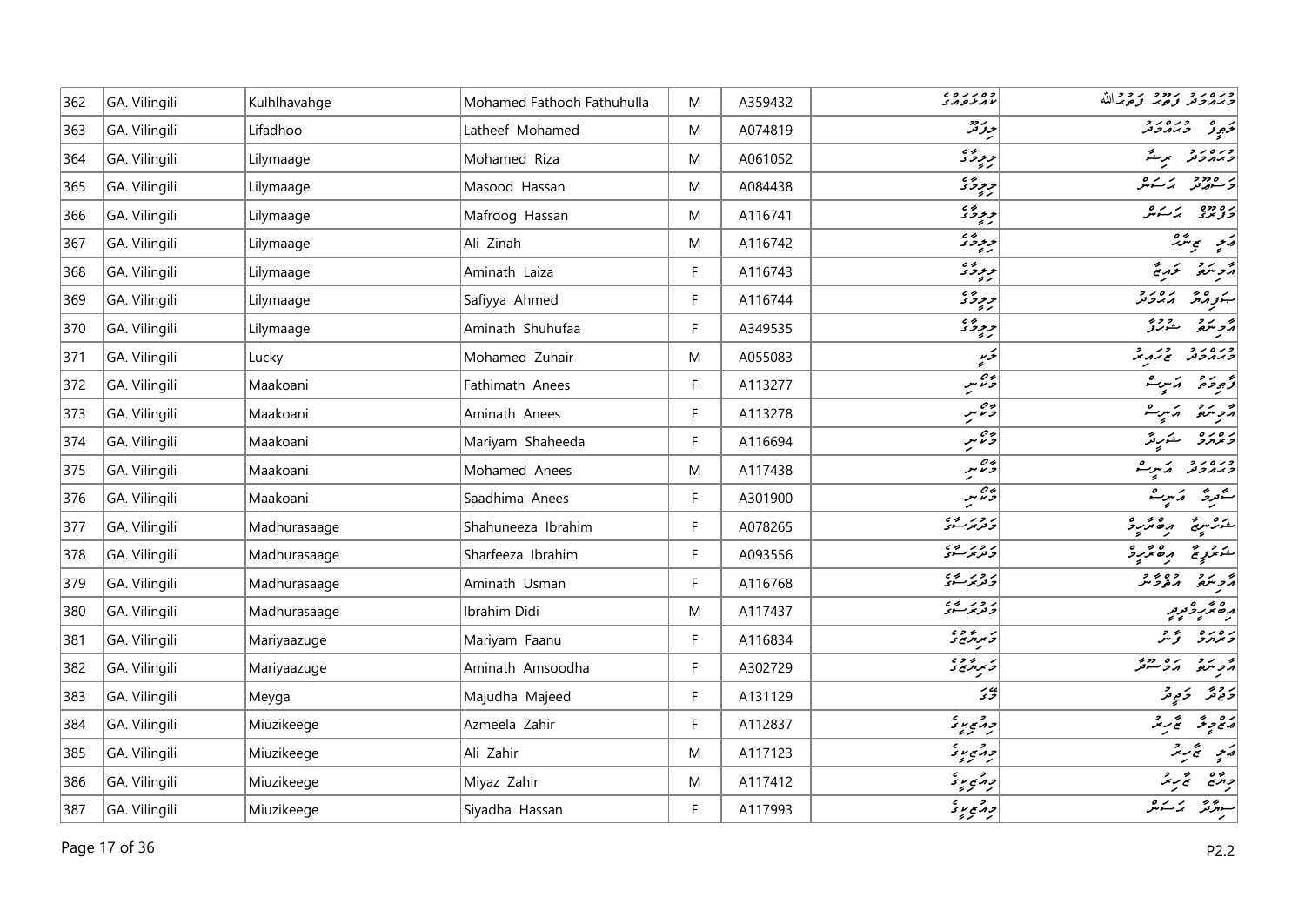| 388 | GA. Vilingili | Miuzikeege     | Shifaaz Zahir           | M  | A141875 | وړېږي<br>ر                            | پچ سر بخر<br>مخ<br>  شورج<br>                     |
|-----|---------------|----------------|-------------------------|----|---------|---------------------------------------|---------------------------------------------------|
| 389 | GA. Vilingili | Miuzikeege     | Aishath Faanu           | F. | A304712 | و د ځمونو <sup>ځ</sup>                | ۇ بەيدە ئەرەپىتى<br>مەبرىشى <i>مۇ</i> ئەس         |
| 390 | GA. Vilingili | Miuzikeege     | Rashid Mohamed          | M  | A304713 | حەر تىم بورى<br>س                     | و ره ر و<br><i>د ب</i> رگرفر<br>مگرىشونى <i>گ</i> |
| 391 | GA. Vilingili | Miuzikeege     | Ayaash Ahmed            | M  | A394712 | حەدثى بىرى<br>بىر                     | ىر پۇرىيە<br>مەنزىسىتىر<br>بر 2 پر 5<br>درگر قر   |
| 392 | GA. Vilingili | Miyaazuge      | Aminath Shiwaza         | F  | A116873 | د په د ،<br>د ترې                     | ومحر مترقبة المستوقفة                             |
| 393 | GA. Vilingili | Miyaazuge      | Abdul Samad Ali         | M  | A116893 | د پر د ،<br>د تر پر د                 | גם כם גגב ביב                                     |
| 394 | GA. Vilingili | Miyaazuge      | Mohamed Shifaaz         | M  | A303242 | د پر د ،<br>د پر پر د                 | ورەرو شوۋى                                        |
| 395 | GA. Vilingili | Miyaazuge      | Aishath Rishma          | F  | A303252 | د پر د ،<br>د تر پنې د                | أقهر شدة المرتشوق                                 |
| 396 | GA. Vilingili | Miyaazuge      | Ahmed Reehan            | M  | A303255 | د پر د ،<br>د پر پر د                 | رەرو برگە                                         |
| 397 | GA. Vilingili | Miyaazuge      | Mohamed Rinaah Latheef  | M  | A303258 | د پر د ،<br>د تر پنې د                | ورەرو برىگە ئەرگ                                  |
| 398 | GA. Vilingili | Moonimaa Villa | Azeeza Ismail           | F. | A060807 | ق <sup>ە</sup> سرىڭ <i>ھە</i> ڭە      | لەي ئەستۇر                                        |
| 399 | GA. Vilingili | Moonimaa Villa | Shuzna Nizar            | F. | A111518 | دە سرگ <sup>ى</sup> بەرگە<br>مەسرگە ب | شەھ شەھرىرى ئىس                                   |
| 400 | GA. Vilingili | Moonimaa Villa | Aishath Shiwana Nizar   | F  | A116884 | د <sup>ه</sup> سرد گورځه              | و<br>در شور شور شر سرچ مر                         |
| 401 | GA. Vilingili | Moonimaa Villa | Ahmed Ishag Nizar       | M  | A116885 | د <sup>ه</sup> سرد گورځه              | גפנק גם הייתור תואת                               |
| 402 | GA. Vilingili | Moonimaa Villa | Mohamed Nizar           | M  | A146357 | در<br>د سرد گورځه                     | כממכנג יישיל                                      |
| 403 | GA. Vilingili | Moonimaa Villa | Fathimath Shifushana    | F  | A303205 | دو سرځ و ځه<br>تر سرځ و ځه            | ۇي <sub>ۇ</sub> رۇ سۆزىقەتر                       |
| 404 | GA. Vilingili | Moonimaa Villa | Mariyam Shazaina        | F  | A303209 | وحسر محر محر                          | رەرە شىئەر                                        |
| 405 | GA. Vilingili | Moonimaa Villa | Sheyna Nizar            | F. | A357131 | وحسر محر محر                          | يديگر سر <i>يج پر</i>                             |
| 406 | GA. Vilingili | Musthareege    | Ibrahim Shihab          | M  | A103366 | اتر صور<br> تر سهونمبرد               | ە ھەترىرى<br>رەھىرىرى<br>شەرگەنچ                  |
| 407 | GA. Vilingili | Musthareege    | Saadha Luthfee          | F  | A103370 | د صمر سر<br>د سکوړنو                  | أَسْتَهُمْ الْمُرْجَوْرِ                          |
| 408 | GA. Vilingili | Musthareege    | Ahmed Shihab            | M  | A116804 | د همه بر <sub>ی</sub>                 | ره رو شوره<br>مهرونس شوره                         |
| 409 | GA. Vilingili | Musthareege    | Fathimath Shihab        | F  | A141939 | د هم پرې<br>د سوړس                    | ژوده خرژه                                         |
| 410 | GA. Vilingili | Musthareege    | Aishath Shihab          | F  | A302500 | د همه بر <sub>ی</sub>                 | وگهرڪو ڪوٽر <i>ه</i><br>وگهرڪو ڪر                 |
| 411 | GA. Vilingili | Musthareege    | Fathimath Mashal Masood | F  | A325712 | و ص <sub>ور س</sub> ور<br>مرگ موس     | و د و د مره د مره د و                             |
| 412 | GA. Vilingili | Musthareege    | Shihama Shihab          | F. | A389408 | د هم پرې<br>د سوړس                    | شو <i>رد و شورده</i><br>مر                        |
| 413 | GA. Vilingili | Nalahiyaage    | Ahmed Nasir             | M  | A075367 | ا پرنې به ده په                       | رەرد شەرد<br>مەردىر شەر                           |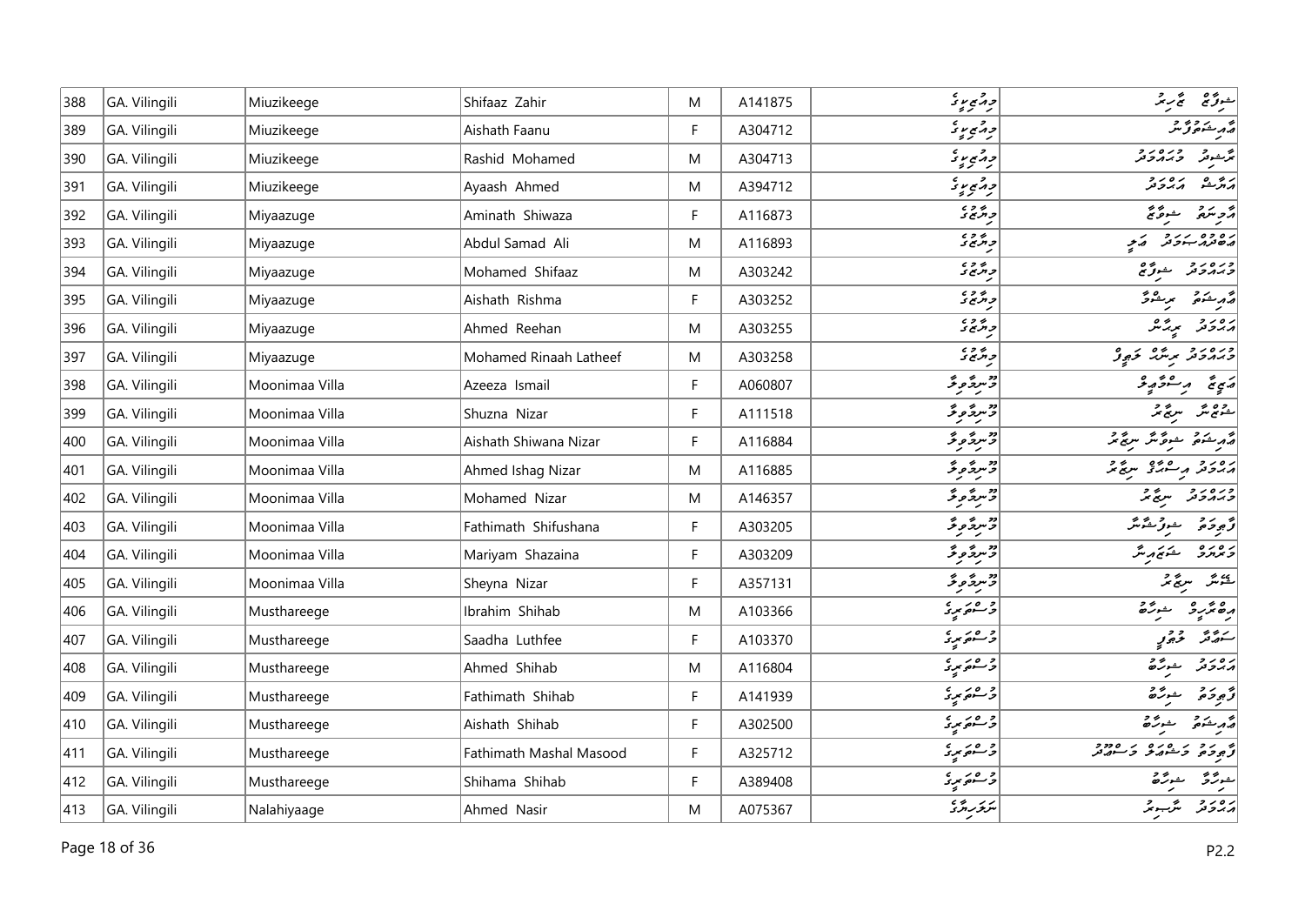| 414 | GA. Vilingili | Nalahiyaage    | Mohamed Naasir         | M         | A117010 | ىر ئەرەرى<br>سرى <i>خ بە</i> رى                  | ورەرو شەر                                                                                                                                                                                                                           |
|-----|---------------|----------------|------------------------|-----------|---------|--------------------------------------------------|-------------------------------------------------------------------------------------------------------------------------------------------------------------------------------------------------------------------------------------|
| 415 | GA. Vilingili | Narugis Villa  | Shareefa Ali           | F         | A116869 | ىئرىز <sub>ىر</sub> سى <sub>مو</sub> مۇ          | خنيرتى الأمي                                                                                                                                                                                                                        |
| 416 | GA. Vilingili | Narugis Villa  | Mohamed Zaeem          | M         | A116870 | <br>   سر پر <sub>پر م</sub> ص <sub>ورت</sub> حر | Croic 7012                                                                                                                                                                                                                          |
| 417 | GA. Vilingili | Narugis Villa  | Fathimath Zaeem        | F         | A116871 | ىئرىمزىر مشوقر                                   | وٌمِوَدَهُ بَمَهِ وُ                                                                                                                                                                                                                |
| 418 | GA. Vilingili | Narugis Villa  | Ibrahim Mohamed        | ${\sf M}$ | A302146 | ىئر <i>پرېمو س</i> ىھ پەنتى                      | و رە ر د<br>تر پر تر تر<br>ە ھەترىر <sup>ى</sup><br>بر ھەترىرى                                                                                                                                                                      |
| 419 | GA. Vilingili | Narugis Villa  | Ahmed Azeem            | M         | A302152 | ىئرىز <sub>ىر</sub> سى <sub>مو</sub> مۇ          | גפגב בשב                                                                                                                                                                                                                            |
| 420 | GA. Vilingili | Narugis Villa  | Arushudha Zaeem        | F         | A302155 | ىئرىزىر سىفرىتى                                  | أروحية كمرو                                                                                                                                                                                                                         |
| 421 | GA. Vilingili | Narugis Villa  | Aminath Hamna Zaeem    | F         | A371628 | ىئر <i>پرېمو سىمو</i> ئ <sup>ۇ</sup>             | أأوسكم كروش تمدو                                                                                                                                                                                                                    |
| 422 | GA. Vilingili | Naseemee Villa | Aishath Naseema        | F         | A099105 | ىئرسوچە بۇ<br>ئىستىقىنىڭ                         | و مرسم من من المرسم المرسم المرسم المرسم المرسم المرسم المرسم المرسم المرسم المرسم المرسم المرسم المرسم المرس<br>المرسم المرسم المرسم المرسم المرسم المرسم المرسم المرسم المرسم المرسم المرسم المرسم المرسم المرسم المرسم المرس<br> |
| 423 | GA. Vilingili | Naseemee Villa | Faheema Moosa          | F         | A301425 | ىئرسوچە بۇ                                       | ۇرۇ ۋى                                                                                                                                                                                                                              |
| 424 | GA. Vilingili | Nelamge        | Aishath Nasma          | F         | A116714 | ے رے ے<br>سربوتر <sub>ک</sub>                    | ۇرىشۇ سىر ق                                                                                                                                                                                                                         |
| 425 | GA. Vilingili | Nelamge        | Aminath Nasra          | F         | A116715 | ړ ر ه ،<br>سربونو د                              | ۇ ئەسكە ئىسكە                                                                                                                                                                                                                       |
| 426 | GA. Vilingili | Nelamge        | Ameena Mohamed         | F         | A116778 | ه ره ه<br>سربو د                                 | ړې دره در                                                                                                                                                                                                                           |
| 427 | GA. Vilingili | Nelamge        | Ibrahim Shamrooz       | ${\sf M}$ | A300766 | ے رے ے<br>سربربر <sub>ک</sub>                    | ەرھ ئ <sup>ۆ</sup> ر ۋ<br>پر و دو ه<br>شو د مربع                                                                                                                                                                                    |
| 428 | GA. Vilingili | New Life       | Thamheen Hassan        | ${\sf M}$ | A117093 | سرمز ځرمر ژ                                      | ۇۋېرىتى بەسكىتى                                                                                                                                                                                                                     |
| 429 | GA. Vilingili | New Life       | Siriyaza Ibrahim       | F         | A132591 | سرمز خرمر و                                      | سبرونج وهندو                                                                                                                                                                                                                        |
| 430 | GA. Vilingili | Nine Flower    | Mohamed Ismail         | M         | A100472 | ﯩﻜﯧﺮ ﻣﯘﯞ ﻗﯩ                                      | ورەرو بەسۇرگ                                                                                                                                                                                                                        |
| 431 | GA. Vilingili | Nine Flower    | Shaugiyya Abdul Kareem | F         | A100475 | سَمِهِ سْمَدْ خَرَقَهُ سَهِ                      | دروه در ره وور ره<br>شور در مان مورد بود                                                                                                                                                                                            |
| 432 | GA. Vilingili | Nine Flower    | Aminath Shahuma        | F         | A304640 | سَمَدِ عَنْدَ قَرْحَ مَد                         | أزويتهم الحارثة                                                                                                                                                                                                                     |
| 433 | GA. Vilingili | Nine Flower    | Aishath Shahufa        | F         | A304644 | سَمِهِ عَرْفَرْقَرَمَهِ                          | وكرمشكم الشورو                                                                                                                                                                                                                      |
| 434 | GA. Vilingili | Nine House     | Muneer Ahmed           | M         | A100718 | التدره بروح                                      | و پر پر درو<br>د پر                                                                                                                                                                                                                 |
| 435 | GA. Vilingili | Nine House     | Mariyam Didi           | F         | A116957 | سَمب <i>ر شرکہ ج</i> ے                           | <br>  تر چربر 3 در در                                                                                                                                                                                                               |
| 436 | GA. Vilingili | Nine House     | Ali Ahmed              | M         | A116967 | ىئەر بىر <i>ى</i> ر ئە                           | أقدم بره رو                                                                                                                                                                                                                         |
| 437 | GA. Vilingili | Nine House     | Azlifa Ahmed           | F         | A303997 | ىئىدىش <i>رىز</i> مە                             | أرج ووٌ أرور و                                                                                                                                                                                                                      |
| 438 | GA. Vilingili | Nookokaage     | Dhiyana Mohamed        | F         | A117187 | دوپر در د<br>سربر بر د                           | وره دره دره د                                                                                                                                                                                                                       |
| 439 | GA. Vilingili | Nookokaage     | Ageel Mohamed          | ${\sf M}$ | A117204 | وويو پر پر<br>سربر بر <sub>م</sub>               | أرتوعي ورودرة                                                                                                                                                                                                                       |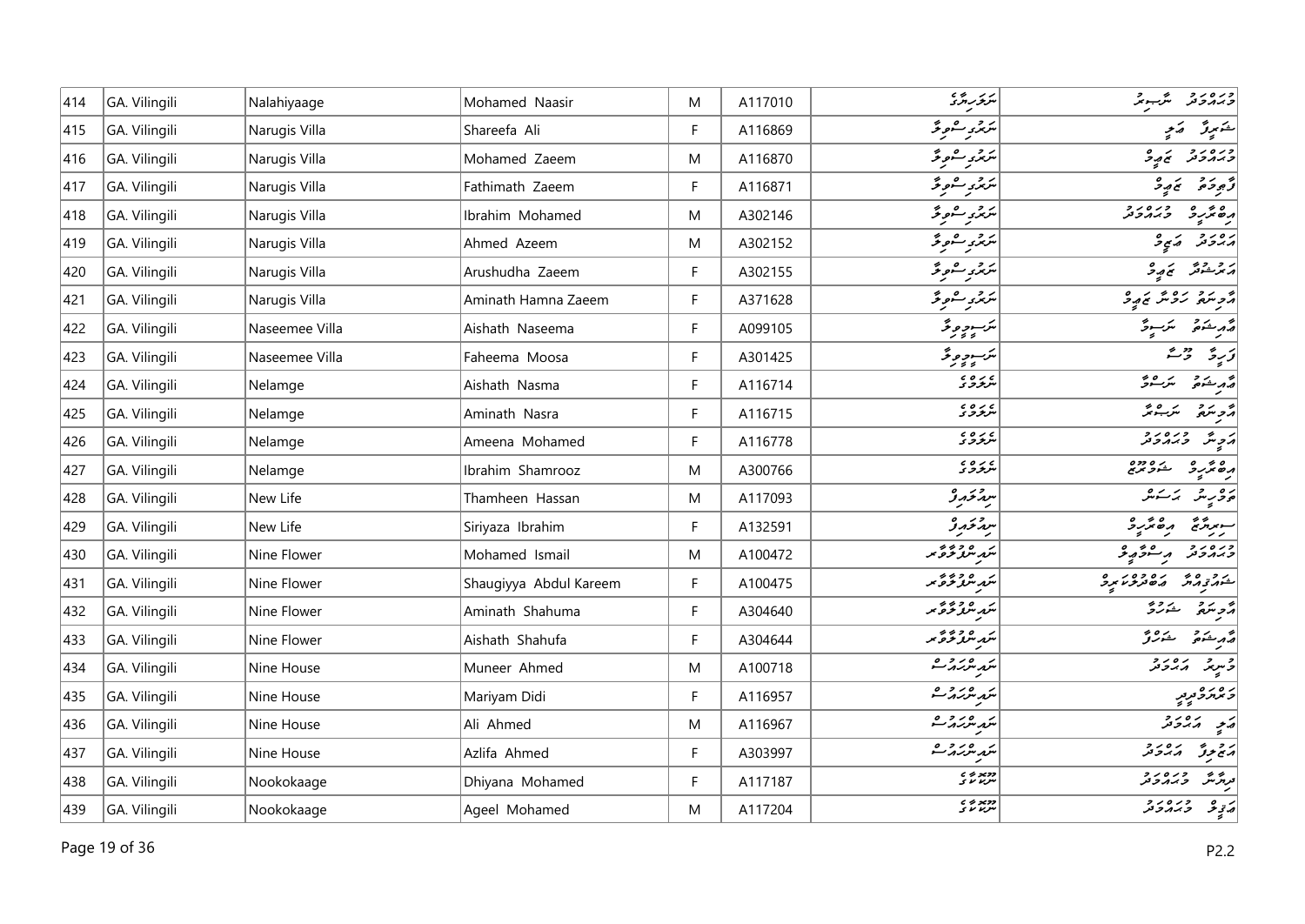| 440 | GA. Vilingili | Nookokaage      | Mamdood Abdul Samad       | M | A117551 | وویر ہے ی<br>سربر نر <sub>ک</sub>          |                                                                                                      |
|-----|---------------|-----------------|---------------------------|---|---------|--------------------------------------------|------------------------------------------------------------------------------------------------------|
| 441 | GA. Vilingili | Nookokaage      | Muneeza Nasir             | F | A303648 | وویو پر پر<br>سربر رکھ                     | ىئرىبەير<br>ر مسرچ<br>اخ                                                                             |
| 442 | GA. Vilingili | Nookokaage      | Aishath Agusa             | F | A303654 | وویر ہے ی<br>سربر نر <sub>ک</sub>          | مەر شىم كىلى ئىگە                                                                                    |
| 443 | GA. Vilingili | Nookokaage      | Imran Mohamed             | M | A303861 | وویر پر ہ<br>سربر بر <sub>ک</sub>          | و ره ر و<br><i>و پر</i> و تر<br>ەر ئە ئەر                                                            |
| 444 | GA. Vilingili | Nookokaage      | Aliyyu Abdul Samad        | M | A340620 | وویر پر ہ<br>سربر بر <sub>ک</sub>          | ג 2000 גם 2000<br>הצהרה הסנג-הכנג                                                                    |
| 445 | GA. Vilingili | Nookokaage      | Mohamed Aanis Abdul Samad | M | A389429 | وویر ہے ی<br>سربر نر <sub>ک</sub>          | ورەر د په سر مدده در د<br>د بربرونر برس مه مه تربر جوړنر                                             |
| 446 | GA. Vilingili | Nooraanee Aage  | Saeeda                    | F | A111320 | دو په په<br>سرپرسرد د                      | سەمەقر                                                                                               |
| 447 | GA. Vilingili | Nooraanee Aage  | Reki Futhu                | M | A116721 | دور په ده<br>سرپرسرد د                     | ې په د د<br>تر پېړنو ه                                                                               |
| 448 | GA. Vilingili | Nooraaneege     | Mohamed Shail Shareef     | M | A352201 | دوره برد.<br>مرتكز بريد                    | ورەر د خىم بۇ خىم بۇ                                                                                 |
| 449 | GA. Vilingili | Noorumanzil     | Hassan Moosa              | M | A117115 | ير پر بر عربي بحر                          | برُسكان وَرْسَةُ                                                                                     |
| 450 | GA. Vilingili | Noorumanzil     | Aishath Moosa             | F | A117117 | دد د بر ه<br>سرپر د سرې څر                 | و مرڪبو ويند                                                                                         |
| 451 | GA. Vilingili | Noorumanzil     | Zulfa Hassan              | F | A117186 | دد در ه<br>سرپرد سر <sub>ی</sub> بر        | چۇق ئەسكەنگە                                                                                         |
| 452 | GA. Vilingili | Noorumanzil     | Mizyana Ibrahim           | F | A262375 | دد در ه پرې<br>سربر د سر <sub>ب</sub> ې تر | ا په پېژنېژ<br>تر جمهور منگ<br>ەھ تررۈ                                                               |
| 453 | GA. Vilingili | Noorumanzil     | Fathimath Sa'aadha        | F | A306939 | يزچرى مرىي بحر                             | ه د د ده و.<br>ژبوده سوړنگر                                                                          |
| 454 | GA. Vilingili | Noorumanzil     | Mohamed Abaan             | M | A329662 | دو در ه مربع گر                            | ورەرو رەھر                                                                                           |
| 455 | GA. Vilingili | Noorumanzil     | Ahmed Ibaad               | M | A330899 | يز بر بر عربي بحر                          | גם ג 2 בייריק<br>הגב בני השב                                                                         |
| 456 | GA. Vilingili | Noorumanzil     | Hawwa Amaanath            | F | A348580 | دد در ه پرې<br>سربر د سر <sub>ب</sub> ې تر |                                                                                                      |
| 457 | GA. Vilingili | Noorumanzil     | Mariyam Shafagath         | F | A376990 | دد در ه<br>سرپرد سر <sub>ی</sub> بر        | ر ه ر ه<br><del>ر</del> بربرگ<br>شەكى تۈر <i>ە</i>                                                   |
| 458 | GA. Vilingili | Ocean Villa     | Saudulla Rasheed          | M | A055914 | ە ئەنە ئى <sub>رىم</sub> ۇ                 | كرة قرالله تمرجونر                                                                                   |
| 459 | GA. Vilingili | Ocean Villa     | Afeef Ahmed               | M | A117236 | ە ئەئەسرە ئە                               | پروژبر<br>ەزىر                                                                                       |
| 460 | GA. Vilingili | Olhuthilage     | Mariyam Zahira            | F | A117020 | بر و بر ۽<br>مرگو پونو پ                   | رەرە ئەر                                                                                             |
| 461 | GA. Vilingili | Olhuthilage     | Aminath Aaniya            | F | A303598 | بر د بر بر<br>مرگو بر د                    | أأدبتكم أأسبأ                                                                                        |
| 462 | GA. Vilingili | Olhuthilage     | Ahmed Shahusan            | M | A303601 | بر د بر بر<br>در نور تر د                  | رەرە بەرئىر                                                                                          |
| 463 | GA. Vilingili | Olhuthilage     | Sauf'lla Adnan            | M | A329205 | بر د بر بر<br>در نور در                    | سَمْرُوْ اللّه صَعْرَ مَثْرَ مِثْرَ مِثْرَ مِثْرَ مِثْرَ مِثْرَ مِثْرَ مِثْرَ مِثْرَ مِثْرَ مِثْرَ م |
| 464 | GA. Vilingili | Olhuthilage     | Fathimath Nishwa Adnan    | F | A346088 | بر و بر ر<br>مرگوری                        | و څو ځو سرشو که د ترسرس                                                                              |
| 465 | GA. Vilingili | Paris Rosemaage | Azuda Abdul Azeez         | F | A111845 | نې په ده ده ده دي.<br> د مرسومر سورې       | ر دی ده ده ر د                                                                                       |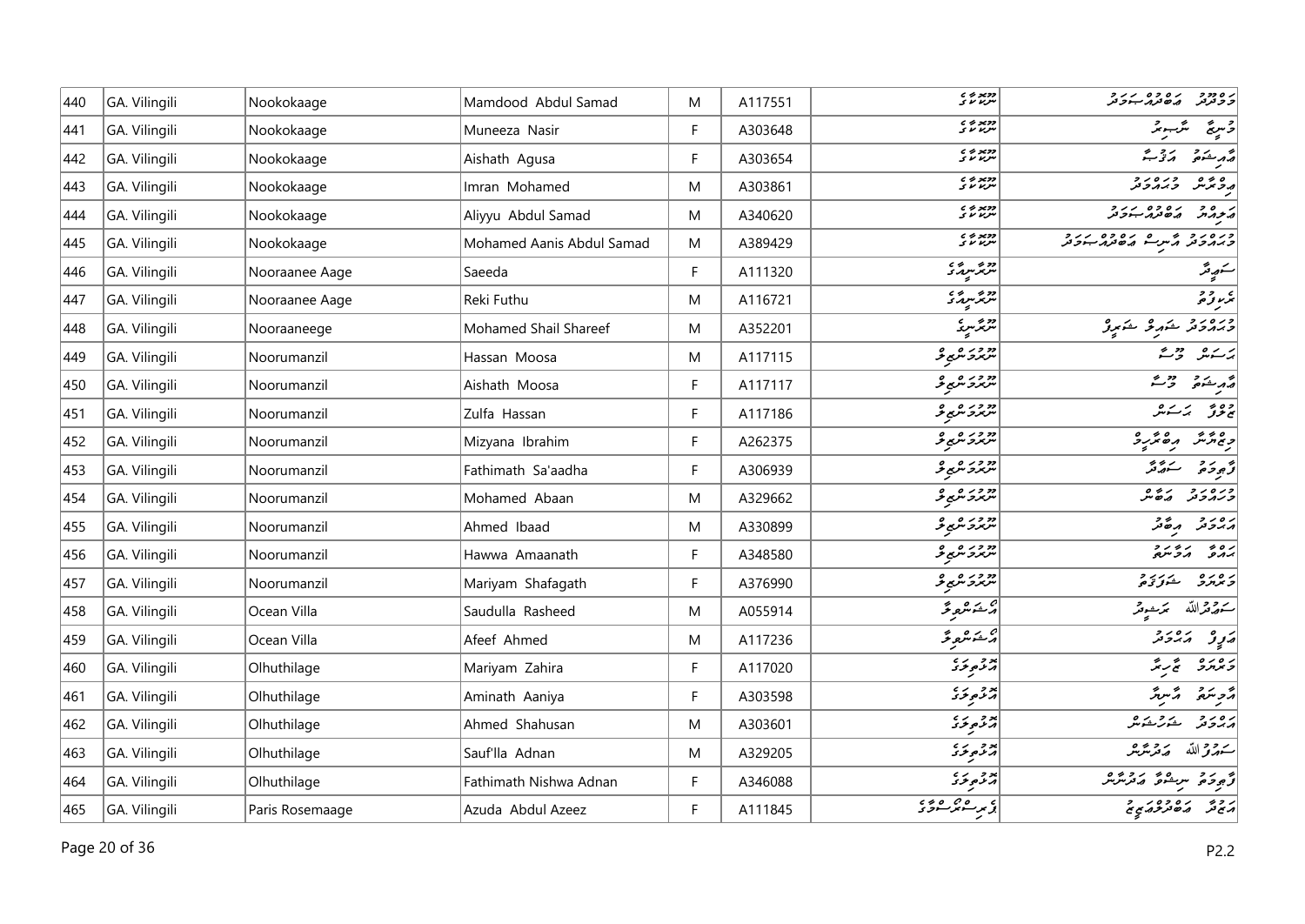| 466 | GA. Vilingili | Paris Rosemaage | Aishath Nazdha     | F. | A116818 | اء بر ے میں ے دی<br> تو بر سوبر سوری                        | أقهر مشوته المتفرقد                             |
|-----|---------------|-----------------|--------------------|----|---------|-------------------------------------------------------------|-------------------------------------------------|
| 467 | GA. Vilingili | Paris Rosemaage | Fathimath Shahuma  | F. | A116819 | ې پر ۵،۵ ۵ <sup>پ</sup> ه ۶                                 | و و د و در د                                    |
| 468 | GA. Vilingili | Paris Rosemaage | Ibrahim Azeez      | M  | A116820 | نې په موضوع دي.<br>افريد سندري                              | رەشرو كې                                        |
| 469 | GA. Vilingili | Paris Rosemaage | Aminath Faiza      | F. | A302610 | نې په ده چې د دې<br>د کار سونو ک                            | أثرمر منعج<br>تۇ مەنتج                          |
| 470 | GA. Vilingili | Paris Rosemaage | Mohamed Azeez      | M  | A302613 | ا دىر مەير مەيرى<br>  دىس مەير مەيرى                        | ورورو كهج                                       |
| 471 | GA. Vilingili | Paris Rosemaage | Ahmed Abdul Azeez  | M  | A302614 | م بر موجود موج <del>ء</del><br> پر سر سر سر حر <sub>ک</sub> | נפנד נפרסנץ ר                                   |
| 472 | GA. Vilingili | Paris Rosemaage | Ismail Azeez       | M  | A302618 | ې بر ۹۵ مر <sup>و پ</sup> ه                                 | بر شۇمۇ ھەم ئ                                   |
| 473 | GA. Vilingili | Paris Rosemaage | Nashaa Abdul Azeez | F  | A331056 | م پر صدر صد <sup>ر</sup> د                                  | ر ده ده ده در د<br>سرشو می مردم دی              |
| 474 | GA. Vilingili | Penzee Villa    | Mariyam Musthahana | F  | A117340 | دکریمویونژ                                                  | ره ره د ۱۵۷۵.<br><del>د</del> بربرد و سرگرس     |
| 475 | GA. Vilingili | Penzee Villa    | Dhon Beefaanu      | F. | A117343 | ۇ ئىرى پە ئە                                                | بر <sub>م</sub> ر <sub>ھو</sub> ڙ <sub>مر</sub> |
| 476 | GA. Vilingili | Penzeeaage      | Khalid Mohamed     | M  | A117519 | ې مر <sub>سم</sub> پر <sup>ي</sup>                          | ومحمد وره دو                                    |
| 477 | GA. Vilingili | Penzeeaage      | Faiza Ahmed        | F  | A154707 | ئۇيتى <sub>م</sub> ىيە ئەتمى                                | قرمريخ مدرور                                    |
| 478 | GA. Vilingili | Penzeeaage      | Mohamed Khalid     | M  | A306784 | ې مر <sub>سم</sub> پر ځ                                     | ورەرو ۋىرو                                      |
| 479 | GA. Vilingili | Penzeeaage      | Hussain Khalid     | M  | A306786 | ئۇنترىپە ئ <sup>ىرى</sup>                                   | يزخير شدا المجموش                               |
| 480 | GA. Vilingili | Penzeeaage      | Ibrahim Khalid     | M  | A306788 | ې مر <sub>سم</sub> پر <sup>ي</sup>                          | رە ئرىر ئىرىر                                   |
| 481 | GA. Vilingili | Penzeeaage      | Fathimath Khalida  | F. | A306790 | ئۇنترىپە ئ <sup>ىرى</sup>                                   | و مرد<br>ترجو می<br>رَ ٌ وترٌ                   |
| 482 | GA. Vilingili | Penzeeaage      | Ali Khalid         | M  | A306792 | ې مر <sub>سم</sub> پر <sup>ي</sup>                          | ړې رژونه                                        |
| 483 | GA. Vilingili | Penzeeaage      | Hassan Khalid      | M  | A306793 | ۇ ئىرىپە ئەتم                                               | يَرْسَمْسُ الرَّحْمَٰرُ                         |
| 484 | GA. Vilingili | Penzeemaage     | Shimhaz Ameen      | M  | A066124 | ئۇنترىپ <sub>و</sub> ترى                                    | شوۋر مىچ<br>م<br>مەجەنىتىر                      |
| 485 | GA. Vilingili | Penzeemaage     | Shadheega Ameen    | F  | A116992 | ئۇنترىپو ئ <sup>ى</sup> كە                                  | شكوركة كالمركب والمراجي                         |
| 486 | GA. Vilingili | Penzeemaage     | Mohamed Ameen      | M  | A116993 | ئۇنترىپو ئەتر                                               | ورەرو كەچىگ                                     |
| 487 | GA. Vilingili | Penzeemaage     | Firaq Ameen        | M  | A117012 | ې ش <sub>مې</sub> د <sup>د</sup>                            | ارِ پُرُ تَمَّ تَرَ پُرُ                        |
| 488 | GA. Vilingili | Penzeemaage     | Mohamed Jailam     | M  | A304349 | ې مربح ئ <sup>ې</sup> په                                    |                                                 |
| 489 | GA. Vilingili | Raiyvilaage     | Nasma Rashad       | F  | A073497 | ر ه<br>برگوموڅر                                             | <i>ﯩﺰﺩ</i> ﻩﯞ - ﻳﺰﯨﺸﯘﺭ                          |
| 490 | GA. Vilingili | Raiyvilaage     | Sakeena            | F. | A085550 | ر ه<br>بر <sub>گ</sub> ورځ د                                | سەَ بەشر                                        |
| 491 | GA. Vilingili | Raiyvilaage     | Ibrahim Rashaad    | M  | A116746 | برە و ڈی                                                    | ەھەردى ئەشەر                                    |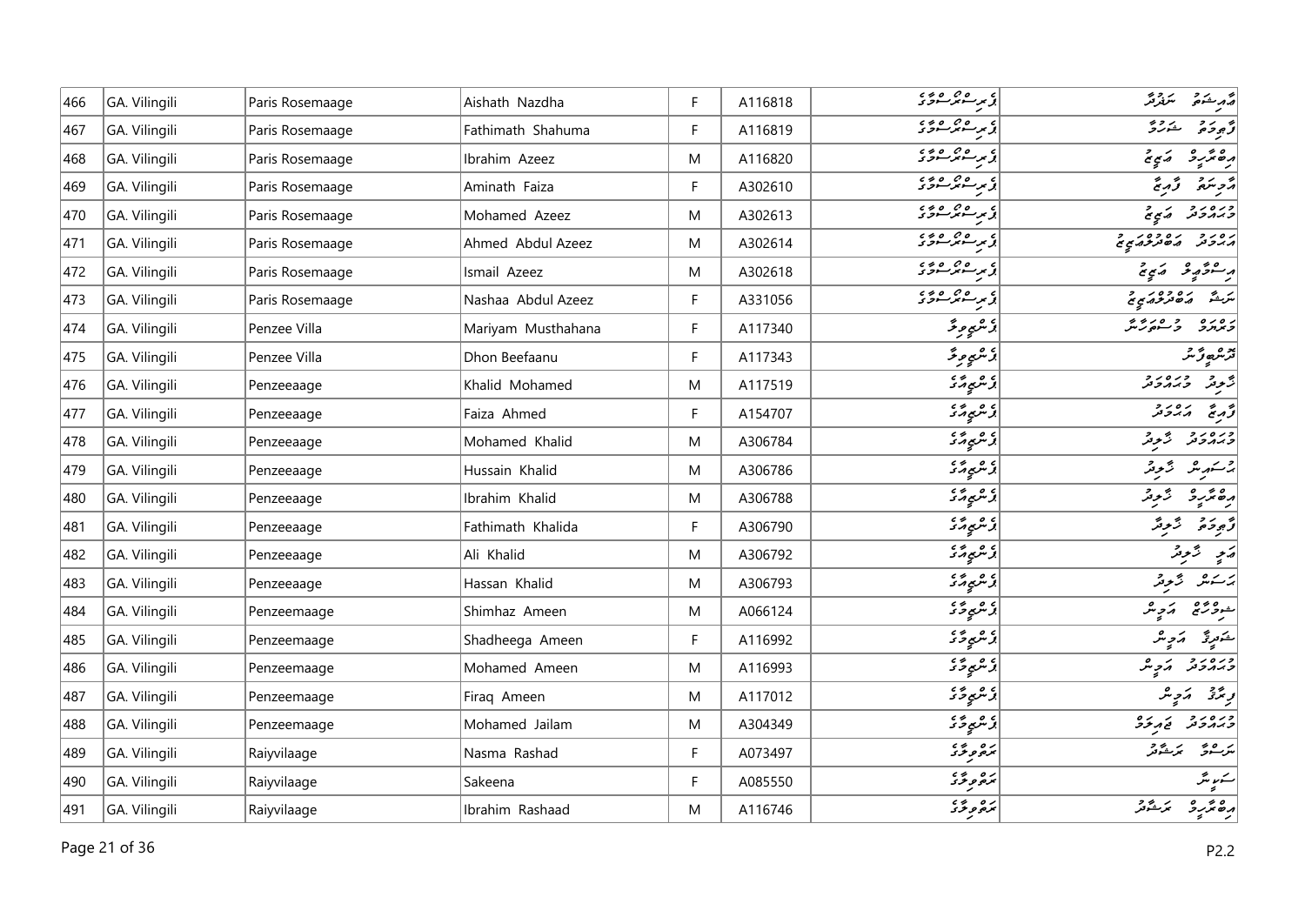| 492 | GA. Vilingili | Raiyvilaage        | Aishath Saaiha Hashim   | F         | A302097 | ئۇھۇمۇمۇمۇ                                   | ۇرمىنى سىرگە گىمىدۇ                            |
|-----|---------------|--------------------|-------------------------|-----------|---------|----------------------------------------------|------------------------------------------------|
| 493 | GA. Vilingili | Raiyvilla aage     | Asad Ahmed              | M         | A040781 | ره و پورځ<br>مر <sub>گو</sub> موړۍ           | د قرد ده دو                                    |
| 494 | GA. Vilingili | Raiyvilla aage     | Mohamed Shiyad          | ${\sf M}$ | A138004 | ره و ځه <sup>د</sup> ،                       | ور ٥ ر و<br>تربر پرتر د شویژنر                 |
| 495 | GA. Vilingili | Raiyvilla aage     | Ibrahim Afsah Ahmed     | M         | A302485 | ره و د د د .<br>برو و د د .                  | גם מים גם גם גם גדי                            |
| 496 | GA. Vilingili | Reegalge           | Mariyam Naeema          | F         | A116867 | ر و ه ء<br>پرتر مرد                          | و وره شهردً                                    |
| 497 | GA. Vilingili | Reegalge           | Shihan Rashad           | M         | A116868 | ىر ە دى<br>ئە                                | جوڭرىكى ئۆزخەتر                                |
| 498 | GA. Vilingili | Reegalge           | Mohamed Shiyaz          | M         | A303011 | ر و ه ء<br>پرتر مرد                          | ورەر د<br><i>وبرودى ش</i> ەرگى                 |
| 499 | GA. Vilingili | Reegalge           | Shizana Rashid          | F         | A303013 | ر و ه ء<br>پرتر مرد                          | شویمٌ مگر مگرشونگر                             |
| 500 | GA. Vilingili | Reegalge           | Aminath Shizuma Rashid  | F         | A303014 | ر د ه ،<br>مرد مرد                           | ر<br>رگ سره شورخ گرشونر                        |
| 501 | GA. Vilingili | Reegalge           | Mohamed Eemaan Rashid   | M         | A336154 | ىر 2 دى<br>موتى مىرى                         | ورەرو پەۋىر كەشەر                              |
| 502 | GA. Vilingili | Reegalge           | Mohamed Amaan Rashid    | M         | A357258 | ر و ه ،<br>مرد مرد                           | ورەر د روپە گرىشوتر                            |
| 503 | GA. Vilingili | Reegalge           | Fathimath Shaiha Rashid | F         | A357260 | ر و ه<br>مورکور                              | وتجودة المشرك الرائدور                         |
| 504 | GA. Vilingili | Reel Manzil        | Ahmeem Shukoor          | ${\sf M}$ | A114273 | ىر دىر شرىر د                                | גם ם ברחב                                      |
| 505 | GA. Vilingili | <b>Reel Manzil</b> | Ilham Shakoor           | M         | A114274 | برود عبود                                    | و ده دود و                                     |
| 506 | GA. Vilingili | <b>Reel Manzil</b> | Azuhana Shukoor         | F         | A117062 | ىر دۇ ئەر بو ئ                               | ىر 3 جەشر<br>مەنبى شرك<br>ر 2 دو ح<br>شونو مو  |
| 507 | GA. Vilingili | <b>Reel Manzil</b> | Mariyam Nazumeena       | F         | A117118 | <br>  <sub>تو</sub> ىۋىر ش <sub>كىر</sub> ئى | ر ه ر ه<br><del>ر</del> بربرگ<br>ىئىنچ چە ئىگە |
| 508 | GA. Vilingili | <b>Reel Manzil</b> | Abdul Shakoor           | M         | A146359 | ىر دىر شرىر د                                | ره وه پر دو و<br>پره تر پر شومړنمه             |
| 509 | GA. Vilingili | Reel Manzil        | Aminath Meena           | F         | A306837 | ىر دىر شرىر د                                | ړ وسره په د                                    |
| 510 | GA. Vilingili | Riyaazu            | Yasir Hassan            | ${\sf M}$ | A057935 | بمردشح                                       | ەرگە ئەسكەنلەر                                 |
| 511 | GA. Vilingili | Riyaazu            | Ahmed Fuaad             | M         | A072402 | بمردشح                                       | ره رو و دو.<br>مرکز و در تر                    |
| 512 | GA. Vilingili | Riyaazu            | Mariyam Hafsa           | F         | A117549 | بروسمج                                       | رەرە بەەب                                      |
| 513 | GA. Vilingili | Riyaazu            | E-maan Yasir            | F         | A304444 | بر پڑ د<br>مر                                | أروش الأسابر                                   |
| 514 | GA. Vilingili | Riyaazu            | Jannath Yasir           | F         | A304446 | بر پڑ د<br>مر                                | ئے سرسری گر کرے                                |
| 515 | GA. Vilingili | Roazin Villa       | Thasleema Haneef        | F         | A104768 | ە<br>ئىرىب <sub>ى</sub> ش <sub>ىرى</sub> مۇ  | ۇسوچە ئەبرو                                    |
| 516 | GA. Vilingili | Roazin Villa       | Thahumeena Haneef       | F         | A116886 | ئۇ بىر مىنجە ئە                              | ۇرىپەتىر<br>برسور                              |
| 517 | GA. Vilingili | Roazin Villa       | Dhon Beefaanu           | F         | A116887 | ترىبە ترەپە ئە                               | بر م <sub>ەھب</sub> ۇ بىر                      |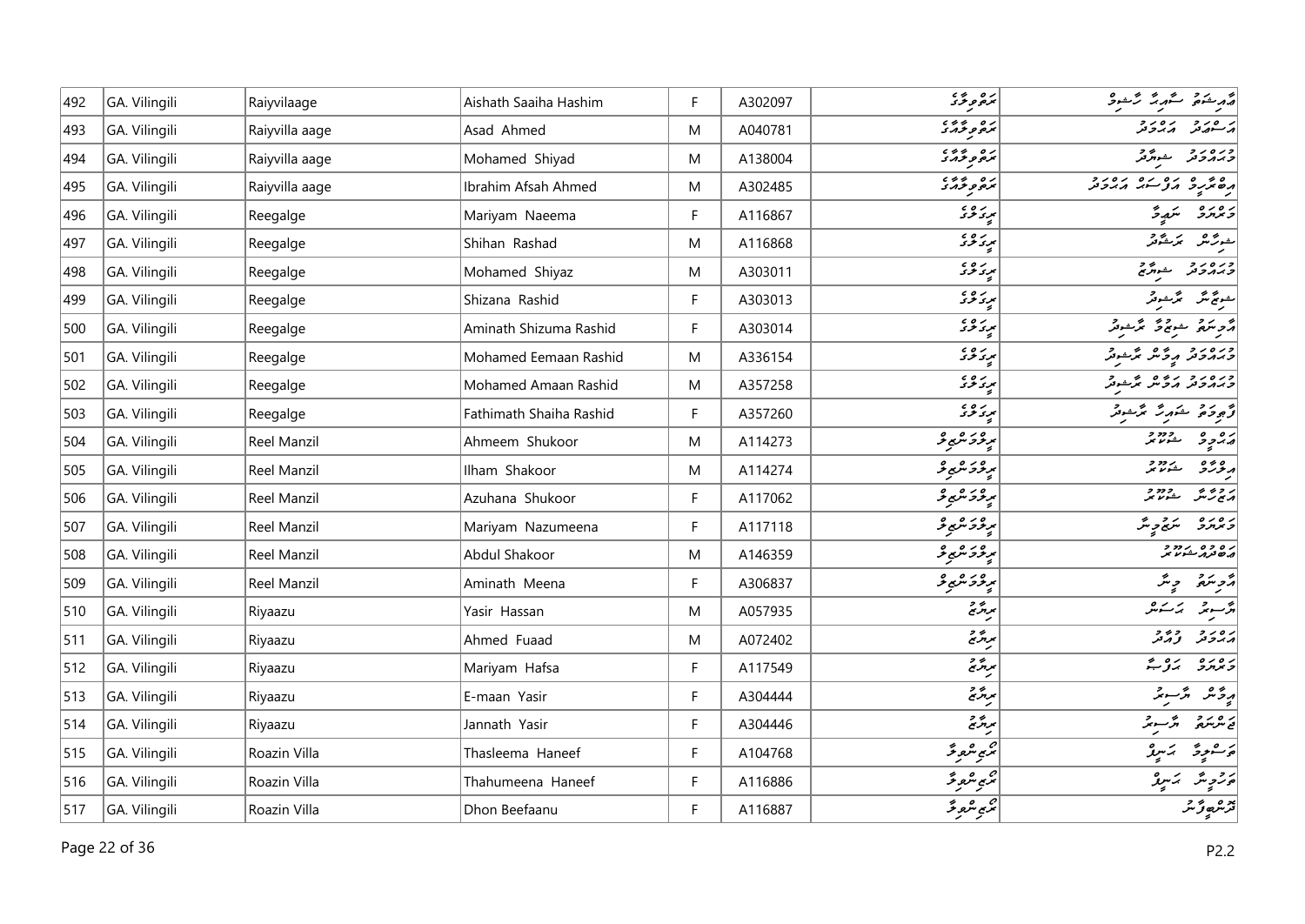| 518 | GA. Vilingili | Roazin Villa   | Thamheedha Haneef    | F  | A152298 | مربح م <sup>ع</sup> رو محر         | ەۋرىتى ئەس                                     |
|-----|---------------|----------------|----------------------|----|---------|------------------------------------|------------------------------------------------|
| 519 | GA. Vilingili | Rose Mead      | Sofoora Moosa        | F  | A116985 | ەر ھ<br>ئىرىنى ج <sub>ە</sub> ؟    | ىر دەپىر<br>سىزىر<br>دو مح                     |
| 520 | GA. Vilingili | Rose Mead      | Aminath Shahama      | F  | A304226 | 0 ء ۾ ج<br>مربح ح <sub>ي</sub> ء   | ے جمعے بخ<br>أرمز                              |
| 521 | GA. Vilingili | Sabudhelige    | Aminath Zuhair       | F  | A111368 | سەھ ترىر ئ                         | ومحر يتمر ومنافس والمراجي                      |
| 522 | GA. Vilingili | Sabudhelige    | Aishath Safiya       | F  | A117142 | ر ده ترو د                         | ۇرىشقا سۇرگ                                    |
| 523 | GA. Vilingili | Sabudhelige    | Mohamed Zuhair       | M  | A117143 | ر و ،<br>سخ <b>ھ</b> ترمونې        | כנסנכ בלגב                                     |
| 524 | GA. Vilingili | Sabudhelige    | Ahmed Zuhair         | M  | A307088 | سەھ قرىرى                          | رەرو ور                                        |
| 525 | GA. Vilingili | Sabudhelige    | Fathmath Labeena     | F  | A307089 | ر د ه ، د ،                        | أزوده ذهند                                     |
| 526 | GA. Vilingili | Saimaa Vilaa   | Aminath Shadheeda    | F  | A111542 | سەر ئۇ يۇ                          | أأتر سكوا المسكور وتكر                         |
| 527 | GA. Vilingili | Saimaage       | Mariyam Haseeba      | F  | A100736 | سكهروء                             | وبوده برسدة                                    |
| 528 | GA. Vilingili | Saimaage       | Ismail               | M  | A116654 | ستهروء                             | بر شۇ پەيۋ                                     |
| 529 | GA. Vilingili | Saimaage       | Fathmath Shinaza     | F. | A116657 | سكهرقرى                            | وٌمودَهُ مُسْتَمَعٌ                            |
| 530 | GA. Vilingili | Savaa          | Ahmed Shafeeg        | M  | A038797 | سەۋ                                | رەرو ئىر                                       |
| 531 | GA. Vilingili | Season Villa   | Shaahuzzamaan        | M  | A057631 | سەسە ئىرى<br>ئ                     | ر ده در ده ه<br>شور در مح تر مر                |
| 532 | GA. Vilingili | Season Villa   | Fathimath Suneetha   | F  | A116662 | سەسە ئىر <sub>ە</sub> ئە           | أَرْجُوحَهُ مُسْتَمَسِيَّةٌ                    |
| 533 | GA. Vilingili | Season Villa   | Mariyath Ali         | F  | A116895 | سەسە ئىرى<br>ئ                     | ومرور المالم                                   |
| 534 | GA. Vilingili | Season Villa   | Mizna Thakhkhaanu    | F  | A148015 | سەسە ئىرى <i>مۇ</i> ئ <sup>ۇ</sup> | جەنگە ئەۋرمىتى                                 |
| 535 | GA. Vilingili | Seenaa         | Hussain Yasin Hassan | M  | A357172 | سەپىگر                             | ر<br>بر کے مربعہ مرکب میں برکے میں             |
| 536 | GA. Vilingili | Seveenaa       | Ibrahim Shareef      | M  | A058959 | ء<br>سنو <sub>ء</sub> ِ مٿر        | ەھترىرى شەيرۇ                                  |
| 537 | GA. Vilingili | Seveenaa       | Mohamed Shareef      | M  | A104380 | ئە <sub>ھم</sub> ىتر               | ورورو خ <i>مبر</i> و<br><i>وی</i> رمروتر خوبرو |
| 538 | GA. Vilingili | Seveenaa       | Shaheena Shareef     | F  | A117005 | ئە <sub>ھە</sub> بىگە              | شۇر شەھىرى<br>مەسىر                            |
| 539 | GA. Vilingili | Seveenaa       | Mohamed Haathim      | M  | A159985 | ئە <sub>ھم</sub> ىگر               | وره رو و ه                                     |
| 540 | GA. Vilingili | Seveenaa       | Ismail Shareef       | M  | A303849 | ئە <sub>ھم</sub> ىگر               | ر شۇرچۇ سىرچۇ                                  |
| 541 | GA. Vilingili | Seveenaa       | Vishah Shareef       | M  | A303854 | ء<br>سنو <sub>ء</sub> مٿر          | ويشرش ينكبونو                                  |
| 542 | GA. Vilingili | Seveenaa       | Hussain Vifaah       | M  | A303857 | مشمویٹر<br>مسلم                    | يز سەر شەر بوق                                 |
| 543 | GA. Vilingili | Shaadhee Villa | Mohamed Ziyad        | M  | A011950 | ے در <sub>ی</sub> تر               | כנסגב היישיר<br>כ <i>ג</i> ורכנק היילנק        |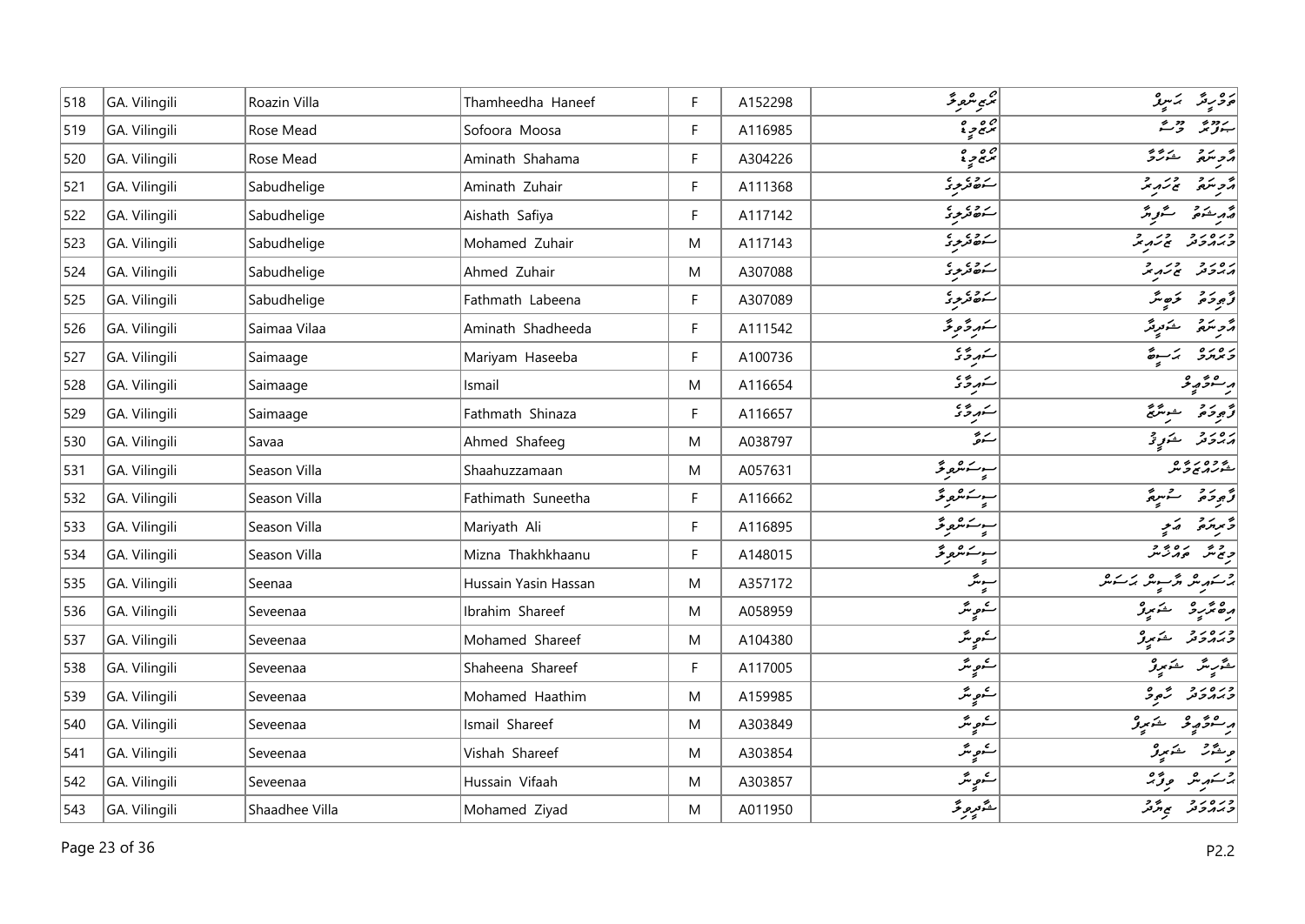| 544 | GA. Vilingili | Shaadhee Villa   | Mamdhooda Mohamed           | F. | A147148 | ىشەرە ئۇ<br>ئ                       | و ره ر و<br>تر <i>پر</i> وتر<br>ر ە دوپر<br>ترى توتر                                                                                                                                                                             |
|-----|---------------|------------------|-----------------------------|----|---------|-------------------------------------|----------------------------------------------------------------------------------------------------------------------------------------------------------------------------------------------------------------------------------|
| 545 | GA. Vilingili | Shaadhee Villa   | Hassan Naseer               | Μ  | A265044 | ىشەد <sub>ى</sub> رىدۇ.<br>ئەسمىر   | ترسكانكرا الترسيانكر                                                                                                                                                                                                             |
| 546 | GA. Vilingili | Shaadhee Villa   | Aishath Fathuhiyya          | F  | A303641 | ىش <sup>ت</sup> ورە ئ <sup>ۇ</sup>  | أشهر شنعى وحيده                                                                                                                                                                                                                  |
| 547 | GA. Vilingili | Shaadhee Villa   | Mohamed Fathy               | M  | A303758 | ىشەرەپ<br>ئ                         | ورەرو رو<br>دىرمەدىر ۋەپر                                                                                                                                                                                                        |
| 548 | GA. Vilingili | Shaadhee Villa   | Zainudheen Mohamed          | M  | A303798 | ىش <sup>ت</sup> ورەرگە<br>مەسىم     | בת הריקות בגרכת                                                                                                                                                                                                                  |
| 549 | GA. Vilingili | Shaadhee Villa   | Fathimath Maeeshath Mohamed | F. | A342825 | ىشەرە ۋ<br>ئ                        | و و ده که شوه دره د د                                                                                                                                                                                                            |
| 550 | GA. Vilingili | Shaadhee Villa   | Aishath Manhal Saadhaath    | F. | A372135 | ىشەد <sub>ىرى م</sub> ۇ             | د د شکو د ورو د دود.<br>د د شکو د سرکو سافرو                                                                                                                                                                                     |
| 551 | GA. Vilingili | Shaheemee Manzil | Ahmed Shaheem               | M  | A086377 | ے <sub>پر ب</sub> ے شہر قر          | رەر ئىي ئىي ئاھىيە ئىي ئىيات ئىيات ئىيات ئىيات ئىيات ئىيات ئىيات ئىيات كىلگەن كىيات كىيات كىيات كىيات كىيات كى<br>مەنبە ئىيات ئىيات ئىيات ئىيات كىيات كىيات كىيات كىيات كىيات كىيات كىيات كىيات كىيات كىيات كىيات كىيات كىيات كى |
| 552 | GA. Vilingili | Shaheemee Manzil | Ibrahim Saleem              | M  | A115711 | ىش <i>ر پەچ</i> رىگىبو بۇ           | ەرھەترىر <sup>ى</sup><br>سەرد د                                                                                                                                                                                                  |
| 553 | GA. Vilingili | Shaheemee Manzil | Sheeba Ahmed                | F  | A116846 | ىش <i>ر پە</i> چە ئىر ئىر           | شرقة - كەركىر                                                                                                                                                                                                                    |
| 554 | GA. Vilingili | Shaheemee Manzil | Nasira Moosa                | F. | A116848 | خەر <sub>ىپ</sub> رىز ئەرگىرى<br>مە | لترجيحه وحرثته                                                                                                                                                                                                                   |
| 555 | GA. Vilingili | Shaheemee Manzil | Mohamed Maazin              | Μ  | A327239 | ئەر <sub>ىرى</sub> ئەھمىي قە        | ورەرو ۋىر                                                                                                                                                                                                                        |
| 556 | GA. Vilingili | Shanghai Palace  | Mohamed Aslam               | Μ  | A066077 | خەش <sub>ى</sub> ر ئىر ئىز ئە       | ورەرو رەرە                                                                                                                                                                                                                       |
| 557 | GA. Vilingili | Shanghai Palace  | Shaheena Abdulla            | F  | A117032 | ڪ مٿري <i>ٿر وڏ خر</i> ٿ            | ڪريگر <b>صگر</b> هڪ الله                                                                                                                                                                                                         |
| 558 | GA. Vilingili | Sheereen Villa   | Fathimath Sheereen          | F  | A116986 | ىنېدىر ش <sub>رىم</sub> گە          | ۇ بۇرۇ ھەمدىگە                                                                                                                                                                                                                   |
| 559 | GA. Vilingili | Sheereen Villa   | Shafeez Abdul Majeed        | M  | A116987 | ى <u>ش</u> ومرىتر <sub>ى</sub> ر ئۇ | )<br>بالموسي من المن المركز و المراجع<br>المسكن المن المن المناسب                                                                                                                                                                |
| 560 | GA. Vilingili | Sheereen Villa   | Shafeeza Abdul Majeed       | F. | A116988 | ىيە بىر بىرى <i>مى</i> ر ئىر        | شورچٌ<br>ر ٥ و ٥ و ر<br>پر ۵ تر تر تر تر تر                                                                                                                                                                                      |
| 561 | GA. Vilingili | Sheereen Villa   | <b>Bilaal Mohamed</b>       | M  | A304007 | ھەبرىرى ئۆ<br><u>ئىقتىس</u> ىم      | و ره ر د<br><i>د ب</i> رگرفر<br>ە ئەتر                                                                                                                                                                                           |
| 562 | GA. Vilingili | Sheesha          | Samiya Ahmed                | F  | A078923 | شەرىگە<br>$\overline{\phantom{a}}$  | ەر ئەر تە<br>ستمريز                                                                                                                                                                                                              |
| 563 | GA. Vilingili | Sheesha          | Niusha Shihab               | F  | A117139 | ا ڪوڪر<br>ڪ                         | ے رگڑھ<br>سرمىشە                                                                                                                                                                                                                 |
| 564 | GA. Vilingili | Sheesha          | Nisham Shihab               | Μ  | A117140 | المصولمةً<br>ك                      | سريشگرم<br>ے رگڑھ                                                                                                                                                                                                                |
| 565 | GA. Vilingili | Sheesha          | Ahmed Niham                 | Μ  | A117141 | ے۔<br>ح                             | سررص<br>پروژو                                                                                                                                                                                                                    |
| 566 | GA. Vilingili | Sheesha          | Nifau Mohamed               | M  | A307095 | اڪوڪو<br>ڪ                          | و ره ر و<br><i>و پر د</i> تر<br>سروٌ پر                                                                                                                                                                                          |
| 567 | GA. Vilingili | Sheesha          | Mariyam Nashaa              | F. | A307096 | اڪوٽنگو<br>ڪ                        | ر ه بر ه<br><del>د</del> بربرگ<br>سَرْشَہُ                                                                                                                                                                                       |
| 568 | GA. Vilingili | Sheesha          | Aminath Neesha              | F  | A357370 | ا ڪوڪر<br>د                         | لتجريبهم<br>سرينگو                                                                                                                                                                                                               |
| 569 | GA. Vilingili | Sift Villa       | Aminath Latheefa            | F  | A116659 | سوژھ <sub>حر</sub> محر              | أروبتني فروثر                                                                                                                                                                                                                    |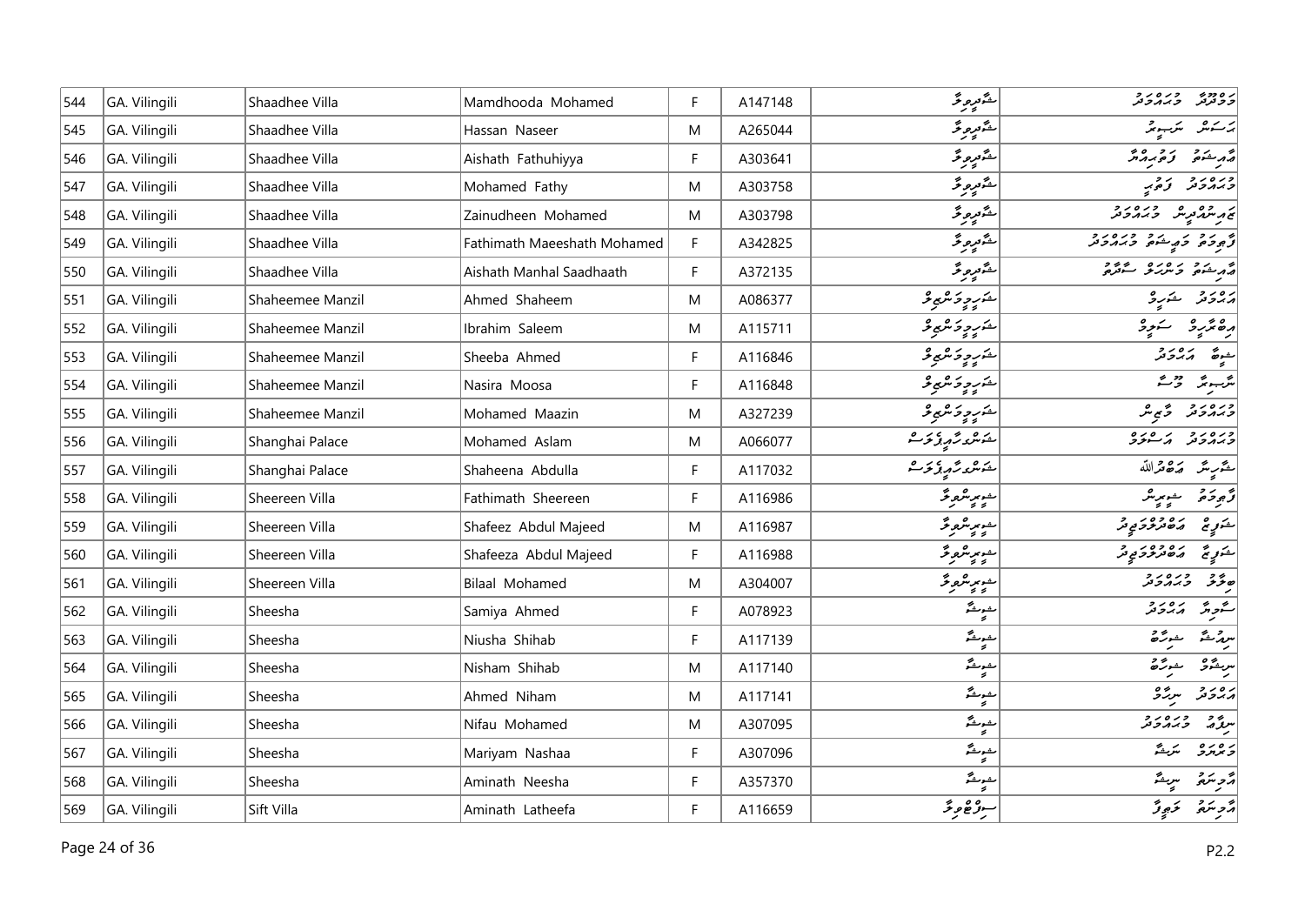| 570 | GA. Vilingili | Siriyaazuge     | Aishath Sharmeela      | F  | A116892 | ر سور پر دی<br>کے گھریکی تک                  | و<br>مەرشۇم شىر <i>و</i> ر                      |
|-----|---------------|-----------------|------------------------|----|---------|----------------------------------------------|-------------------------------------------------|
| 571 | GA. Vilingili | Siriyaazuge     | Fathmath Jabeena       | F  | A303275 | سە بىر بىر بىر ي<br>سىر بىر بىر ي            | توجوخه في شر                                    |
| 572 | GA. Vilingili | Sithaaraa House | Mohamed Shadheed       | M  | A072747 | سە <i>ئە بىرى</i> ر 2<br>س                   | و ر ه ر د<br>تر پر ژنر<br>شَدَّتْرِيْرُ         |
| 573 | GA. Vilingili | Sithaaraa House | Aishath Nazeera        | F  | A072854 | سەھ ئىرىر <i>2 م</i>                         | و مرکز در<br>مرکز مشونو<br>سَمْدِيمَهِ          |
| 574 | GA. Vilingili | Sithaaraa House | Ahmed Shaneel          | M  | A116912 | سە <i>ھ ترىر د</i> ە                         | رەرو خەرو                                       |
| 575 | GA. Vilingili | Sithaaraa House | Aminath Faanu          | F  | A116913 | سەھ ئىرىر 2<br>سوغرىرى مىش                   | ە ئەر سىنى ئەرگە ئىر<br>مەنبە                   |
| 576 | GA. Vilingili | Sithaaraa House | Thuththu               | M  | A117124 | پە ئەبرىر م                                  | و ه و<br>حوار ح                                 |
| 577 | GA. Vilingili | Sosun Mead      | Ibrahim Rashad         | M  | A061540 | <u>شر مەھرى</u>                              | رەپرىر برىشتر                                   |
| 578 | GA. Vilingili | Sosun Mead      | Asma Rashad            | F  | A095070 | استمسكر المعجيرة                             | كاسكافي المركبة فكر                             |
| 579 | GA. Vilingili | Sosun Mead      | Shareefa Adam          | F  | A116974 | <u>م بەر ۋە</u>                              |                                                 |
| 580 | GA. Vilingili | Sosun Mead      | Shifana Rashad         | F  | A153220 | $\sqrt[2]{\frac{2}{\sqrt[2]{\frac{1}{2}}}}$  | <mark>شوژٌ مُرَ مُرَ مُرَ مُرَ مُرَ مَرَ</mark> |
| 581 | GA. Vilingili | Sosun Mead      | Shifna Rashaad         | F  | A304191 | <u>م كەنكە يوق</u>                           | شوقر مگر محرشة قر                               |
| 582 | GA. Vilingili | Sosun Mead      | Shibna Rashaad         | F  | A304193 | <u>م كەنگە يۇ ي</u>                          | شوڭ سُر سُرَ دُر كر                             |
| 583 | GA. Vilingili | Sosunge         | Aslam Jibreel          | M  | A057568 | <u>مریم مری</u>                              |                                                 |
| 584 | GA. Vilingili | Sosunge         | Dhon Beefaanu          | F. | A116762 | <u>مریم مری</u>                              | بر <sub>ە شھ<sup>و</sup>زىتر</sub>              |
| 585 | GA. Vilingili | Thadiraiymaage  | Mohamed Abbas          | M  | A116847 | <br>  پرېم پر پر دی                          | כנסנכ נסש כ                                     |
| 586 | GA. Vilingili | Thadiraiymaage  | Azif Abbas             | M  | A116851 | <br>  پی بر پر پر پر پر                      | ە ئەرەپەت ھە                                    |
| 587 | GA. Vilingili | Thadiraiymaage  | Atheef Abbas           | M  | A116852 | ر بەرەپ<br>مۇبە ئىگەرى                       | ەجوز<br>2501                                    |
| 588 | GA. Vilingili | The Heaven      | Jaan Shah              | M  | A086635 | ىر ، س ھ<br>قرىر <i>ھ</i> ر                  | يج هي ش <sup>ع</sup> ر                          |
| 589 | GA. Vilingili | The Heaven      | Nasreena Najeeb        | F  | A117006 | ىر ، س ھ<br>تىرىرى ئىس                       | ىترىشمېرىتى سىرې ھ                              |
| 590 | GA. Vilingili | Thinadhooge     | Abdulla Gasim          | M  | A069828 | بر دو ۽<br>حو سرقري                          | مَدْهُ مَّرَاللَّهُ تَجْ - وَ                   |
| 591 | GA. Vilingili | Thinadhooge     | Aishath Sheela Abdulla | F  | A304765 | ا <sub>حو</sub> سربر د                       | أقهر منحق منحق وكافد الله                       |
| 592 | GA. Vilingili | Thinadhooge     | Nasima Abdulla         | F  | A304767 | ر دو ء<br>ج سرگری                            | سَّرَ-وَتَنَّهُ صَ <b>صُّوَ</b> اللَّهُ         |
| 593 | GA. Vilingili | Tip tee House   | Aishath Hageega        | F  | A089768 | <br> عِرْعٍ رَمْرٌ                           | و ديگر ديگري ديگري ديگر<br>د مرسمون ديگري ک     |
| 594 | GA. Vilingili | Tip tee House   | Warda Gasim            | F. | A116825 | <br>  ع <sub>ر</sub> ثر حو <sup>س</sup> ر مث | ى دەپ سىچە سەۋ                                  |
| 595 | GA. Vilingili | Tip tee House   | Fikuree Ibrahim        | M  | A116833 | <br>  ع <sub>ر</sub> قر عرضه م               | وبني مەھمىرو                                    |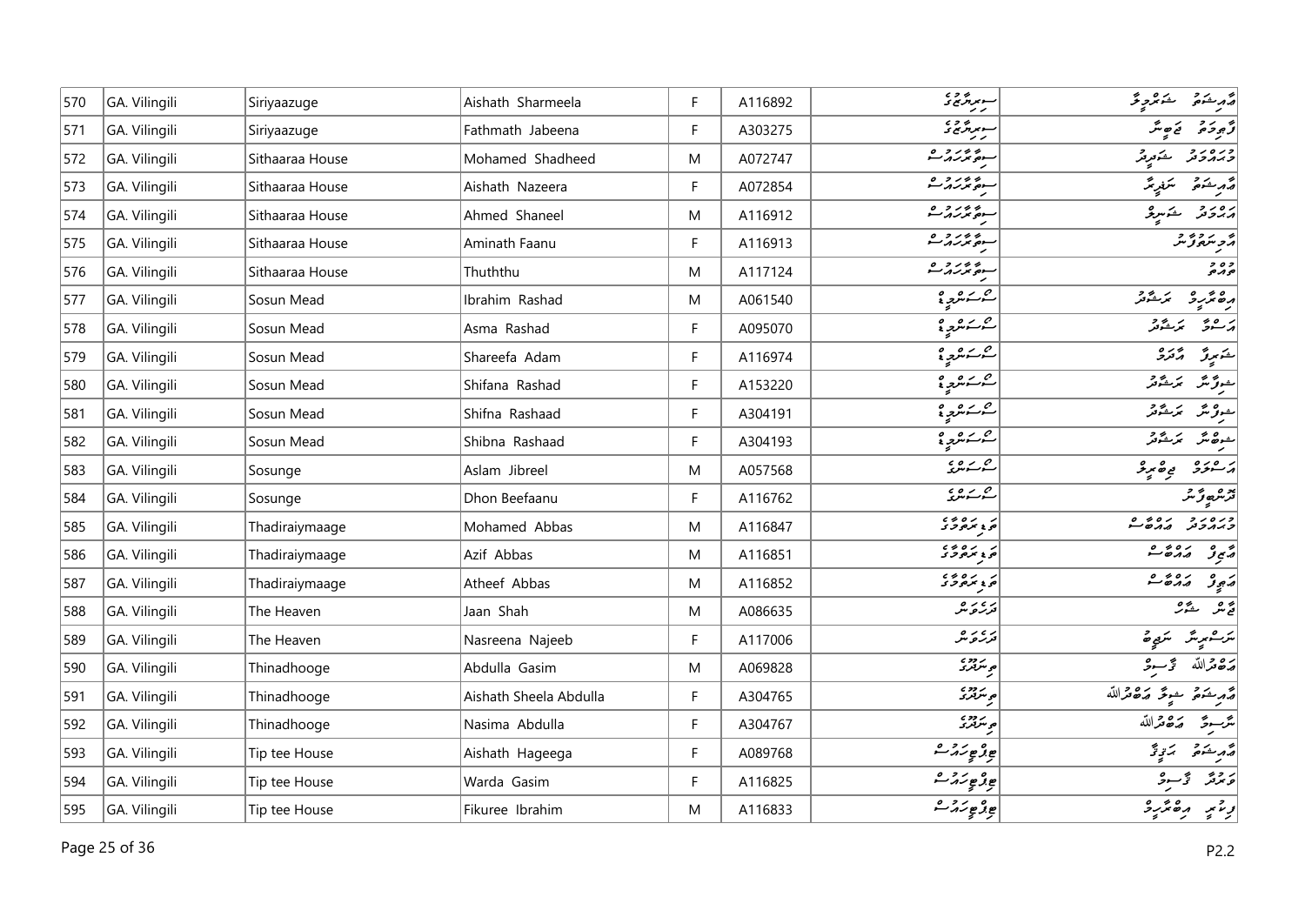| 596 | GA. Vilingili | Tip tee House    | Abdulla Fikry         | M  | A302520 | <br>  ع <sub>ر</sub> قر عرضه حراف ا           | برة قرالله<br>ورثامير                                        |
|-----|---------------|------------------|-----------------------|----|---------|-----------------------------------------------|--------------------------------------------------------------|
| 597 | GA. Vilingili | Vaadhee Aage     | Moomina Mohamed       | F. | A097672 | په مهر<br>وګړه د                              | و ره ر و<br><i>د ب</i> رگرفر<br>وړو پر                       |
| 598 | GA. Vilingili | Vaadhee Aage     | Raudha Rasheed        | F. | A306825 | ه وره د<br>وګرړ د                             | ر و د کرشونر<br><i>برونر</i> کرشونر                          |
| 599 | GA. Vilingili | Vaadhee Aage     | Raathiya Rasheedh     | F. | A357179 | تۇمەرتە ئە<br>                                | نۇپرىگە ئەكەشلىرىگە<br>مەم                                   |
| 600 | GA. Vilingili | Vaadheege        | Ramiza Hassan         | F  | A100349 | په تور <sup>ي</sup><br>حربي                   | بڑیخ<br>برسەيىتىر                                            |
| 601 | GA. Vilingili | Vaadheege        | Yaasmeen Naseer       | F  | A303538 | ۇ<br>قرىمى                                    | ۇرموپىر سىبولىر                                              |
| 602 | GA. Vilingili | Vaarey Villa     | Sobeeha Ibrahim       | F  | A117042 | ۇتئەرگ                                        | بنوبة وهتربر                                                 |
| 603 | GA. Vilingili | Vaarey Villa     | Mohamed Hilmee        | M  | A117094 | ء ۽،<br>وسمرو قر                              | ورەرو برو <sub>ج</sub>                                       |
| 604 | GA. Vilingili | Vaarey Villa     | Ibrahim Amjad         | M  | A303563 | ديم و ځه                                      | ەر ھەترىر 2<br>بر ھەترىر 2<br>پر 9 پر 5<br>پر 5 قر           |
| 605 | GA. Vilingili | Vaarey Villa     | Hussain Hilmee        | M  | A306772 | ە يە<br>قەنىزە بەش                            | برستهر شهر بروح                                              |
| 606 | GA. Vilingili | Vaarey Villa     | Shameela Hillmy       | F  | A306778 | ە يە<br>قەنىزە بەش                            | شروءٌ پروو                                                   |
| 607 | GA. Vilingili | Vasmeerumaa Aage | Abdul Muhusin         | M  | A053874 | ر ه په دوره و                                 | ره ده ده وه<br>د ه ترو د بر سوش                              |
| 608 | GA. Vilingili | Vasmeerumaa Aage | Aminath Shurufa       | F  | A116880 | ر ه دوده<br>و سوپروړۍ                         | أزويتهم شهرتر                                                |
| 609 | GA. Vilingili | Vasmeerumaa Aage | Suhana Abdul Muhusin  | F  | A153747 | پر ۱۹ و پرو و پر<br>  پر سرچ مرکز و پر        | ده د ه ده ده ده می<br>سورس مان تورود سوس                     |
| 610 | GA. Vilingili | Vasmeerumaa Aage | Shahuma Muhusin       | F  | A357127 | ۇ سەپە برىز برى                               | لمشركز وجرستش                                                |
| 611 | GA. Vilingili | Vasmeerumaage    | Hassan Ahmed          | M  | A065592 | ئەسىمە ئەرىپى<br>  ئەسىمە ئەرىپە              | يركبش المردوحر                                               |
| 612 | GA. Vilingili | Vasmeerumaage    | Shahumeez Hassan      | M  | A074060 | ئۆسەر چەم ئ                                   | لمؤثر والمتحر المركب والمراكب                                |
| 613 | GA. Vilingili | Vasmeerumaage    | Haitham Abdul Muhusin | M  | A116879 | ئەسىم ئەرگە ئە<br>  ئەسىمبىرىسى               | - 1070707 0777                                               |
| 614 | GA. Vilingili | Vasmeerumaage    | Ajeeth Abdul Muhusin  | M  | A116881 | ۇ شوپرىرى                                     | ر و ده وووومبر وه                                            |
| 615 | GA. Vilingili | Vasmeerumaage    | Saniyya Hassan        | F  | A302910 | پر ص <sub>ح</sub> پر پر په                    | سەسلەر ئەسەر                                                 |
| 616 | GA. Vilingili | Vasmeerumaage    | Waseema Hassan        | F  | A302911 | پر ص <sub>حی</sub> پر چرې<br>  پر سمبر پر چرې | ءَ -- ڈ<br>برسەمىر                                           |
| 617 | GA. Vilingili | Vasmeerumaage    | Maheedhu Muhusin      | M  | A302980 | ر مشر پروی<br>موسیح                           | ۇرىۋە ۋەسىر                                                  |
| 618 | GA. Vilingili | Vasmeerumaage    | Mohamed Raushan       | M  | A302981 | ۇ شوپە چەي                                    | ورەرو روشگ                                                   |
| 619 | GA. Vilingili | Vasmeerumaage    | Fathmath Shifuna      | F  | A302982 | ۇ شوپرۇ ئ                                     | أرتموخا فمستورش                                              |
| 620 | GA. Vilingili | Velidhooge       | Hidayath Ahmed        | F. | A061076 | ه وده<br>د عرفرد                              | د در ده دور<br>رنگرمزه مدرون                                 |
| 621 | GA. Vilingili | Velidhooge       | Nazeer Ahmed          | M  | A082251 | ه وده<br>د مرترد                              | ىكغ <sub>ىر</sub> ىز كەردىرى<br>سىن <sub>ىرى</sub> تر كەردىر |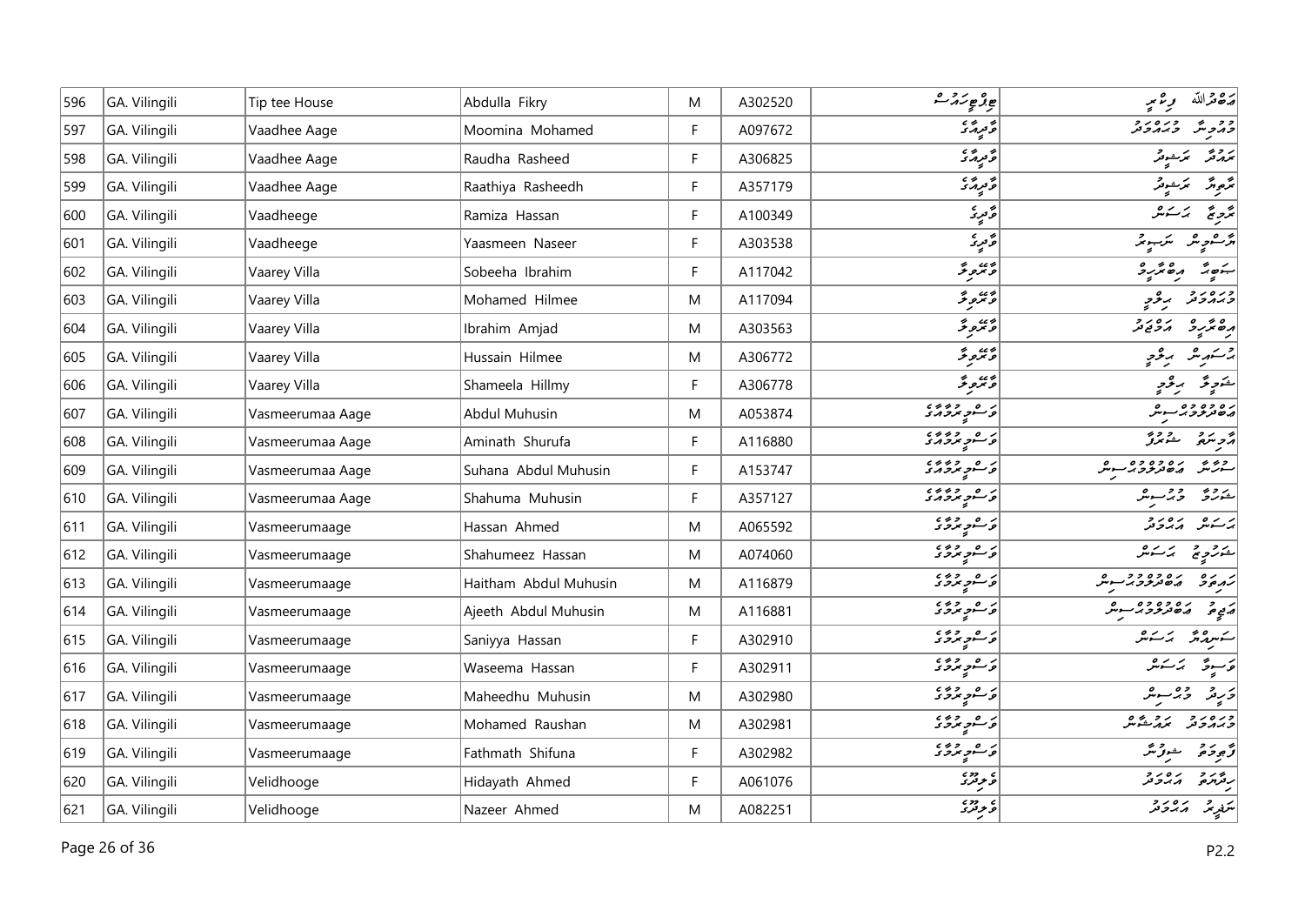| 622 | GA. Vilingili | Velidhooge        | Nihayath Ahmed       | F         | A113729 | ء ودء<br>  خر قرر                       | سرمرد ره دو                                              |
|-----|---------------|-------------------|----------------------|-----------|---------|-----------------------------------------|----------------------------------------------------------|
| 623 | GA. Vilingili | Velidhooge        | Shiwana Ahmed        | F         | A116812 | ء ودء<br>حرفر <sub>ک</sub>              | ىشبەر ئەڭر<br>بر ٥ پر و<br>م <i>ر</i> بر <del>و</del> تر |
| 624 | GA. Vilingili | Velidhooge        | Sarath Hassan        | F         | A116813 | ه وده<br>د عرفری                        | سۇپرى برىكىش                                             |
| 625 | GA. Vilingili | Velidhooge        | Shiwan Ahmed         | M         | A116814 | ء ودوء<br>حرفر <i>ۍ</i>                 | جوگر مدونر                                               |
| 626 | GA. Vilingili | Velidhooge        | Ahmed Didi           | ${\sf M}$ | A117414 | ء ودء<br>  خر قرر                       | <br> پرچر تر تر تر تر<br> پرچر تر تر تر                  |
| 627 | GA. Vilingili | Velidhooge        | Aminath Nuha Ahmed   | F         | A403478 | ه وده<br>د عرفرو                        | הכתב תי הפני                                             |
| 628 | GA. Vilingili | Venis             | Mohamed Zahir        | M         | A071258 | ۇسرىشە                                  | ورەرو ئەرىر                                              |
| 629 | GA. Vilingili | Venis             | Fathmath Thoiba      | F         | A116997 | ۇسرىشە                                  | وٌجِرْحَمْ جَهْدِهُ                                      |
| 630 | GA. Vilingili | Venis             | Aminath Fauziyya     | F         | A116998 | ۇسرىئە                                  |                                                          |
| 631 | GA. Vilingili | Venis             | Ahmed Imthiyaz Zahir | M         | A149377 | ۇسرىشە                                  | ورود وده والمعجم المحرار                                 |
| 632 | GA. Vilingili | Venis             | Mariyam Zahira       | F         | A303807 | ء سرب                                   | رەرە ئەر                                                 |
| 633 | GA. Vilingili | Venis             | Ismail Ahsan Zahir   | M         | A303814 | ۇسرىقە                                  |                                                          |
| 634 | GA. Vilingili | Victoria          | Hussain Ali Didi     | ${\sf M}$ | A035004 | ومقوبرة                                 | يز ڪمرنگر ڪي پير پر                                      |
| 635 | GA. Vilingili | Villa De Sosun    | Ibrahim Waheed       | M         | A080001 | <sub>عر</sub> محه دیم که که ک           | ەھە <i>ئەد</i> ە كەبدىر                                  |
| 636 | GA. Vilingili | Villa De Sosun    | Mohamed Waheed       | M         | A117013 | و دڅه کشکینګر                           | ورەر دىر د                                               |
| 637 | GA. Vilingili | Villa De Sosun    | Jameela Hathim       | F         | A117023 | <sub>حو</sub> محه بر مشتر متعدد         | ر په په مرکز کې د کار د کلو کو لري.<br>مرکز کلو کلو کړ   |
| 638 | GA. Vilingili | Villa De Sosun    | Aminath Limshana     | F         | A304212 | <sub>حو</sub> محه ويتحد سكتار           | أزوينهم ووشامر                                           |
| 639 | GA. Vilingili | Villa Raiylaage   | Ahmed Maniku         | ${\sf M}$ | A037874 | ءِ تر ه و ۽<br>و تر پره تر <sub>ک</sub> | ر 2 ر 2 ر 2<br>ג ژ ژ تر ژ سربا                           |
| 640 | GA. Vilingili | Villa Raiylaage   | Shareef Ahmed        | ${\sf M}$ | A037875 | <br>  مو محمد محمد محمد                 | ڪي پر پر د                                               |
| 641 | GA. Vilingili | Villa Raiylaage   | Mashoodha Ahmed      | F         | A128642 | ه نوم ده و ،<br>د نومره نو د            | ر ۲۶۵۵ بره رو<br>تر شورتر که برتر تر                     |
| 642 | GA. Vilingili | Villaraiylaa Aage | Ali Musthafa         | M         | A307053 | <br>  و د بره د د د                     | أەمو وسعود                                               |
| 643 | GA. Vilingili | Violet Aage       | Hameelath Shakir     | F         | A092004 | ر ري و د و<br><i>و د</i> د کار د        | برودة لتقرير                                             |
| 644 | GA. Vilingili | Violet Aage       | Ali Shakir           | M         | A113468 | در ده و د ،                             | ړې شريد<br>مړينې                                         |
| 645 | GA. Vilingili | Violet Aage       | Saeeda Hathim        | F         | A116882 | ر په وو په<br><i>و</i> برخ مړي          | برٌمورٌ<br>سە پەتىر                                      |
| 646 | GA. Vilingili | Violet Aage       | Abdulla Shakir       | ${\sf M}$ | A303371 | ر<br>تومر څخه دی                        | ەھەراللە<br>ىشەرىر                                       |
| 647 | GA. Vilingili | Violet Villa      | Mohamed Hashim       | ${\sf M}$ | A066011 | وَرِدْعْ عِرْقَه                        | ورەرو گىشوۋ                                              |
|     |               |                   |                      |           |         |                                         |                                                          |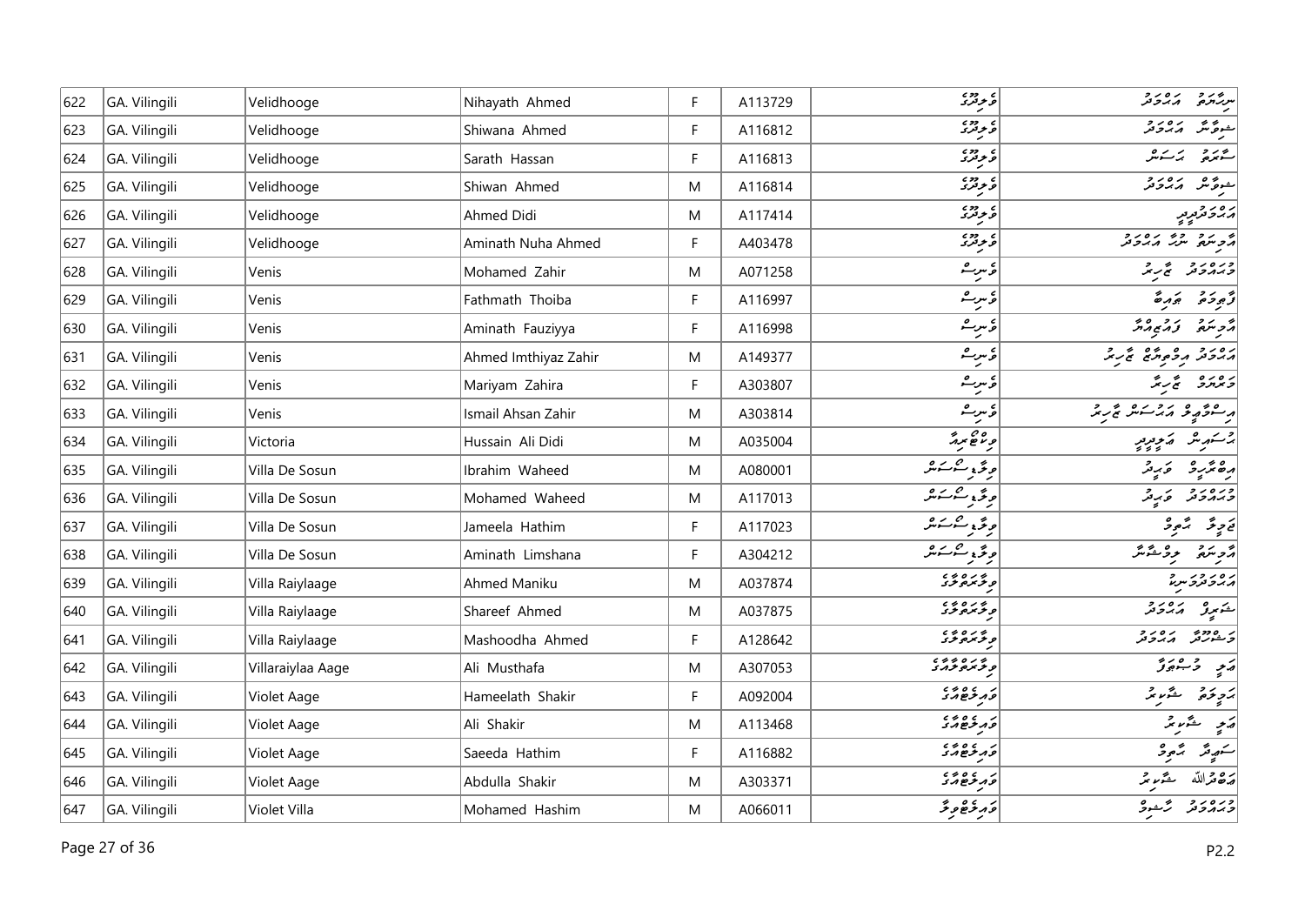| 648 | GA. Vilingili | Violet Villa        | Ibrahim Zahir             | M         | A081275 | وَرِدْعْ وِدَّ                          | پچ سر چر<br>$rac{6}{5}$                                         |
|-----|---------------|---------------------|---------------------------|-----------|---------|-----------------------------------------|-----------------------------------------------------------------|
| 649 | GA. Vilingili | Violet Villa        | Inasha Hathim             | F         | A116938 | ءَ ہر ځه چو ځه                          | برىتزىنى<br>بڑور                                                |
| 650 | GA. Vilingili | Violet Villa        | Aminath Vizuna            | F         | A153224 | ئەرىخى ئەر                              | أروسرة<br>ە ئەتىر                                               |
| 651 | GA. Vilingili | Violet Villa        | Ahmed Hishan              | M         | A303845 | ئەرىۋە بۇ ئە                            | رەرد برخىر                                                      |
| 652 | GA. Vilingili | Violet Villa        | Fathmath Zuha Zaahir      | F         | A340619 | ئەرىۋىھ موڭر                            | و دو وو ور                                                      |
| 653 | GA. Vilingili | Yamyamge            | Aminath Shauza            | F         | A116660 | ر ه ر ه ،<br>برو برو <sub>ک</sub>       | הקיתם בינים                                                     |
| 654 | GA. Vilingili | Yamyamge            | Rasheeda Jaufar           | F         | A116661 | ر ه ر ه ،<br>برو برو د                  | بمرجوش كالمروكر                                                 |
| 655 | GA. Vilingili | Yamyamge            | Shaneeza Zuhree           | F         | A116777 | ر ه ر ه ،<br>در در د د                  | شەيدىنى ئىمى ئىمى                                               |
| 656 | GA. Vilingili | Yamyamge            | Waleed Abdulla            | ${\sf M}$ | A154154 | ر ه ر ه ،<br>برو برو <sub>ک</sub>       | عرفي من الله عليه الله<br>مؤمر من الله                          |
| 657 | GA. Vilingili | Yamyamge            | Zuhuree Abdulla           | M         | A301338 | ر ه ر ه ی<br>برو برو <sub>ک</sub>       | ي <sub>ح</sub> رمي   پر مركات كرديد<br>  <br> -                 |
| 658 | GA. Vilingili | Yamyamge            | Ibrahim Shiunaaz          | M         | A301355 | ر ه ر ه ،<br>برو برو <sub>ک</sub>       | وەترىرو شورشى                                                   |
| 659 | GA. Vilingili | Yamyamge            | Niushaz Zuhuree           | M         | A301378 | ر ه ر ه ،<br>پرو پرو د                  | $\begin{array}{cc}\n & 22 & 0 & 2 \\ & 25 & 0 & 2\n\end{array}$ |
| 660 | GA. Vilingili | Yamyamge            | Shooza Zuhuree            | F         | A301382 | ر ه ر ه ،<br>برو برو د                  |                                                                 |
| 661 | GA. Vilingili | Yamyamge            | Ahmed Saaif Zuhuree       | ${\sf M}$ | A406975 | נים נים ג<br>תבתבצ                      | رورو گرو وویر                                                   |
| 662 | GA. Vilingili | <b>Yellow House</b> | Moosa Hassan              | ${\sf M}$ | A054062 | <i>، می بر ج</i><br>مرمو <i>ت</i> کم    | وحسشه الإسكانش                                                  |
| 663 | GA. Vilingili | <b>Yellow House</b> | Raziyya Ali               | F         | A057983 | <i>، می ر</i> جه ه<br>مرمو <i>ت</i> ه گ | يرَ شوره مع المركز                                              |
| 664 | GA. Vilingili | Yellow House        | Yoohana Moosa             | F         | A078045 | <i>، می ر</i> جه ه<br>مرمو <i>ت</i> ه گ | ودہ ہے ۔<br>افراد کر اسکو                                       |
| 665 | GA. Vilingili | <b>Yellow House</b> | Riznee Moosa              | M         | A113453 | ، <i>? ر ج</i><br>پر بور پر پ           | پرېم سمبر د حقیقه<br>  پرېم سمبر د حقیقه                        |
| 666 | GA. Vilingili | <b>Yellow House</b> | Abdulla Moosa             | M         | A117060 | ، <i>? بر ج</i><br>مرمو <i>ت</i> گه     | مَدْهُ قَرْاللّه حَقْ تَ                                        |
| 667 | GA. Vilingili | Zamaaneege          | Mohamed Saeed             | M         | A116658 | ئەۋسىدى                                 | ورەرو سەرىر                                                     |
| 668 | GA. Vilingili | Zamaaneege          | Shahleen Saeed            | M         | A116667 | ئەۋسىدى                                 | خۇرىم سەرىر                                                     |
| 669 | GA. Vilingili | Zamaaneege          | Aminath Faanu             | F         | A116668 | ىر ئ <sup>ۇ</sup> س <sub>ى</sub> ئە     | أۇجە ئىبرو ئور                                                  |
| 670 | GA. Vilingili | Zamaaneege          | Shamheela Saeed           | F         | A116669 | ر و<br>پرځ سرچ                          | شكار دار به كرد برگر                                            |
| 671 | GA. Vilingili | Zamaaneege          | Shaheela Saeed            | F         | A116732 | ر پر میں<br>پر ڈسمی                     | شۇرىق سۈرلەر                                                    |
| 672 | GA. Vilingili | Zamaaneege          | <b>Ahmed Saheel Saeed</b> | M         | A116760 | ر و<br>پرځ سرچ                          | رەرد سرو سور                                                    |
| 673 | GA. Vilingili | Zamaaneege          | Shamheez Saeed            | ${\sf M}$ | A301615 | ىر ئۇ س <sub>ى</sub> رىگە               | شكورج كتمير                                                     |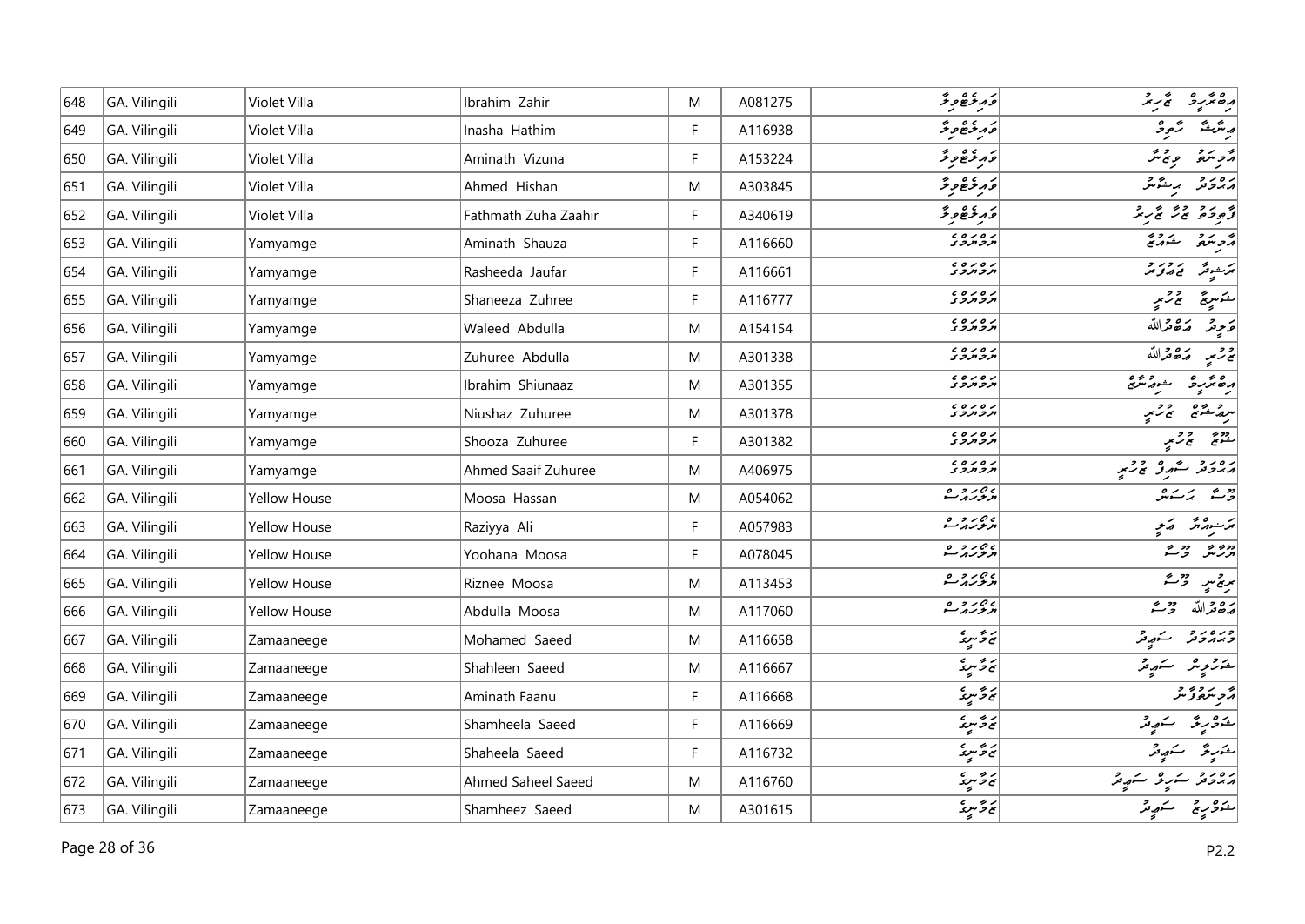| 674 | <b>GA.</b> Vilingili | Ziyaaraiydhoshuge | Fathimath Zaki           |   | A072822 | <br>  بع دگر بمرجو تعریبی و                                 | ا تو پر خا<br>بمعر                               |
|-----|----------------------|-------------------|--------------------------|---|---------|-------------------------------------------------------------|--------------------------------------------------|
| 675 | GA. Vilingili        | Ziyaaraiydhoshuge | Mariyam Azeena           |   | A116713 | ے پڑ <sub>مر</sub> 2 2 2 تا<br>بے پڑ <i>برج قرس</i> ری      | ر ه ر ه<br><del>ر</del> بربر ژ<br>در سے سر       |
| 676 | GA. Vilingili        | Ziyaaraiydhoshuqe | Mohamed Zaki             | M | A302213 | 0.20004<br>ہے او بوج فرمزی                                  | دیره در دی                                       |
| 677 | GA. Vilingili        | Zurich Villa      | Aminath Zahira           |   | A009915 | يې ترىرىئو مۇ                                               | أأزحر متمريخ                                     |
| 678 | GA. Vilingili        | Zurich Villa      | Hussain Thaufeeg         | M | A092921 | پر جمهر تمریحه                                              | جر سَمبر شرح محمد محرقو تح                       |
| 679 | GA. Vilingili        | Zurich Villa      | Hassan Thaufeeg          | M | A092922 | يې د برړې د ځه<br>$\sim$ $\sim$                             | پرسەش ئۇرۇپى                                     |
| 680 | GA. Vilingili        | Zurich Villa      | Ibrahim Thaufeeg         | M | A102124 | يى ئەبىرىم بوڭر<br>> > >                                    | رە ئرىر ئەرىر ئى                                 |
| 681 | <b>GA. Vilingili</b> | Zurich Villa      | Ismail Thaufeeg          | M | A302673 | $\rightarrow$ $\rightarrow$ $\rightarrow$<br>م م مر مر مو م | ر مو په په موړنو په                              |
| 682 | GA. Vilingili        | Zurich Villa      | Mariyam Zuhudha Thaufeeg |   | A302675 | يى ئەسرىئومۇ                                                | ر ور و دو د د و و                                |
| 683 | GA. Vilingili        | Zurich Villa      | Aishath Ziyadha Thaufeeq |   | A393692 | يى ئەبىرىم بوڭر                                             | أمار مشكور المحمد المحمد والمحمد والمحمد والمحمد |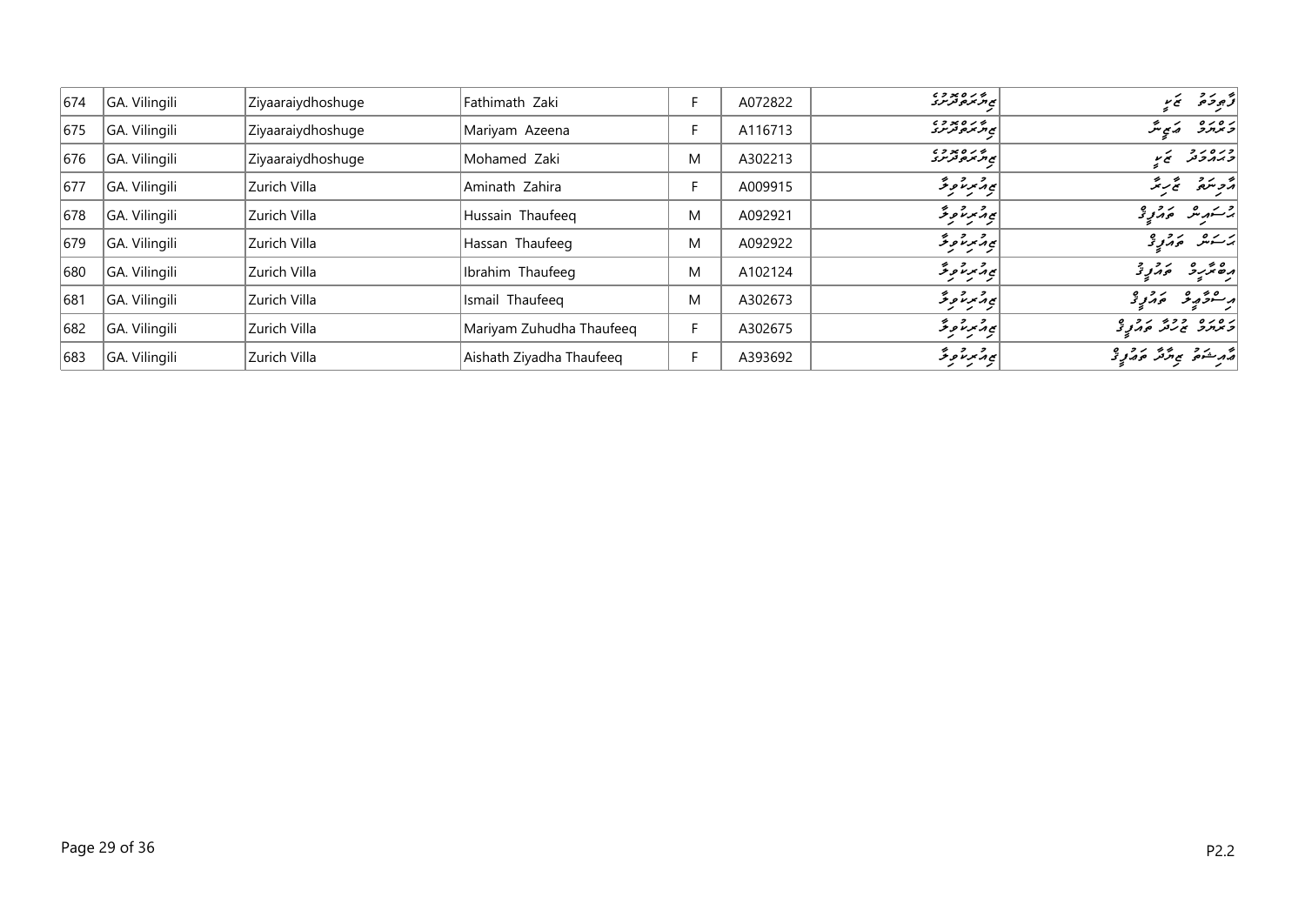## *w7qAn8m? sCw7mRo>u; wEw7mRw;sBo<*

| ' مرمر | 'يئرىثر: |
|--------|----------|
|        |          |
|        |          |
|        |          |

## *w7q9r@w7m> sCw7qHtFoFw7s; mAm=q7 w7qHtFoFw7s;*

| يئرمىش: | $^{\circ}$<br>. سر سر<br>$\cdot$ | $\circ$ $\sim$<br>-- | يئرمثر |
|---------|----------------------------------|----------------------|--------|
|         |                                  |                      |        |
|         |                                  |                      |        |
|         |                                  |                      |        |

| $\frac{2}{n}$ | $\overline{\phantom{a}}$ | اير هنه. | $\mathcal{O} \times$<br>سرسر |
|---------------|--------------------------|----------|------------------------------|
|               |                          |          |                              |
|               |                          |          |                              |
|               |                          |          |                              |

| ىرتىر: | 。<br>سر سر | .,<br>مرسر |
|--------|------------|------------|
|        |            |            |
|        |            |            |
|        |            |            |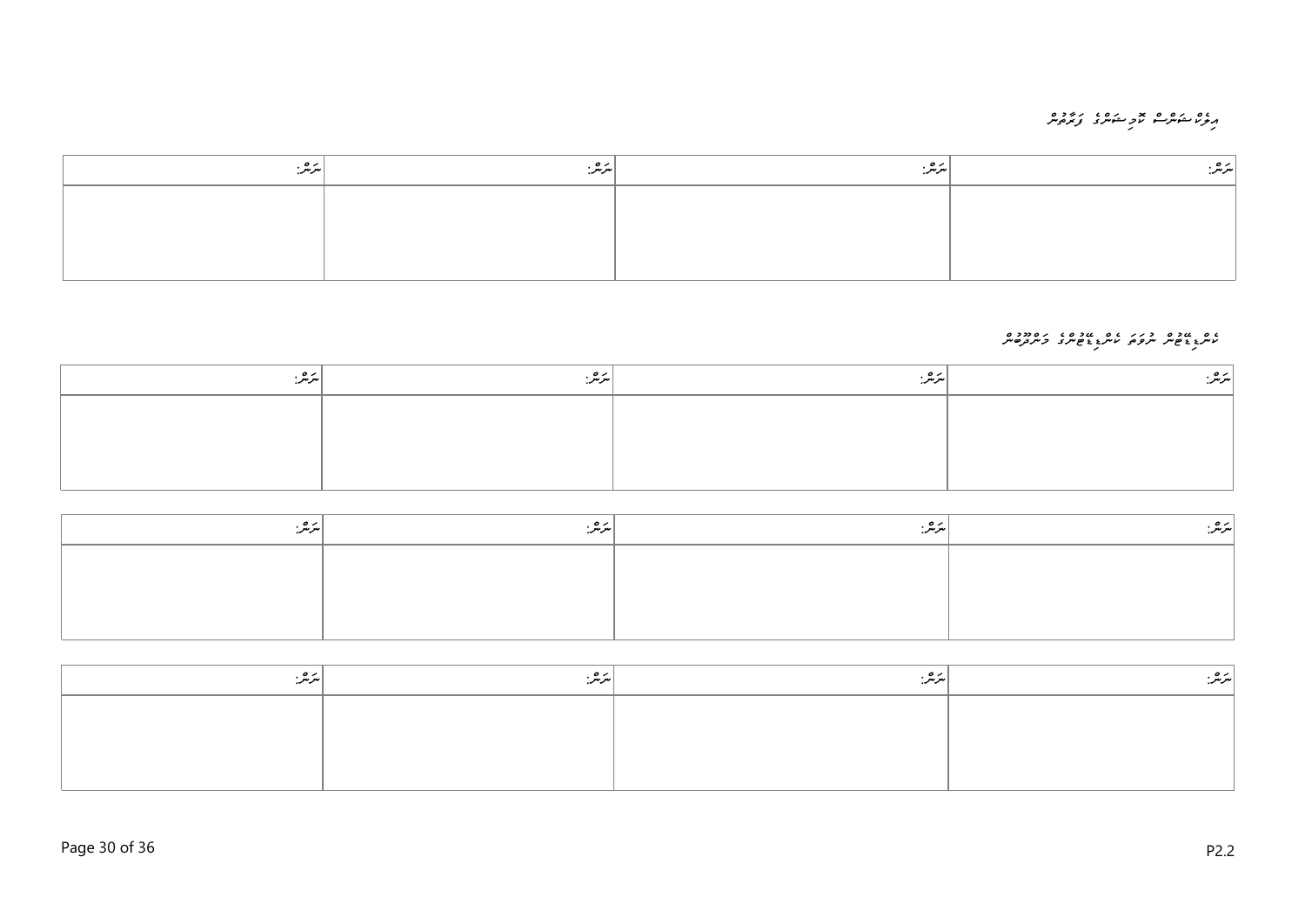| يزهر | $^{\circ}$ | ىئرىتر: |  |
|------|------------|---------|--|
|      |            |         |  |
|      |            |         |  |
|      |            |         |  |

| <sup>.</sup> سرسر. |  |
|--------------------|--|
|                    |  |
|                    |  |
|                    |  |

| ىئرىتر. | $\sim$ | ا بر هه. | لىرىش |
|---------|--------|----------|-------|
|         |        |          |       |
|         |        |          |       |
|         |        |          |       |

| 。<br>مرس. | $\overline{\phantom{a}}$<br>مر سر | يتريثر |
|-----------|-----------------------------------|--------|
|           |                                   |        |
|           |                                   |        |
|           |                                   |        |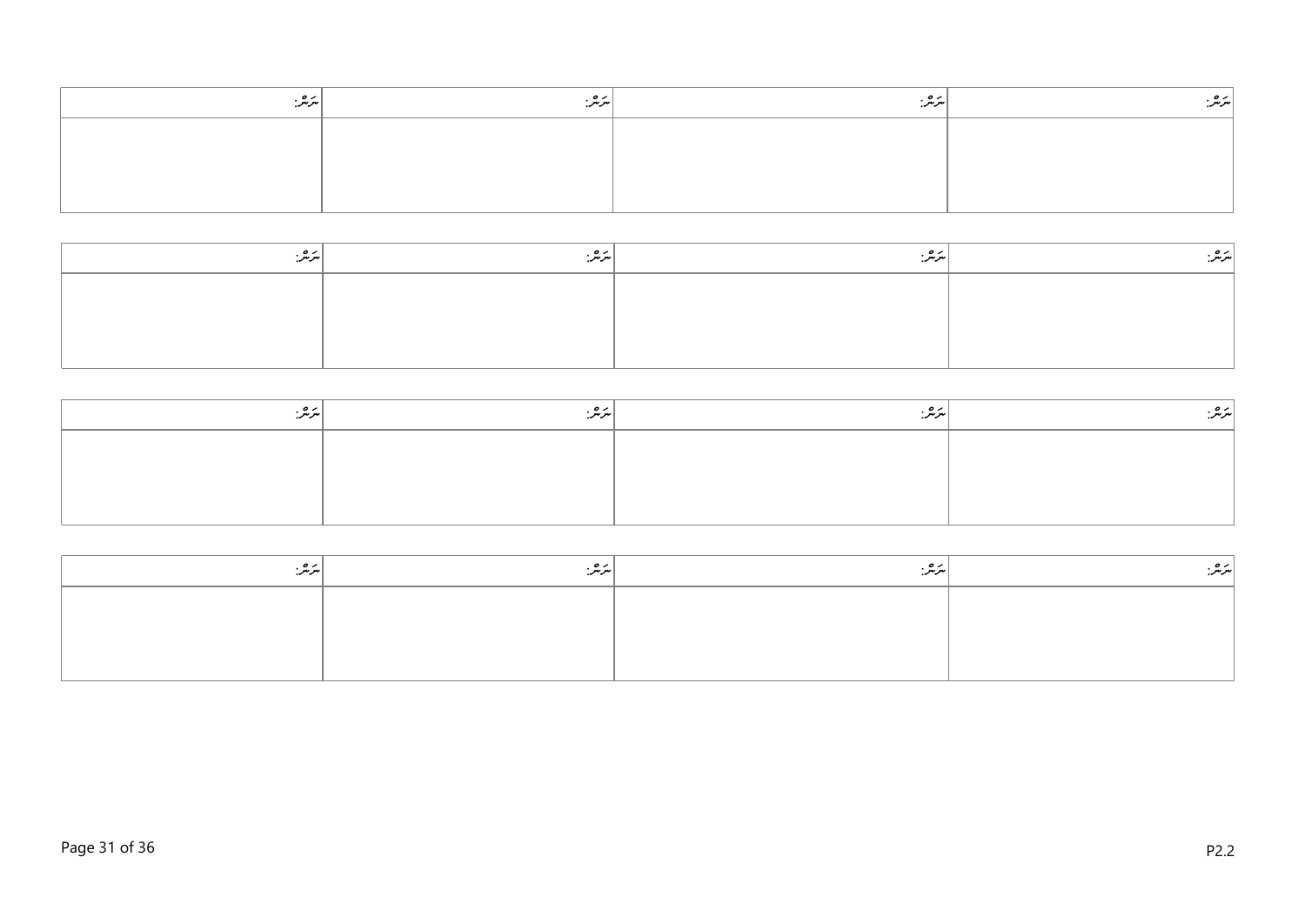| ير هو . | $\overline{\phantom{a}}$ | يرمر | اير هنه. |
|---------|--------------------------|------|----------|
|         |                          |      |          |
|         |                          |      |          |
|         |                          |      |          |

| ئىرتىر: | $\sim$<br>ا سرسر . | يئرمثر | o . |
|---------|--------------------|--------|-----|
|         |                    |        |     |
|         |                    |        |     |
|         |                    |        |     |

| الترنثر: | ' مرتكز: | الترنثر: | .,<br>سرسر. |
|----------|----------|----------|-------------|
|          |          |          |             |
|          |          |          |             |
|          |          |          |             |

|  | . ه |
|--|-----|
|  |     |
|  |     |
|  |     |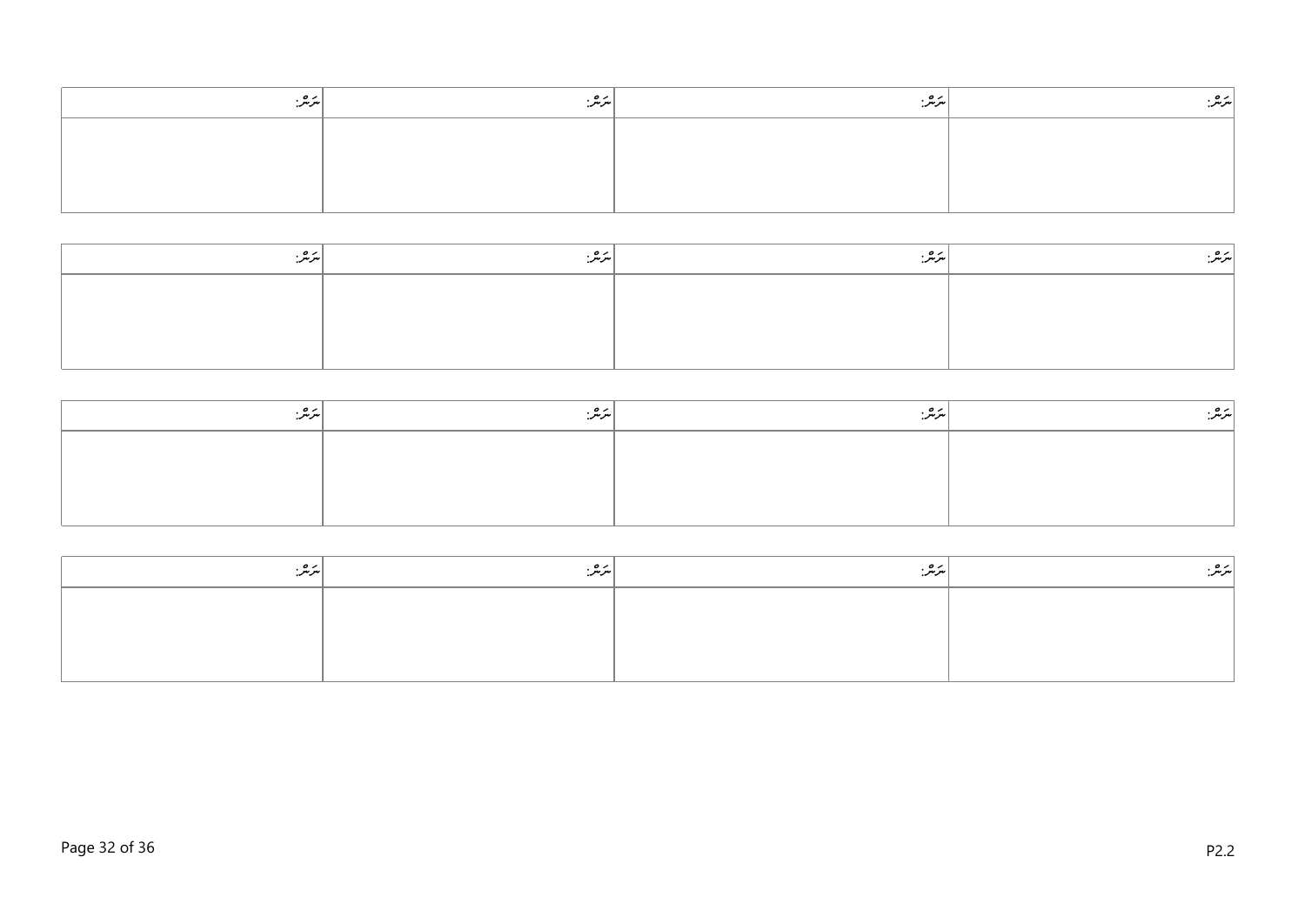| ير هو . | $\overline{\phantom{a}}$ | يرمر | اير هنه. |
|---------|--------------------------|------|----------|
|         |                          |      |          |
|         |                          |      |          |
|         |                          |      |          |

| ئىرتىر: | $\sim$<br>ا سرسر . | يئرمثر | o . |
|---------|--------------------|--------|-----|
|         |                    |        |     |
|         |                    |        |     |
|         |                    |        |     |

| الترنثر: | ' مرتكز: | الترنثر: | .,<br>سرسر. |
|----------|----------|----------|-------------|
|          |          |          |             |
|          |          |          |             |
|          |          |          |             |

|  | . ه |
|--|-----|
|  |     |
|  |     |
|  |     |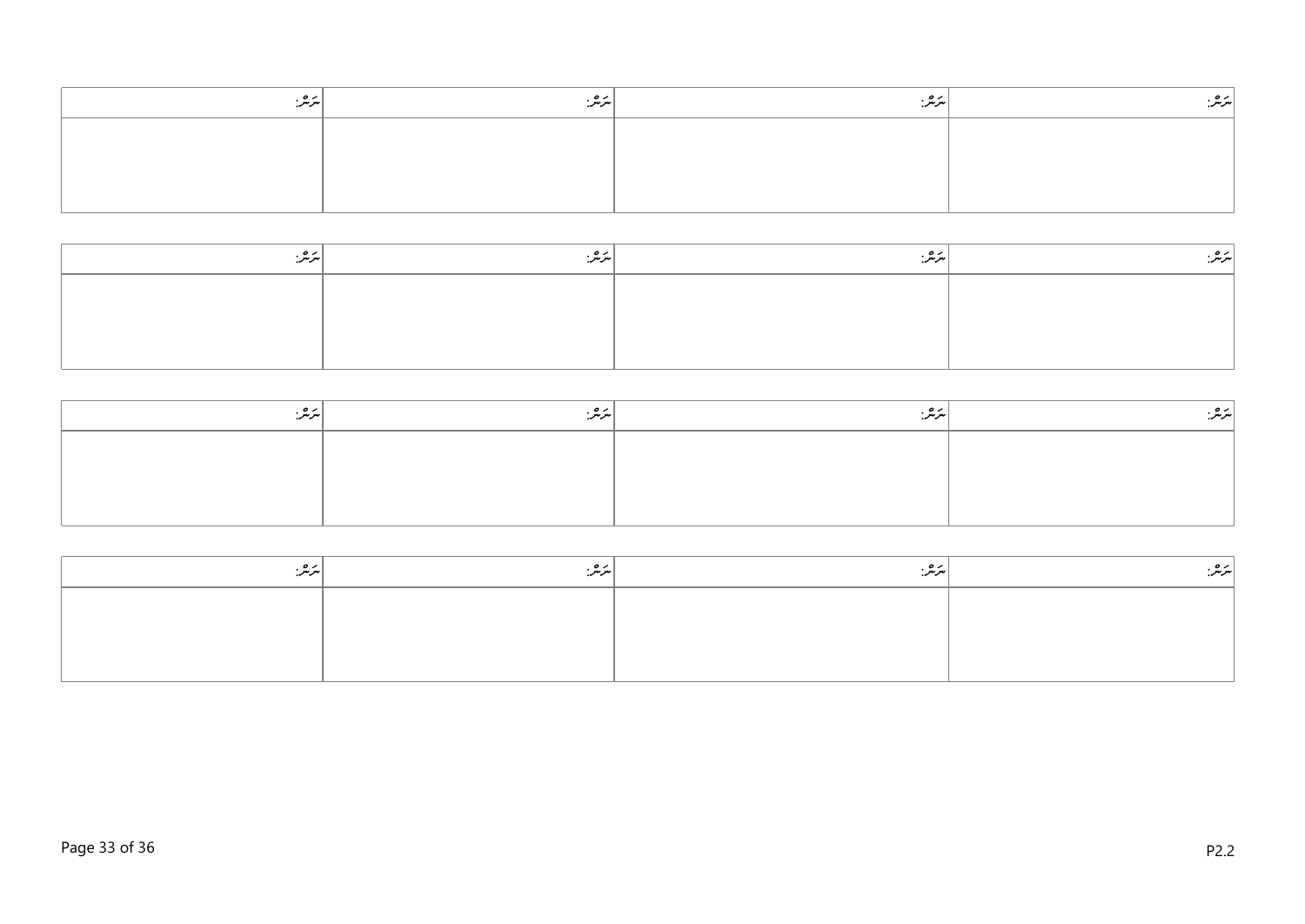| $\cdot$ | ο. | $\frac{\circ}{\cdot}$ | $\sim$<br>سرسر |
|---------|----|-----------------------|----------------|
|         |    |                       |                |
|         |    |                       |                |
|         |    |                       |                |

| يريثن | ' سرسر . |  |
|-------|----------|--|
|       |          |  |
|       |          |  |
|       |          |  |

| بر ه | 。 | $\sim$<br>َ سومس. |  |
|------|---|-------------------|--|
|      |   |                   |  |
|      |   |                   |  |
|      |   |                   |  |

| 。<br>. س | ىرىىر |  |
|----------|-------|--|
|          |       |  |
|          |       |  |
|          |       |  |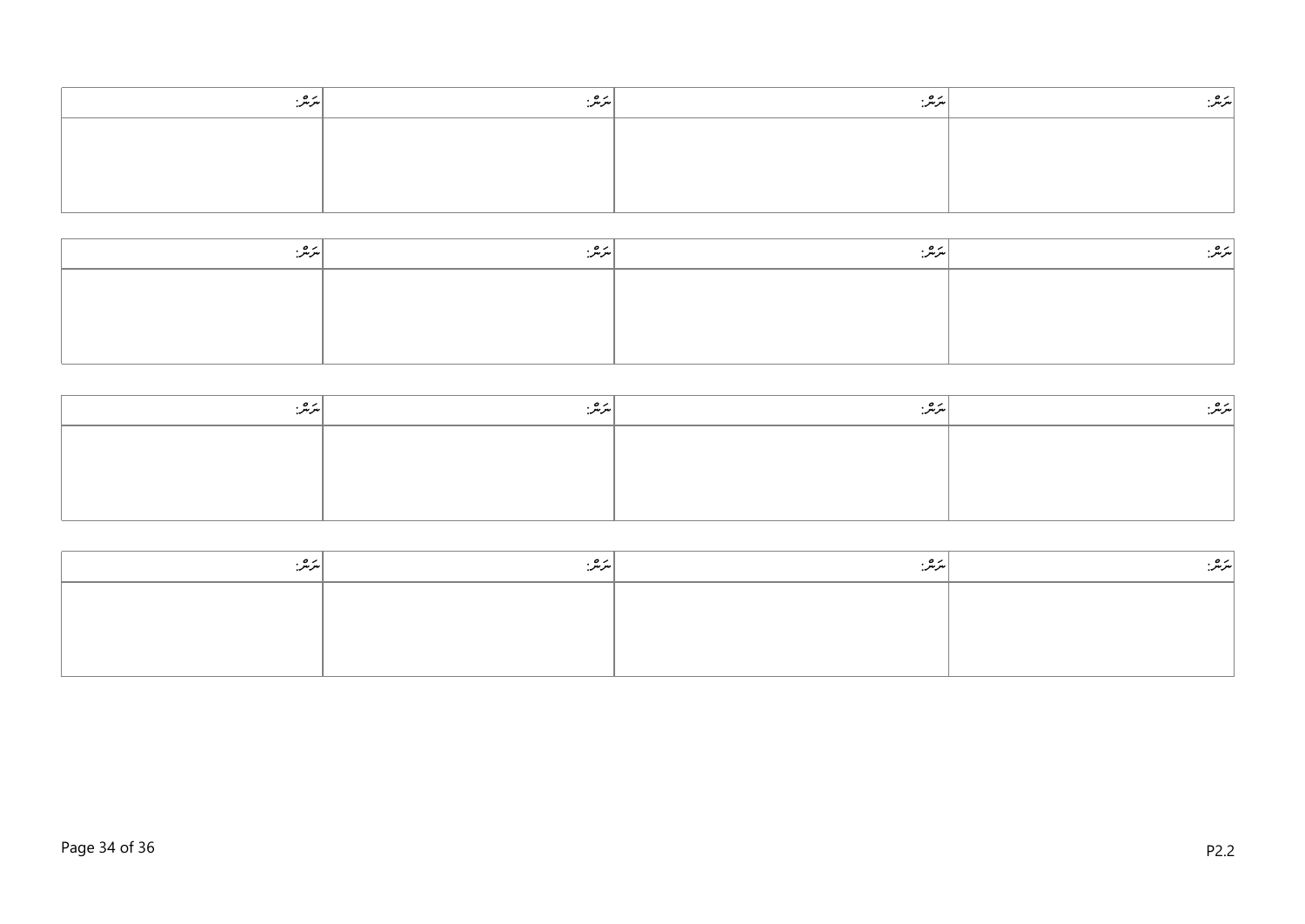| ير هو . | $\overline{\phantom{a}}$ | يرمر | لتزمثن |
|---------|--------------------------|------|--------|
|         |                          |      |        |
|         |                          |      |        |
|         |                          |      |        |

| ىر تىر: | $\circ$ $\sim$<br>" سرسر . | يترمير | o . |
|---------|----------------------------|--------|-----|
|         |                            |        |     |
|         |                            |        |     |
|         |                            |        |     |

| الترنثر: | ' مرتكز: | الترنثر: | .,<br>سرسر. |
|----------|----------|----------|-------------|
|          |          |          |             |
|          |          |          |             |
|          |          |          |             |

|  | . ه |
|--|-----|
|  |     |
|  |     |
|  |     |